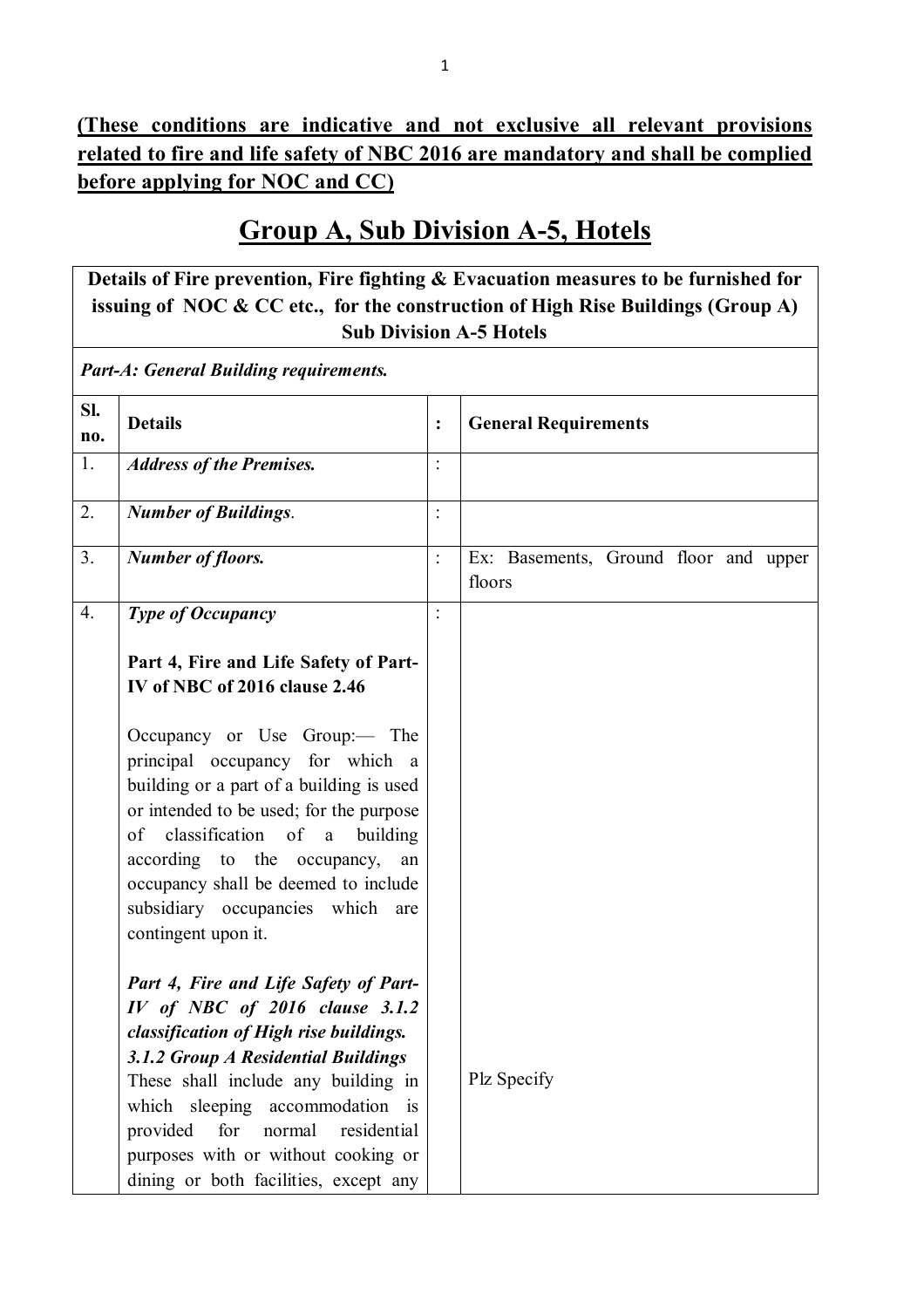|    | building classified under Group C.                                                                                                                                                                                                                               |                |                                                                |
|----|------------------------------------------------------------------------------------------------------------------------------------------------------------------------------------------------------------------------------------------------------------------|----------------|----------------------------------------------------------------|
|    | <b>Subdivision A-5 Hotels</b> — These shall<br>include any building or group of<br>buildings under single management, in<br>which sleeping accommodation is<br>provided, with or without dining<br>facilities for hotels classified up to<br>four star category. |                | Plz specify                                                    |
| 5. | Floor wise details of the occupancy :-                                                                                                                                                                                                                           |                |                                                                |
|    | <b>Basement</b>                                                                                                                                                                                                                                                  | $\ddot{\cdot}$ | Parking & services. (details to be provided)                   |
|    | Ground floor                                                                                                                                                                                                                                                     | $\ddot{\cdot}$ | Details of occupancy. (details to be provided)                 |
|    | <b>Upper floors</b>                                                                                                                                                                                                                                              | $\ddot{\cdot}$ | Details of occupancy (details to be provided)                  |
|    | Terrace floors                                                                                                                                                                                                                                                   | $\ddot{\cdot}$ | Over head tanks, lift Machine room. (details<br>to be provide) |
| 6. | Height of the building.                                                                                                                                                                                                                                          |                |                                                                |
|    | As per Part 3 Development Control                                                                                                                                                                                                                                |                |                                                                |
|    | <b>Rules</b><br>General<br><b>Building</b><br>and                                                                                                                                                                                                                |                |                                                                |
|    | Requirements clause 2.10 of NBC                                                                                                                                                                                                                                  |                |                                                                |
|    | 2016                                                                                                                                                                                                                                                             |                |                                                                |
|    | Building, Height of $-2.10$ Building,                                                                                                                                                                                                                            |                | In Mtrs.                                                       |
|    | Height of - The vertical distance<br>measured in the case of flat roofs,                                                                                                                                                                                         |                |                                                                |
|    | from the average level of the ground                                                                                                                                                                                                                             |                |                                                                |
|    | around and contiguous to the building                                                                                                                                                                                                                            |                |                                                                |
|    | or as decided by the Authority to the                                                                                                                                                                                                                            |                |                                                                |
|    | terrace of last livable floor of the                                                                                                                                                                                                                             |                |                                                                |
|    | building adjacent to the external walls;                                                                                                                                                                                                                         |                |                                                                |
|    | and in the case of pitched roofs, up to                                                                                                                                                                                                                          |                |                                                                |
|    | the point where the external surface of                                                                                                                                                                                                                          |                |                                                                |
|    | the outer wall intersects the finished                                                                                                                                                                                                                           |                |                                                                |
|    | surface of the sloping roof; and in the                                                                                                                                                                                                                          |                |                                                                |
|    | case of gables facing the road, the<br>mid-point between the eaves level and                                                                                                                                                                                     |                |                                                                |
|    | Architectural<br>ridge.<br>features<br>the                                                                                                                                                                                                                       |                |                                                                |
|    | serving no other function except that                                                                                                                                                                                                                            |                |                                                                |
|    | of decoration shall be excluded for the                                                                                                                                                                                                                          |                |                                                                |
|    | purpose of measuring heights.                                                                                                                                                                                                                                    |                |                                                                |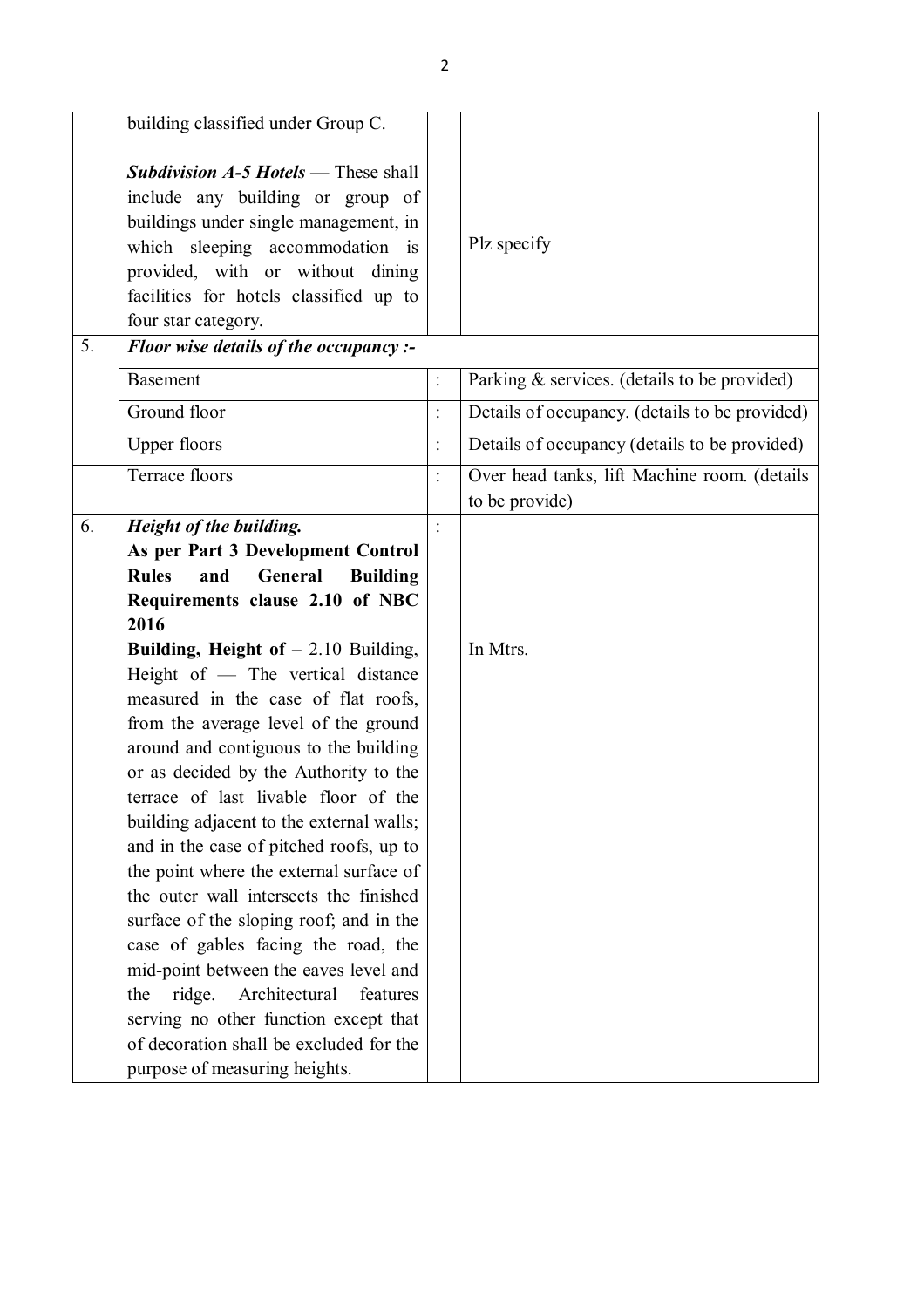| $\overline{7}$ . | Site Area.                                                                                     | $\ddot{\cdot}$ | In Sq.Mtrs.                 |               |
|------------------|------------------------------------------------------------------------------------------------|----------------|-----------------------------|---------------|
|                  | As per Part 3 Development Control                                                              |                |                             |               |
|                  | General<br><b>Rules</b><br>and<br><b>Building</b>                                              |                |                             |               |
|                  | <b>Requirements clause 2.75 of NBC</b>                                                         |                |                             |               |
|                  | Site (Plot) $-$ A parcel (piece) of land                                                       |                |                             |               |
|                  | enclosed by definite boundaries.                                                               |                |                             |               |
|                  |                                                                                                |                |                             |               |
| 8.               | <b>Built up area of each floor.</b>                                                            | $\ddot{\cdot}$ | In Sq. Mtrs.                |               |
|                  | (Block wise)                                                                                   |                |                             |               |
| 9.               | <b>Total Built-up area.</b>                                                                    | $\ddot{\cdot}$ | In Sq.Mtrs.                 |               |
|                  |                                                                                                |                |                             |               |
| 10.              | <b>Surrounding Properties.</b>                                                                 |                |                             |               |
|                  | Front (North                                                                                   |                |                             |               |
|                  | South )<br>Rear (                                                                              |                |                             |               |
|                  | Side (East                                                                                     |                |                             |               |
|                  | Side (West                                                                                     |                |                             |               |
|                  | B. Structural details indicating the fire prevention, fire fighting and evacuation measures to |                |                             |               |
|                  |                                                                                                |                |                             |               |
|                  | be indicated in the drawings                                                                   |                |                             |               |
| SI.              | <b>Details</b>                                                                                 | $\ddot{\cdot}$ | <b>General Requirements</b> |               |
| 11.              | Width of the road to which the                                                                 | $\ddot{\cdot}$ | Name of the Road            |               |
|                  | building abuts and whether it is hard                                                          |                |                             |               |
|                  | surfaced to carry the weight of 45000                                                          |                | <b>Width of the Road</b>    | mtrs          |
|                  | kgs.                                                                                           |                |                             |               |
|                  |                                                                                                |                |                             |               |
|                  | As per Part 3 Development Control<br>General<br><b>Rules</b><br>and                            |                | <b>Type of Road</b>         | (Asphalted or |
|                  | <b>Building</b>                                                                                |                | Kaccha road)                |               |
|                  | Requirements clause 2.83 of NBC                                                                |                |                             |               |
|                  | 2016                                                                                           |                | Is road a Dead end          |               |
|                  | <b>Street :</b> Any means of access, namely,                                                   |                |                             |               |
|                  | highway, street, lane, pathway, alley,                                                         |                |                             |               |
|                  | stairway, passageway, carriageway,                                                             |                |                             |               |
|                  | footway, square, place or bridge,                                                              |                |                             |               |
|                  | whether a thoroughfare or not, over                                                            |                |                             |               |
|                  | which the public have a right of                                                               |                |                             |               |
|                  | passage or access or have passed and                                                           |                |                             |               |
|                  | had access uninterruptedly for a                                                               |                |                             |               |
|                  | specified period, whether existing or                                                          |                |                             |               |
|                  | proposed in any scheme, and includes                                                           |                |                             |               |
|                  | all bunds, channels, ditches, storm-<br>drains,<br>culverts,<br>footpaths,                     |                |                             |               |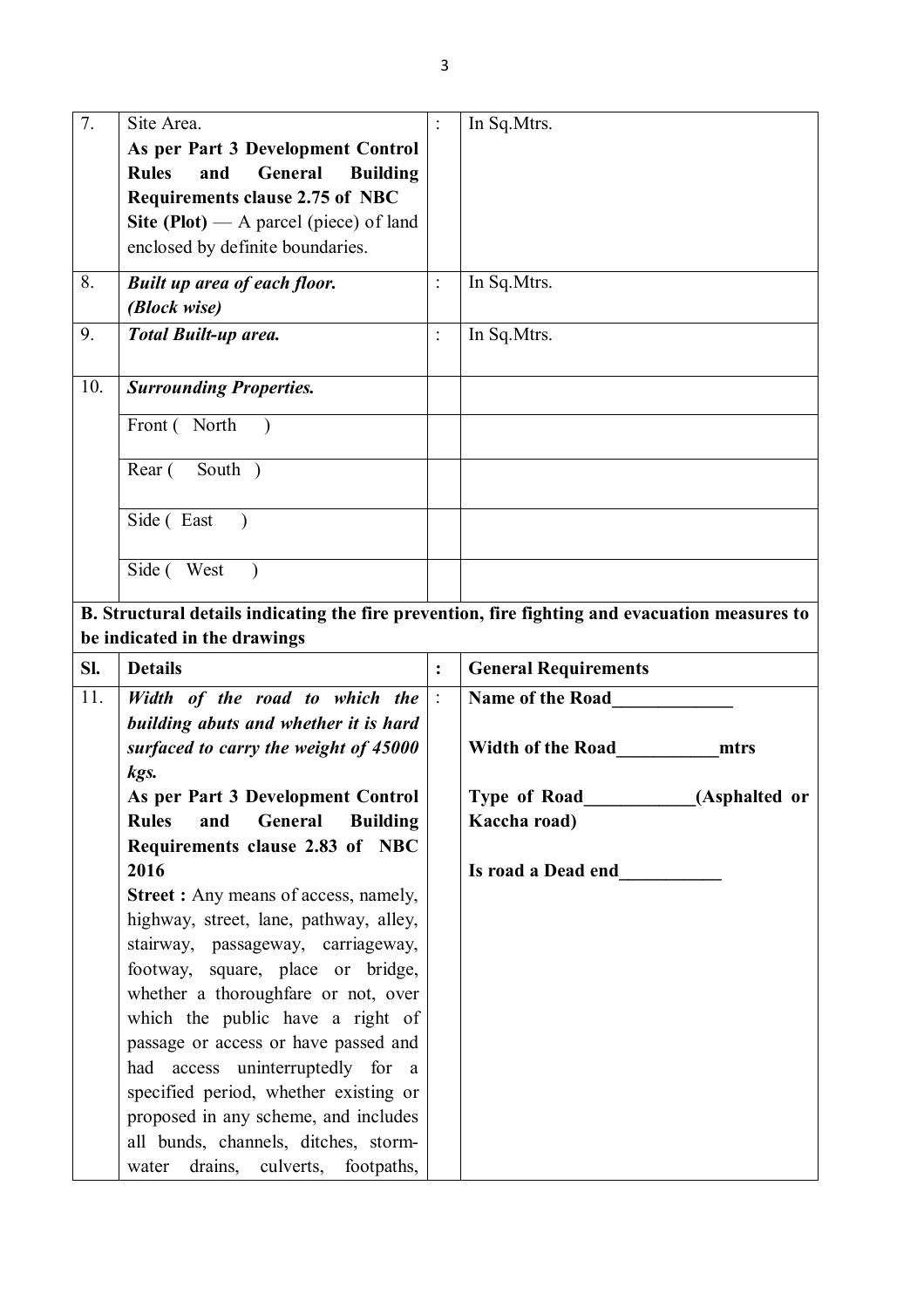| sidewalks, traffic islands, roadside                     |                                                   |
|----------------------------------------------------------|---------------------------------------------------|
| trees and hedges, retaining walls,                       |                                                   |
| fences, barriers and railings within the                 |                                                   |
| street lines.                                            |                                                   |
|                                                          |                                                   |
| Number of entrances and width of $\vert$ :<br>12.        | Main entrance width<br>mtrs                       |
| each entrance to the premises &                          |                                                   |
| height clearance over the entrance.                      |                                                   |
|                                                          |                                                   |
| As per Part 3 Development Control                        |                                                   |
| <b>General</b><br><b>Rules</b><br>and<br><b>Building</b> | Is Entrance gate provisioned                      |
| Requirements clause 4.6 (d) of NBC                       |                                                   |
| 2016                                                     |                                                   |
|                                                          |                                                   |
| 1) The main entrance to the plot shall                   |                                                   |
| be of adequate width to allow easy                       | Is any Parabola planned                           |
| access to the fire engine and in no case                 |                                                   |
| shall it measure less than 6 m.                          |                                                   |
| 2) The entrance gate shall fold back                     |                                                   |
| against the compound wall of the                         |                                                   |
| premises, thus leaving the exterior                      |                                                   |
| access way within the plot free for                      |                                                   |
| movement of fire tender.                                 |                                                   |
| 3) If the main entrance at the boundary                  |                                                   |
| wall is built over, the minimum                          |                                                   |
| clearance shall be 4.5 m.                                |                                                   |
| As per Part 3 Development Control                        |                                                   |
| <b>General</b><br><b>Rules</b><br>and<br><b>Building</b> |                                                   |
| <b>Requirements clause 4.6 of</b><br>NBC                 |                                                   |
| 2016                                                     |                                                   |
| a) The width of the main street on                       |                                                   |
| which the building abuts shall not be                    |                                                   |
| less than 12 m and one end of this                       |                                                   |
| street shall join another street not less                |                                                   |
| than 12 m in width.                                      |                                                   |
| b) The road shall not terminate in a                     |                                                   |
| dead end; except in the case of                          |                                                   |
| residential building, up to a height                     |                                                   |
| of 30 m.                                                 |                                                   |
| 13.<br><b>Width of open space (Setbacks)</b>             | Height of the building<br>mtrs                    |
|                                                          |                                                   |
| As per Part 3 Development Control                        | Setback space left<br>mtrs                        |
| <b>Rules</b><br>General<br><b>Building</b><br>and        | <b>Note: Any specific claims on relaxation of</b> |
| <b>Requirements of NBC 2016</b>                          | setback to be notified with necessary             |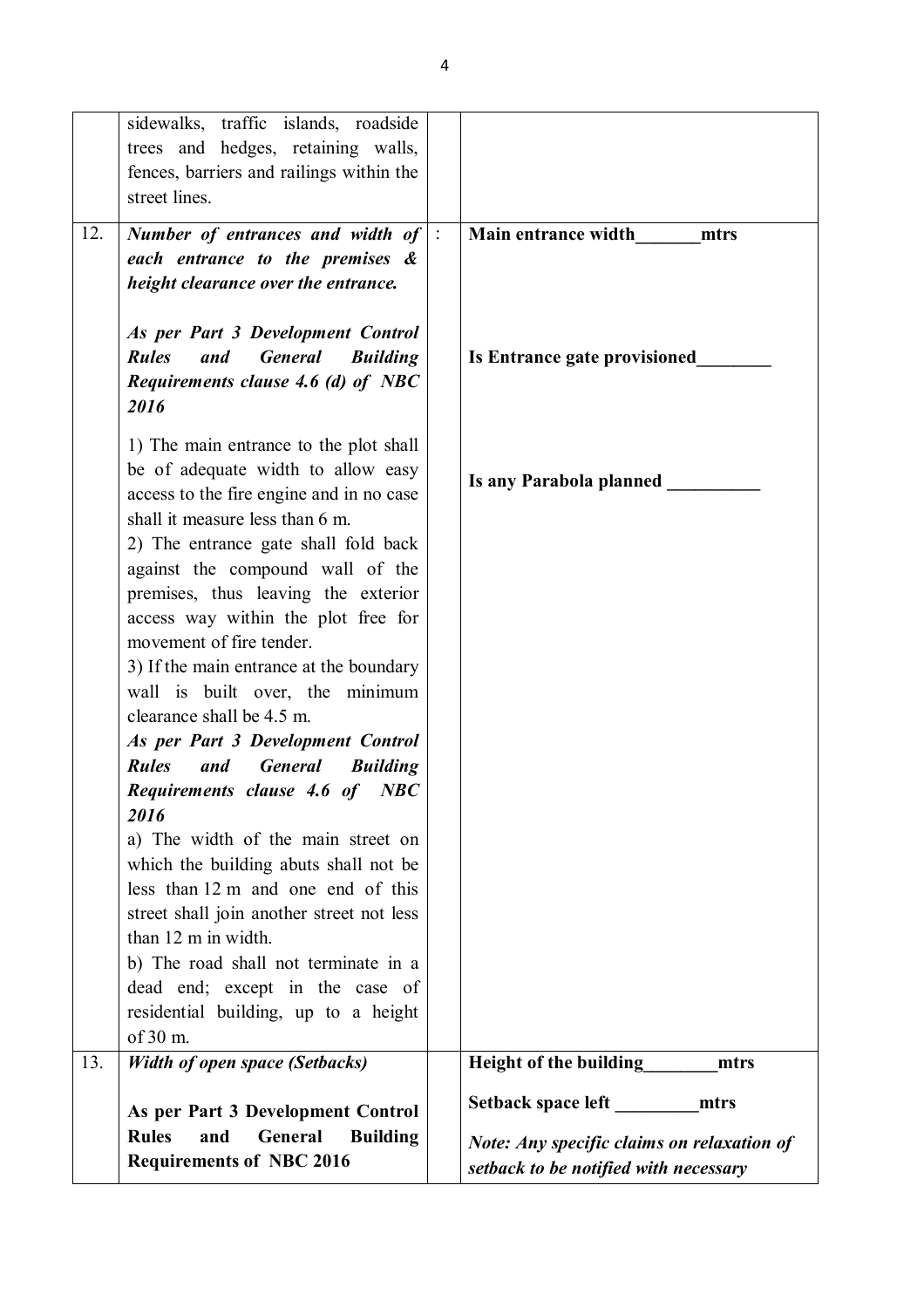|                                  |                                | Clause 2.57 Open Space: — An area,                                                                                                                       |  | supporting documents. |  |  |
|----------------------------------|--------------------------------|----------------------------------------------------------------------------------------------------------------------------------------------------------|--|-----------------------|--|--|
|                                  |                                | forming an integral part of the plot,                                                                                                                    |  |                       |  |  |
|                                  |                                | left open to the sky. NOTE $-$ The                                                                                                                       |  |                       |  |  |
|                                  |                                | open space shall be the minimum                                                                                                                          |  |                       |  |  |
|                                  |                                | distance measured between the front,                                                                                                                     |  |                       |  |  |
|                                  |                                | rear and side of the building and the                                                                                                                    |  |                       |  |  |
|                                  | respective plot boundaries.    |                                                                                                                                                          |  |                       |  |  |
| 2.58 Open Space, Front — An open |                                |                                                                                                                                                          |  |                       |  |  |
|                                  |                                | space across the front of a plot                                                                                                                         |  |                       |  |  |
|                                  |                                | between the building line and front                                                                                                                      |  |                       |  |  |
|                                  | boundary of the plot.          |                                                                                                                                                          |  |                       |  |  |
|                                  |                                | 2.59 Open Space, Rear — An open                                                                                                                          |  |                       |  |  |
|                                  |                                | space across the rear of a plot between                                                                                                                  |  |                       |  |  |
|                                  |                                | the rear of the building and the rear                                                                                                                    |  |                       |  |  |
|                                  | boundary of the plot.          |                                                                                                                                                          |  |                       |  |  |
|                                  |                                | $2.60$ Open Space, Side — An open                                                                                                                        |  |                       |  |  |
|                                  |                                | space across the side of the plot                                                                                                                        |  |                       |  |  |
|                                  |                                | between the side of the building and                                                                                                                     |  |                       |  |  |
|                                  | the side boundary of the plot. |                                                                                                                                                          |  |                       |  |  |
|                                  | and                            | As per Part 3 Development Control<br><b>General</b><br><b>Building</b><br>Requirements clause of NBC 2016<br><b>Table 4 Side and Rear Open spaces to</b> |  |                       |  |  |
| <b>Rules</b>                     |                                | be left around the Building (Clause                                                                                                                      |  |                       |  |  |
| 8.2.3.1)<br><b>Sl</b>            |                                | Height of Side and rear                                                                                                                                  |  |                       |  |  |
| $N_{0}$ .                        | the                            | open spaces to                                                                                                                                           |  |                       |  |  |
|                                  | <b>Building</b>                | be left around                                                                                                                                           |  |                       |  |  |
|                                  |                                | the building                                                                                                                                             |  |                       |  |  |
| 1.                               | 10                             | 3                                                                                                                                                        |  |                       |  |  |
| 2.                               | 15                             | 5                                                                                                                                                        |  |                       |  |  |
| 3.                               | 18                             | 6                                                                                                                                                        |  |                       |  |  |
| 4.                               | 21                             | $\overline{7}$                                                                                                                                           |  |                       |  |  |
| 5.                               | 24                             | 8                                                                                                                                                        |  |                       |  |  |
| 6.                               | 27                             | 9                                                                                                                                                        |  |                       |  |  |
| 7.                               | 30                             | 10                                                                                                                                                       |  |                       |  |  |
| 8.                               | 35                             | 11                                                                                                                                                       |  |                       |  |  |
| 9.                               | 40                             | 12                                                                                                                                                       |  |                       |  |  |
| 10.                              | 45                             | 13                                                                                                                                                       |  |                       |  |  |
| 11.                              | 50                             | 14                                                                                                                                                       |  |                       |  |  |
| 12.                              | 55                             | 16                                                                                                                                                       |  |                       |  |  |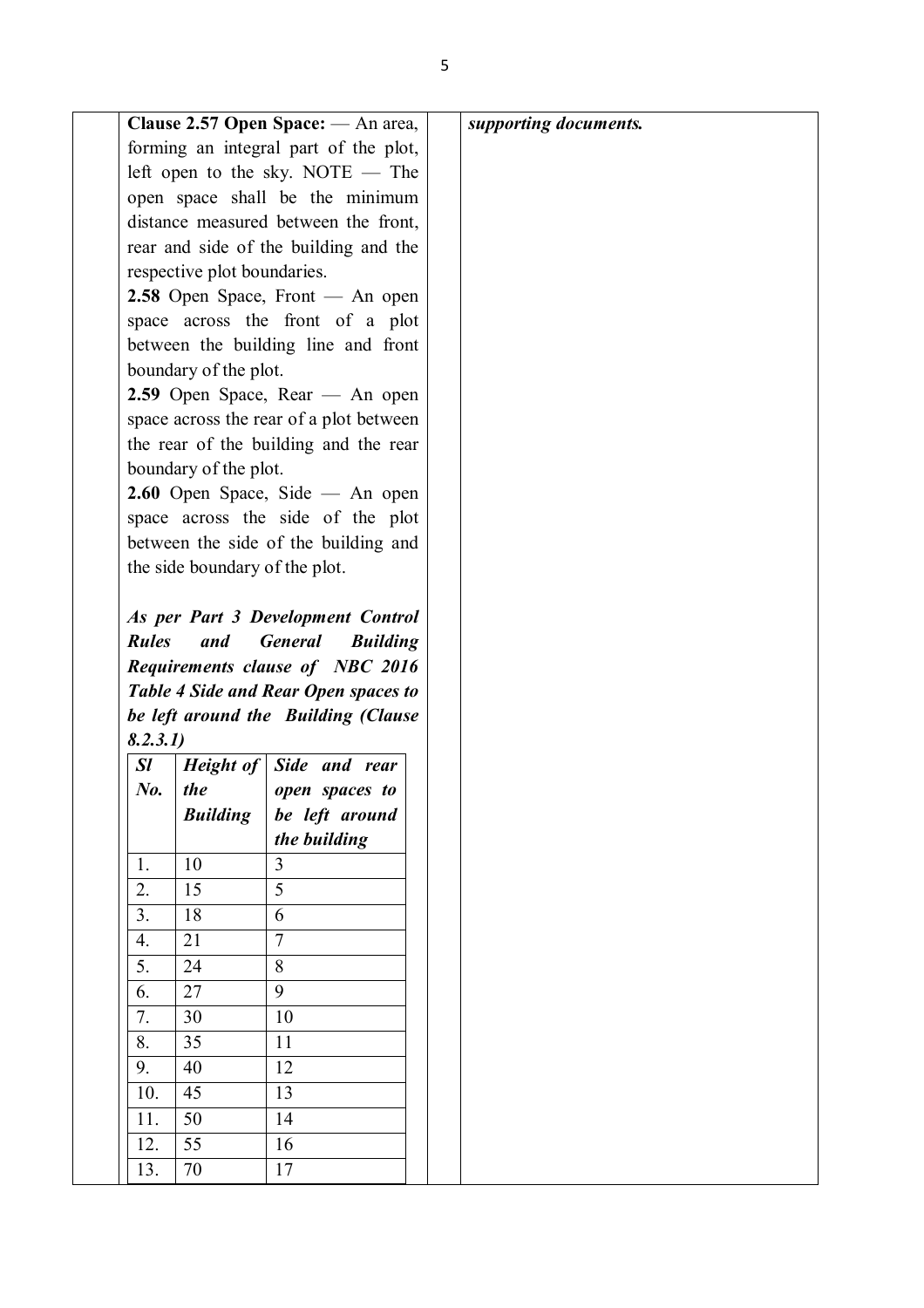| 14. | $\sim$<br>$1 \angle U$     | $\sim$<br>10 |  |
|-----|----------------------------|--------------|--|
| 13. | $\cdots$<br>Above          | 20           |  |
|     | $. \cap C$<br>$1 \angle U$ |              |  |

#### *NOTES*:

**1** For buildings above 24 m in height, there shall be a minimum front open space of 6 m.

**2.** Where rooms do not derive light and ventilation from the exterior open space, the width of such exterior open space as given in col 3 may be reduced by 1 m subject to a minimum of 3 m and a maximum of 8 m. No further projections shall be permitted.

**3.** If the length or depth of the building exceeds 40 m, add to col (3) ten percent of length or depth of building minus 4.0 m subject to maximum requirement of 20 m.

*As per Part 3 Development Control Rules and General Building Requirements clause of NBC 2016*

## *Clause 4.6 (C):*

1) The approach to the building and open spaces on all its sides shall be not less than 6 m in width, and a turning radius of minimum 9 m shall be provided for fire tender movement of fire tenders weighing up to 45 t.

2) The same shall be hard surface capable of taking the mass of fire tender, weighing up to 45 t minimum. For heavier fire tenders, the minimum width, turning radius and the hard surface capable of taking the fire tender loads shall be as per the requirement laid down by the Fire Department. The layout for the open space for fire tender movement shall be done in consultation with the Chief Fire Officer of the city, which shall be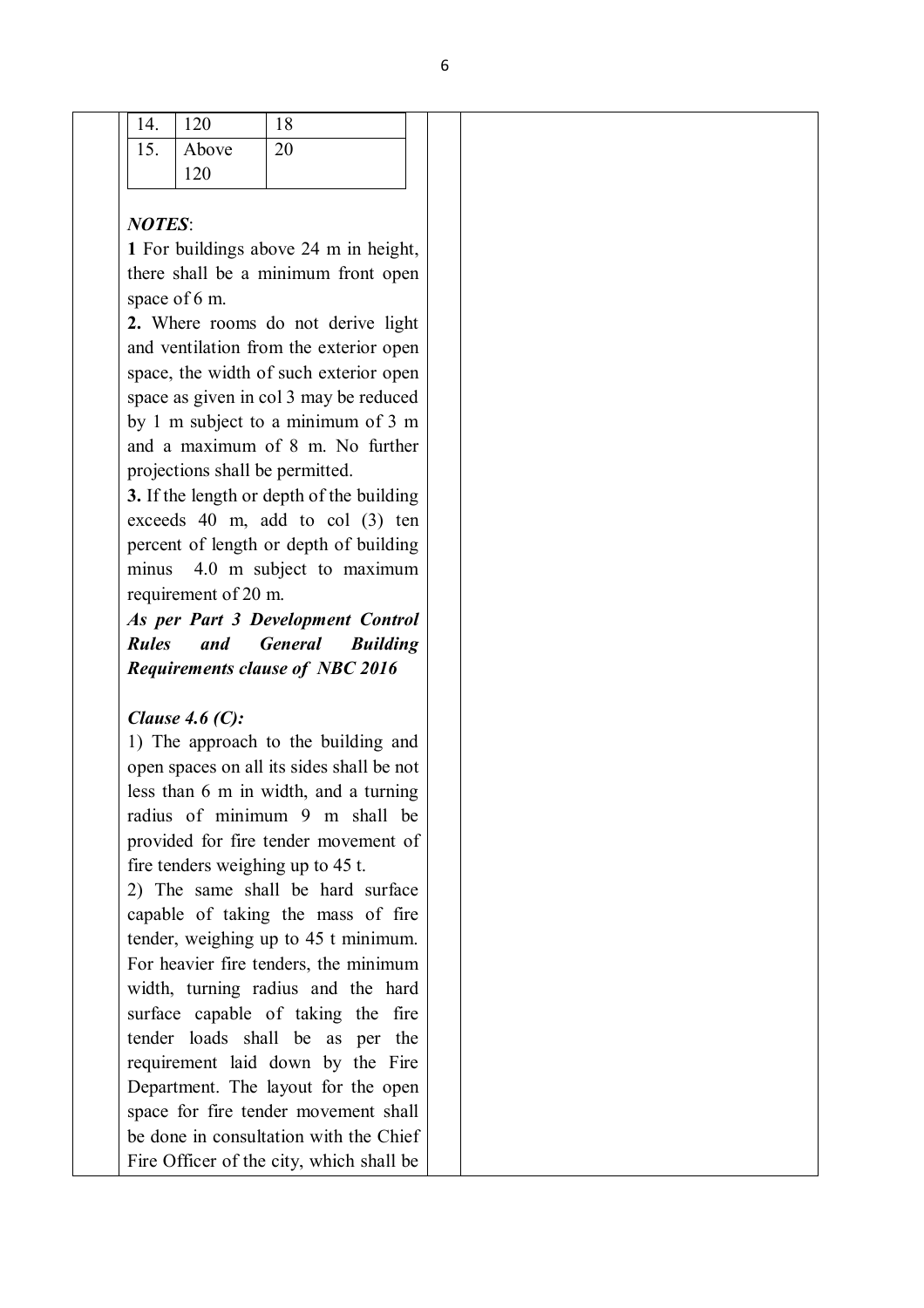|     | kept free of obstructions and shall be                                                                                                       |                                         |                 |                |                                   |
|-----|----------------------------------------------------------------------------------------------------------------------------------------------|-----------------------------------------|-----------------|----------------|-----------------------------------|
|     | motorable.                                                                                                                                   | The                                     | compulsory open |                |                                   |
|     | spaces around the building shall not be                                                                                                      |                                         |                 |                |                                   |
|     | used for parking.                                                                                                                            |                                         |                 |                |                                   |
|     |                                                                                                                                              | 3) If the main entrance at the boundary |                 |                |                                   |
|     |                                                                                                                                              | wall is built over, the minimum         |                 |                |                                   |
|     |                                                                                                                                              | clearance shall be 4.5 m.               |                 |                |                                   |
| 14. |                                                                                                                                              | <b>Width of means of access</b>         |                 | $\ddot{\cdot}$ | <b>Street/ Road width</b><br>mtrs |
|     |                                                                                                                                              | As per Part 3 Development Control       |                 |                |                                   |
|     | <b>Rules</b>                                                                                                                                 | <b>General</b><br>and                   | <b>Building</b> |                |                                   |
|     |                                                                                                                                              | <b>Requirements of NBC 2016</b>         |                 |                |                                   |
|     |                                                                                                                                              | Clause 4.3 Width of Means of            |                 |                |                                   |
|     | <b>Access</b>                                                                                                                                |                                         |                 |                |                                   |
|     |                                                                                                                                              | The residential plots shall abut on a   |                 |                |                                   |
|     |                                                                                                                                              | public means of access like street/road |                 |                | Please mention if applicable.     |
|     | which is 12mtrs wide.                                                                                                                        |                                         |                 |                |                                   |
|     |                                                                                                                                              | Plots which do not abut                 |                 | on a           |                                   |
|     |                                                                                                                                              | street/road shall abut/front on a means |                 |                |                                   |
|     |                                                                                                                                              | of access, the width and other          |                 |                |                                   |
|     |                                                                                                                                              | requirements of which shall be as       |                 |                |                                   |
|     | given in Table 1.                                                                                                                            |                                         |                 |                |                                   |
|     |                                                                                                                                              |                                         |                 |                |                                   |
|     | <b>Table 1 Width and Length of Means</b>                                                                                                     |                                         |                 |                |                                   |
|     |                                                                                                                                              |                                         |                 |                |                                   |
|     | Sl no.                                                                                                                                       | Width                                   | $of$ Length     | of             |                                   |
|     |                                                                                                                                              | of<br>means                             | means           | of             |                                   |
|     |                                                                                                                                              | access                                  | access<br>(3)   |                |                                   |
|     | (1)                                                                                                                                          | (2)<br>6.0                              | 75              |                |                                   |
|     | ı.<br>$\dddot{\mathbf{i}}$                                                                                                                   | 7.5                                     | 150             |                |                                   |
|     | $\overline{\text{iii}}$ .                                                                                                                    | 9.0                                     | 250             |                |                                   |
|     | iv.                                                                                                                                          | 12.0                                    | 400             |                |                                   |
|     | V.                                                                                                                                           | 18.0                                    | 1000            |                |                                   |
|     |                                                                                                                                              |                                         |                 |                |                                   |
|     | Above<br>24.0<br>vi.<br>1000                                                                                                                 |                                         |                 |                |                                   |
|     |                                                                                                                                              |                                         |                 |                |                                   |
|     | of Access (Clause 4.3)<br>Note: If the development is only on<br>one side of the means of access, the<br>prescribed widths may be reduced by |                                         |                 |                |                                   |
|     |                                                                                                                                              |                                         |                 |                |                                   |
|     |                                                                                                                                              |                                         |                 |                |                                   |
|     | 1 m in each case.                                                                                                                            |                                         |                 |                |                                   |
|     |                                                                                                                                              | In no case, development on plots shall  |                 |                |                                   |
|     |                                                                                                                                              |                                         |                 |                |                                   |
|     |                                                                                                                                              | be permitted unless it is accessible by |                 |                |                                   |
|     | than 6 m.                                                                                                                                    | a public street of width not less       |                 |                |                                   |
|     |                                                                                                                                              |                                         |                 |                |                                   |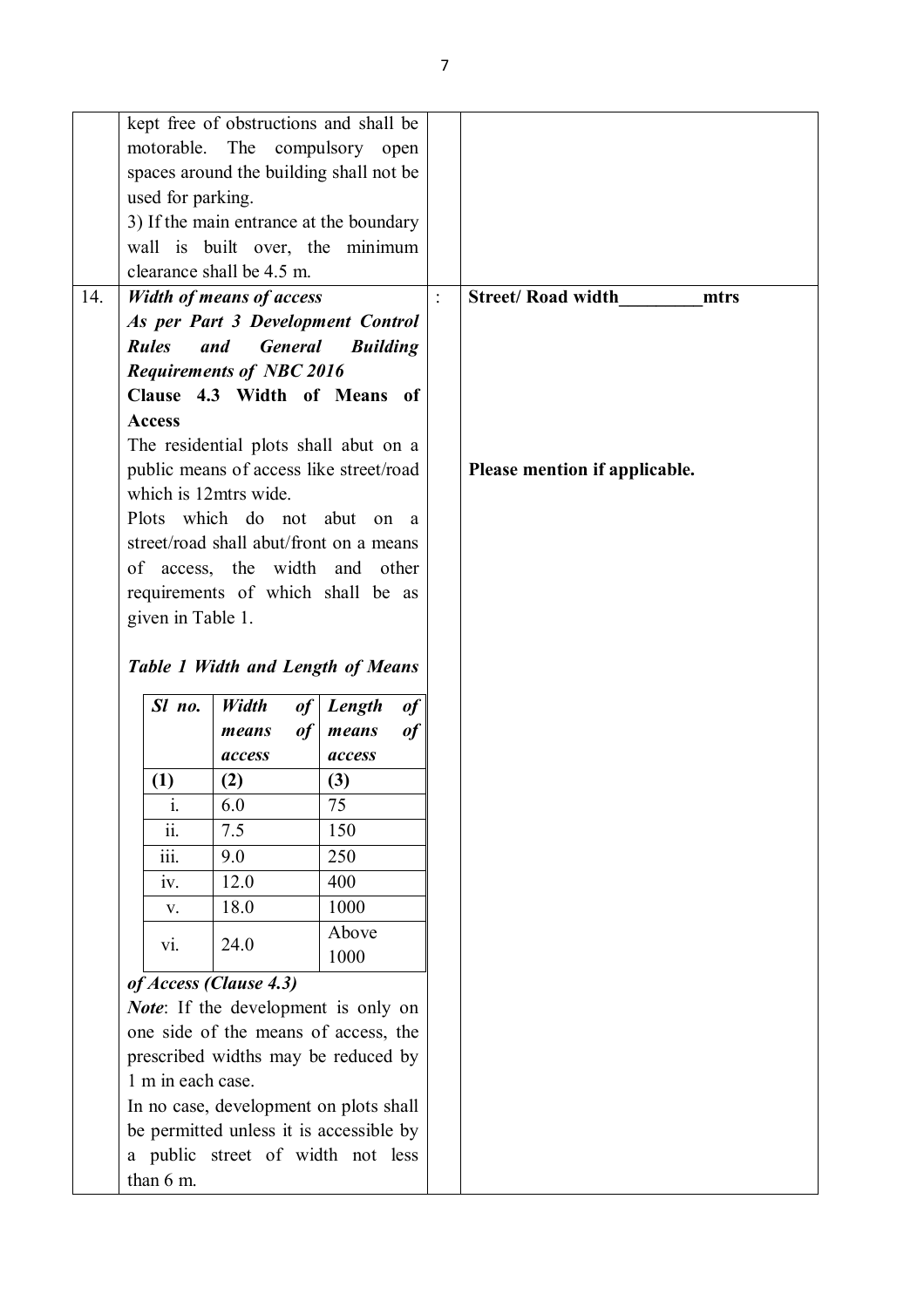| 15. | Arrangement for parking the cars                  | $\mathbb{R}^2$ | <b>No. of ramps</b>                          |
|-----|---------------------------------------------------|----------------|----------------------------------------------|
|     | and ramps.                                        |                |                                              |
|     |                                                   |                | <b>Width of Ramp</b><br>mtr                  |
|     | As per Part 3 Development Control                 |                |                                              |
|     | <b>Rules</b><br>and<br>General<br><b>Building</b> |                | Type of Ramp; Single or double (one way/     |
|     | <b>Requirements of NBC 2016</b>                   |                | two way)                                     |
|     | Clause 2.63: Parking Space — An                   |                |                                              |
|     | area enclosed or unenclosed, covered              |                | Gradation                                    |
|     | or open, sufficient in size to park               |                |                                              |
|     | vehicles, together with a drive-way               |                | <b>Location of Ramp</b>                      |
|     | connecting the parking space with a               |                |                                              |
|     | street or alley and permitting ingress            |                |                                              |
|     | and egress of the vehicles.                       |                |                                              |
|     | As per Part 4, Fire and Life Safety               |                |                                              |
|     | of Part-IV of NBC                                 |                |                                              |
|     | Clause $2.52$ : Ramp $-$<br>The                   |                |                                              |
|     | construction, in the form of an                   |                |                                              |
|     | inclined plane that is steeper than or            |                |                                              |
|     | equal to $1:20$ (5 percent) from the              |                |                                              |
|     | horizontal, together<br>with<br>any               |                |                                              |
|     | intermediate landing, that makes it               |                |                                              |
|     | possible to pass from one level to                |                |                                              |
|     | another.                                          |                |                                              |
|     | Note: As per Clause 3.10) of ZR 2007              |                |                                              |
|     | of <b>BDA</b>                                     |                |                                              |
|     | <b>Ramps</b>                                      |                |                                              |
|     | i. Provision for ramp shall have a                |                |                                              |
|     | minimum width of 3.5 m and a                      |                |                                              |
|     | slope of not less than 1 in 12 or 1               |                |                                              |
|     | in 10 and 1 in 8 in special cases.                |                |                                              |
|     | The ramp and the driveway in the                  |                |                                              |
|     | basement shall be provided after                  |                |                                              |
|     | leaving a clear gap of minimum                    |                |                                              |
|     | 2.0 m from the common property                    |                |                                              |
|     | line/ set back line. The slope of the             |                |                                              |
|     | ramp shall commence from 1.5 m                    |                |                                              |
|     | of the edge of property line.                     |                |                                              |
|     |                                                   |                |                                              |
| 16. | Staircases.                                       |                | <b>NO. of staircases Blocks / wings wise</b> |
|     | As per NBC 2016, Part 4, Fire and                 |                | Floor area<br>sqmt                           |
|     | 4.4.2.4.3<br><b>Safety</b><br>clause<br>Life      |                |                                              |
|     | Staircases,                                       |                |                                              |
|     | As mentioned in <i>Part 4, Fire and Life</i>      |                |                                              |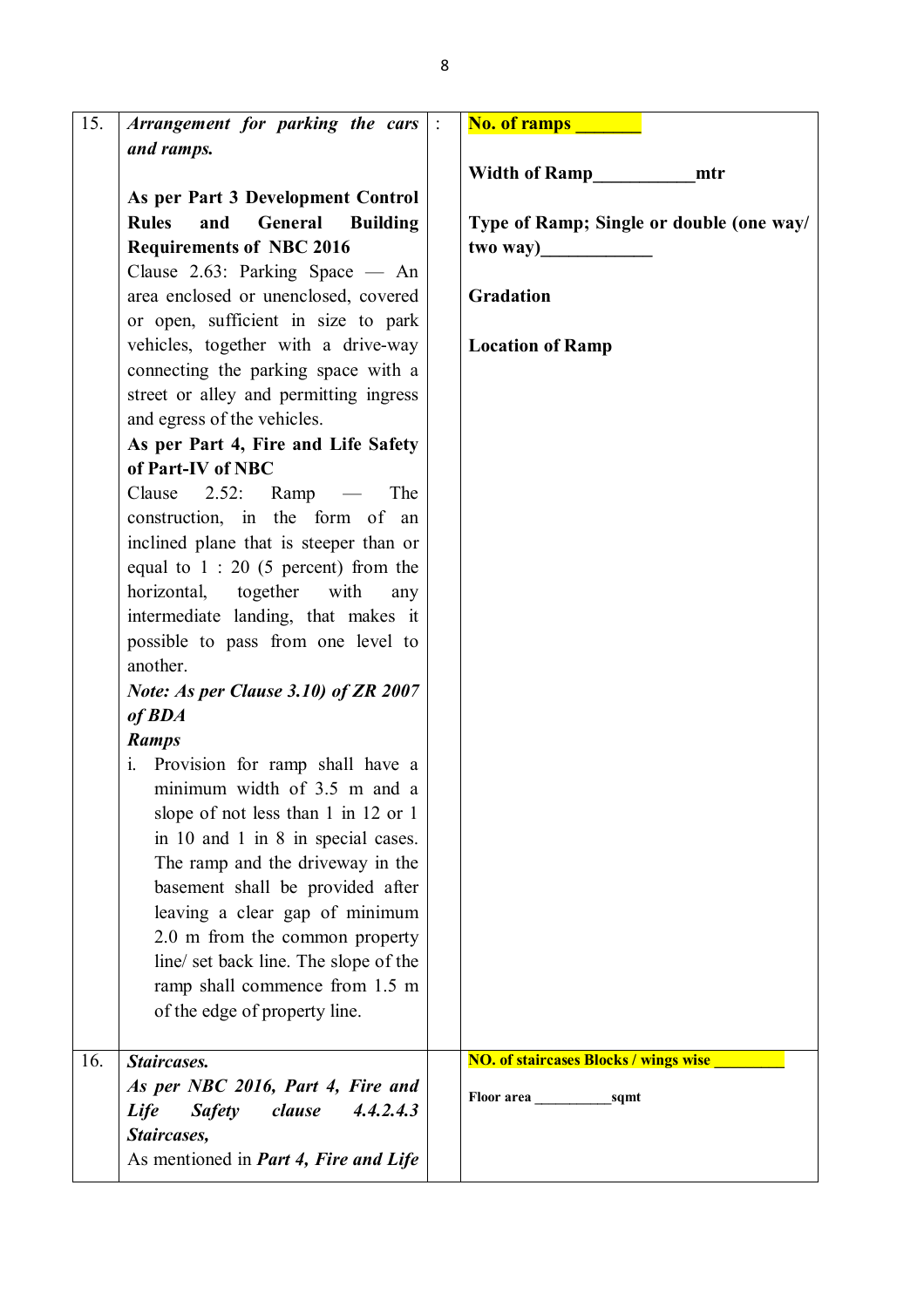| Safety clause 1.2 All buildings, shall                     |                                                       |
|------------------------------------------------------------|-------------------------------------------------------|
| have a minimum of two staircases.                          | No. of Basement                                       |
| The provisions of this Part are                            |                                                       |
| applicable to,                                             |                                                       |
| a) all high rise buildings; where any of                   | Thread width<br>mm                                    |
| these buildings have floor area more                       |                                                       |
| than 500 $m2$ on any one or more                           |                                                       |
| floors;                                                    |                                                       |
| 6) Buildings with two basements or                         | No. of Risers<br>nos                                  |
| more, or with one basement of area                         |                                                       |
| more than 500 $m2$ unless otherwise                        |                                                       |
| mentioned specifically in<br>the                           |                                                       |
| provisions.                                                |                                                       |
| The minimum width of tread without                         |                                                       |
| nosing shall be 300 mm for staircase                       |                                                       |
| of hotel buildings. The treads shall be                    |                                                       |
| constructed and maintained in a                            |                                                       |
| manner to prevent slipping. The                            |                                                       |
| maximum height of riser shall be 150                       |                                                       |
| mm. The number of risers shall be                          | Fire Rating _________ min                             |
| limited to 12 per flight. The staircases                   |                                                       |
| may be internal staircases or external                     |                                                       |
| staircases.                                                |                                                       |
| 4.4.2.4.3.2 Internal staircases<br>The internal staircases | <b>Stairs around Lift : YES/NO</b>                    |
| may<br>be<br>constructed with an external wall, or         |                                                       |
| otherwise, and shall comply with the                       | Stairs are clear from any other service               |
| following:                                                 | routings: YES/NO                                      |
| a) Internal stairs shall be constructed                    |                                                       |
| non-<br>combustible<br>materials<br>of                     |                                                       |
| throughout, and shall have<br>fire                         |                                                       |
| resistant rating of minimum 120 min.                       |                                                       |
| b) A staircase shall not be arranged                       | <i>No other services is taken inside the stairs :</i> |
| round a lift shaft.                                        | <b>YES/NO</b>                                         |
| c) Exits shall not be used as a portion                    |                                                       |
| of a supply, return or exhaust air                         |                                                       |
| system serving adjoining areas. Any                        |                                                       |
| opening(s) shall not be permitted in                       |                                                       |
| walls or in doors, separating exits                        |                                                       |
| from adjoining areas.                                      |                                                       |
| d) No flue chimney, electromechanical                      |                                                       |
| equipment, air conditioning units, gas                     |                                                       |
| piping or electrical panels shall be                       | <b>Staircase width:</b><br>mtrs                       |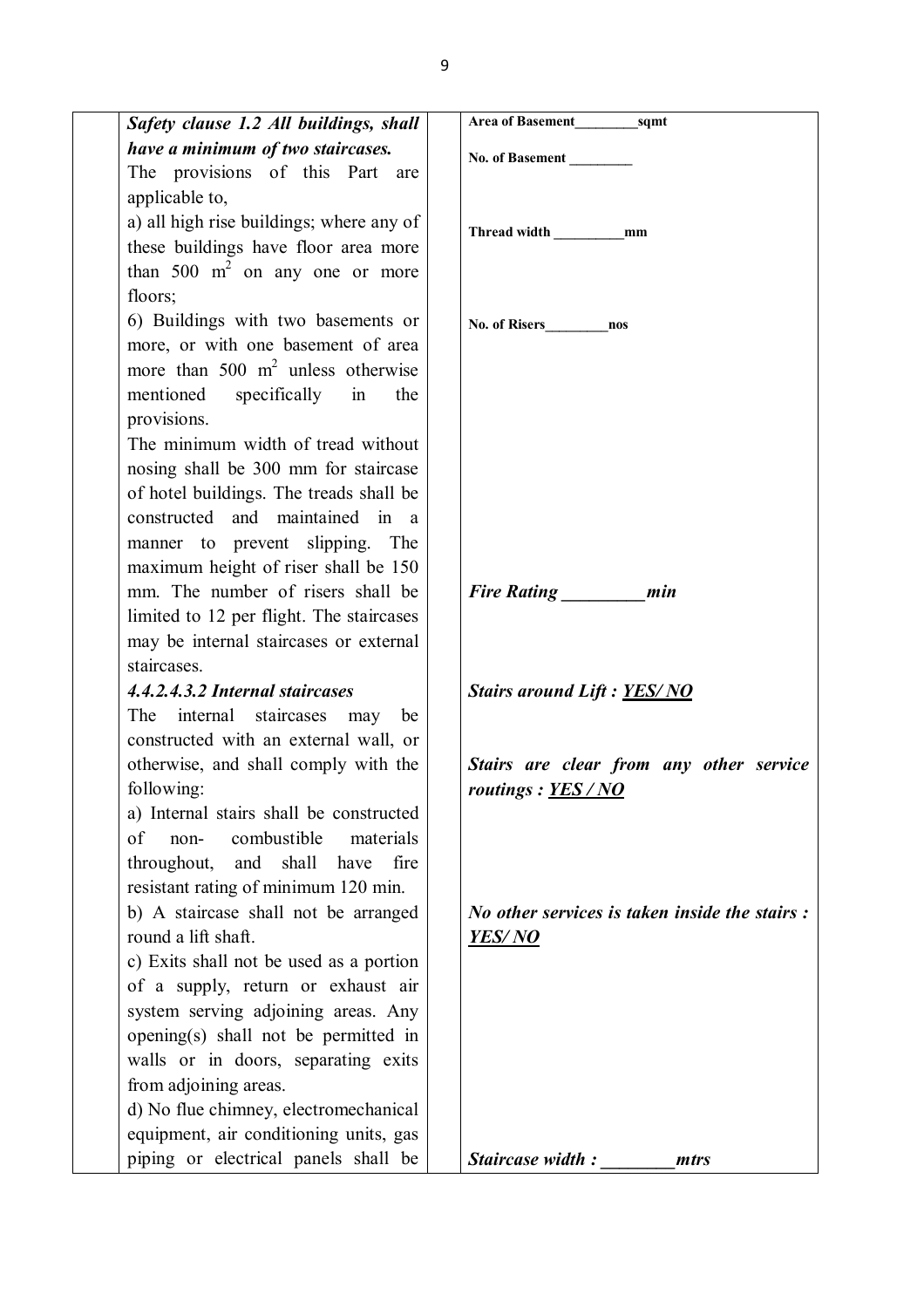allowed in the stairway.

| e) Notwithstanding the detailed        |  |
|----------------------------------------|--|
| provision for exits in accordance with |  |
| 4.2 and 4.3, the following minimum     |  |
| width shall be provided for staircases |  |
| for respective occupancies:            |  |

*1) Residential Hotel (A-5) : 1.50 m.* f) A handrail shall be provided on one side of the staircase of width less than 1 500 mm, and on both sides of the staircase of width 1 500mm and more. The projection of handrail(s) in the staircase width shall not be more than 115 mm.

h) The design of staircase shall also take into account the following:

1) The minimum headroom in a passage under the landing of a staircase and under the staircase shall be 2.2 m

2) Access to exit staircase shall be through a fire door of a minimum 120 min fire resistance rating.

3) No living space, store or other fire risk shall open directly into staircases.

4) The exit (including staircases) shall be continuous from refuge floors or terrace level, as applicable, to the level of exit discharge.

5) No electrical shafts/air conditioning ducts or gas pipes, etc, shall pass through or open in the staircases.

6) Lifts shall not open in staircase.

7) No combustible material shall be used for decoration/wall panelling in the staircase.

8) Beams/columns and other building features shall not reduce the head room/ width of the staircase.

9) The floor indication board, indicating the location/designated number of staircase, respective floor number and direction to exit discharge



**Staircase terminated at Ground level:**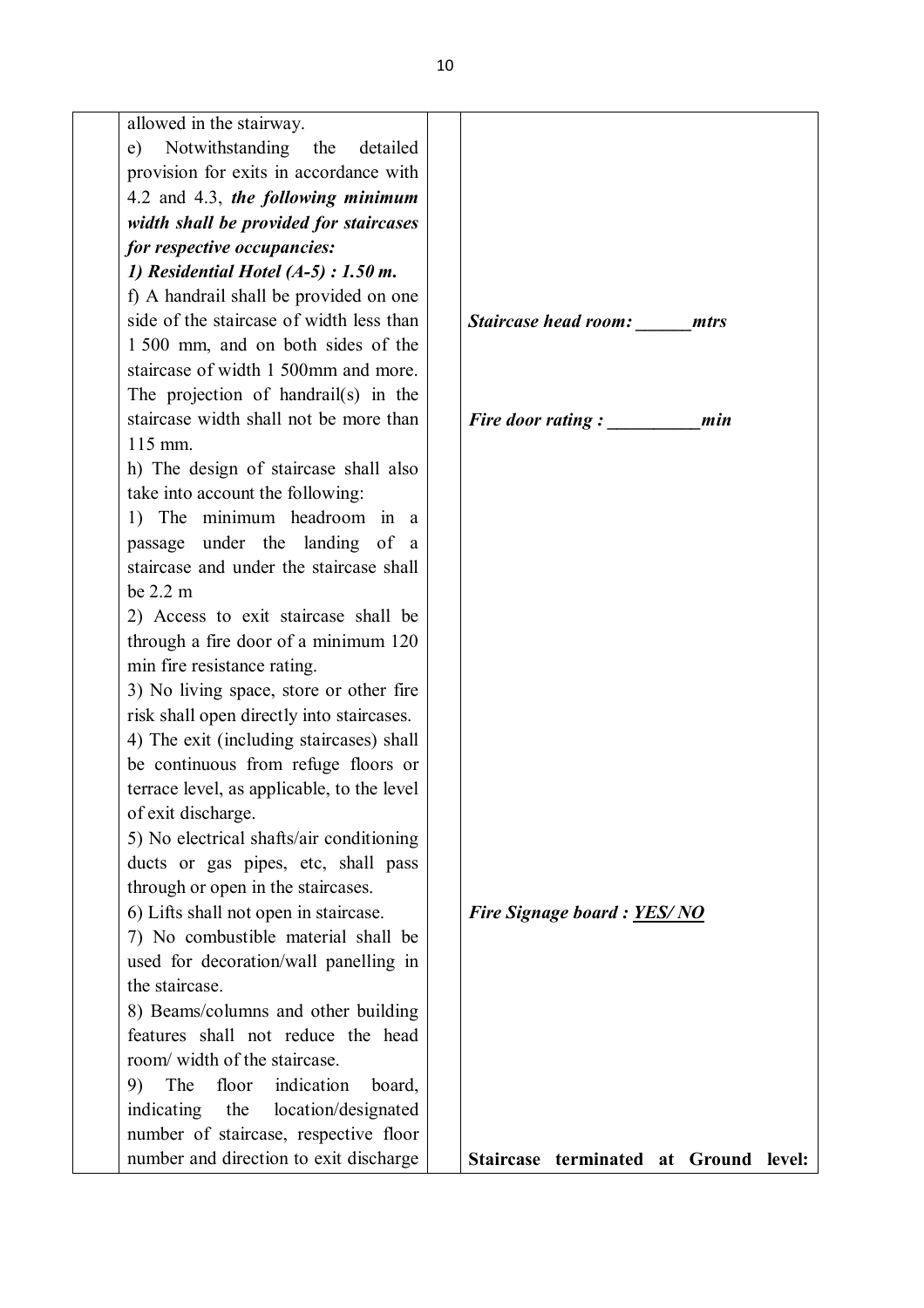| 17.<br><b>EXTERNAL STAIRCASE</b><br>4.4.2.4.3.4 External staircases<br>staircases<br>The<br>external<br>the<br>are<br>staircases provided on the external<br>wall/facade, and shall comply with the<br>following:<br>a) External stairs shall always be kept<br><b>Type of External staircase:</b><br>in sound and usable condition.<br>b) All external stairs shall be directly<br><b>Location of External stairs:</b><br>connected to the ground.<br><b>YES/NO</b><br>c) Entrance to the external stairs shall<br>separate and remote from the<br>be                                                                                                |  |
|-------------------------------------------------------------------------------------------------------------------------------------------------------------------------------------------------------------------------------------------------------------------------------------------------------------------------------------------------------------------------------------------------------------------------------------------------------------------------------------------------------------------------------------------------------------------------------------------------------------------------------------------------------|--|
| internal staircase.<br>d) Where an external staircase is<br>provided, it shall be ensured that the<br>use of it at the time of fire is not<br>prejudiced by smoke and flame from<br>openings (for example, windows,<br>doors) in the external face of the<br>building. Care shall be taken to ensure<br>that no external wall or window<br>opening opens on to or close to an<br>external stair. If such openings exists<br>within 3 m from an external staircase,<br>they shall be protected with fire rated<br>doors/window assemblies with rating<br>of at least 60 min.<br>Fire rating of door<br>min<br>e) The external<br>stairs<br>shall<br>be |  |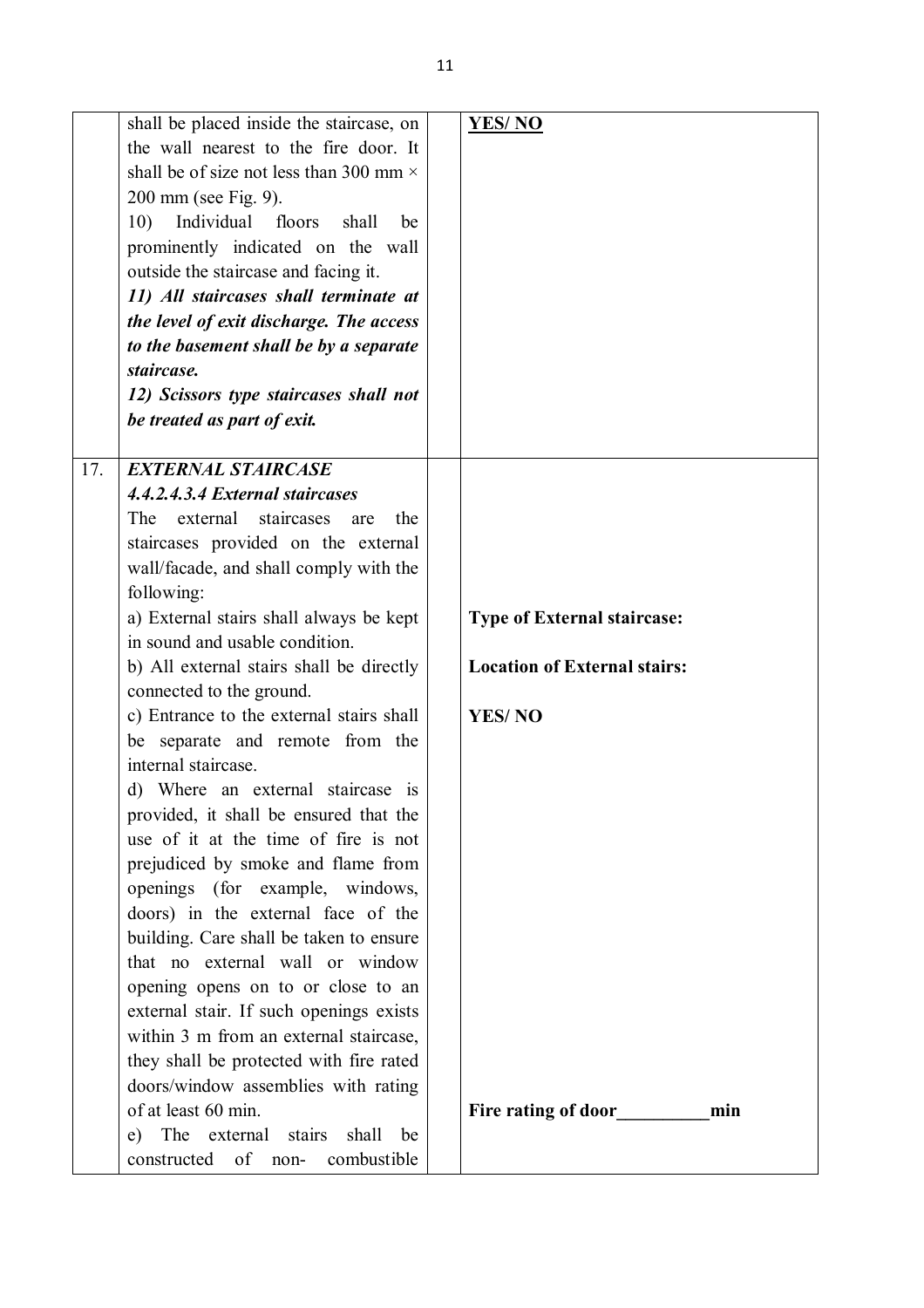| materials, and any doorway leading to     |                |                                           |
|-------------------------------------------|----------------|-------------------------------------------|
| it shall have minimum 120 min fire        |                |                                           |
| resistance.                               |                |                                           |
| f) No external staircase shall be         |                |                                           |
| inclined at an angle greater than 45°     |                |                                           |
| from the horizontal.                      |                |                                           |
| g) External stairs shall have straight    |                | Width of stairs: mtrs                     |
| flight not less than 1 500 mm wide. h)    |                |                                           |
| Handrails, to be provided on both         |                | <b>Section &amp; Elevation of stairs:</b> |
| sides, shall be of a height not less than |                |                                           |
| 1 000 mm and not exceeding 1 200          |                |                                           |
| mm. There shall be provisions of          |                |                                           |
| balusters with maximum gap of 150         |                |                                           |
| mm.                                       |                |                                           |
|                                           |                |                                           |
| <b>Staircase Size:</b>                    |                |                                           |
|                                           |                |                                           |
| a. Width of the staircases.               |                |                                           |
| As per Clause 4.4.2.4.3.2 of Part 4       |                |                                           |
| Fire and Life Safety of NBC 2016          |                |                                           |
| The following minimum width shall         |                |                                           |
| be provided for:                          |                |                                           |
| 1) Residential Hotel $(A-5)$ : 1.50 m     |                |                                           |
| <b>b.</b> Width of treads                 |                |                                           |
| As per clause 4.4.2.4.3.1 of Part 4       |                |                                           |
| Fire and Life Safety of NBC 2016:         |                |                                           |
| The minimum width of tread without        |                |                                           |
| nosing shall be 300 mm for staircase      |                |                                           |
| of residential hotels buildings.          |                |                                           |
| c. Height of riser.                       | $\ddot{\cdot}$ |                                           |
| As per clause 4.4.2.4.3.1 of Part 4       |                |                                           |
| <b>Fire and Life Safety of NBC 2016</b> : |                |                                           |
| The maximum height of riser shall be      |                |                                           |
| 150 mm for staircase of residential       |                |                                           |
| hotel buildings.                          |                |                                           |
| d. Number of risers in a flight           |                |                                           |
| As per clause 4.4.2.4.3.1 of Part 4       |                |                                           |
| Fire and Life Safety of NBC 2016:         |                |                                           |
| The number of risers shall be limited     |                |                                           |
| to 12 per flight.                         |                |                                           |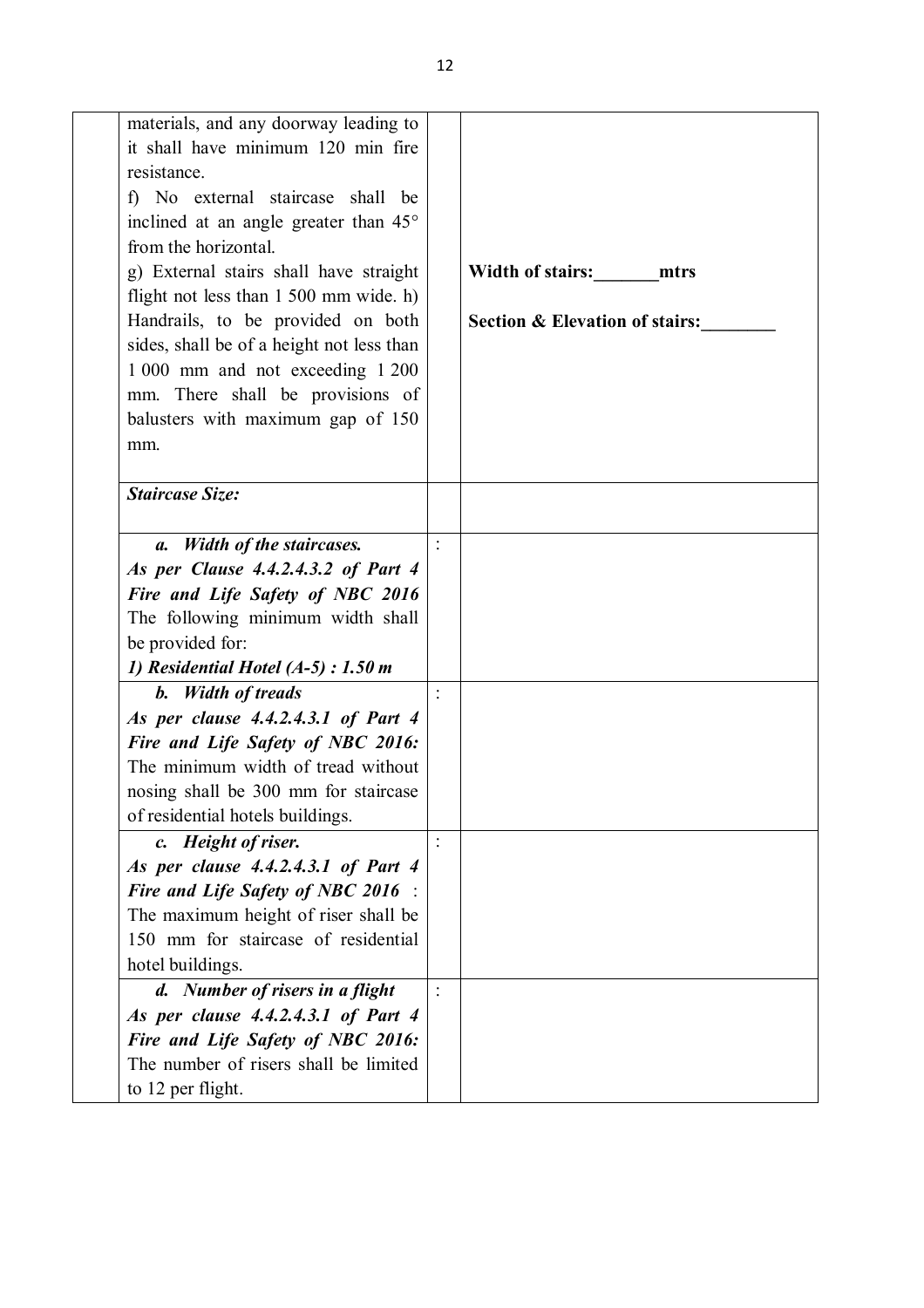|     | e. Height of hand rails                                  |  |
|-----|----------------------------------------------------------|--|
|     | As per clause 4.4.2.4.3.2 (f) of Part 4                  |  |
|     | Fire and Life Safety of NBC 2016:                        |  |
|     | Handrails shall be provided at a height                  |  |
|     | of 1 000 mm to be measured from the                      |  |
|     | base of the middle of the treads to the                  |  |
|     | top of the handrails. Balusters/railing                  |  |
|     | shall be provided such that the width                    |  |
|     | of staircase does not reduce.                            |  |
|     | f. Head room clearance                                   |  |
|     | As per Part 3 Development Control                        |  |
|     | <b>Rules</b><br>and<br><b>General</b><br><b>Building</b> |  |
|     | Requirements clause 2.70 of NBC                          |  |
|     | 2016                                                     |  |
|     | As per clause 4.4.2.4.3.2 (h) (1) of                     |  |
|     | <b>Part 4 Fire and Life Safety of NBC</b>                |  |
|     | 2016:                                                    |  |
|     | The<br>minimum<br>headroom<br>in<br>$\mathbf a$          |  |
|     | passage under the landing of a                           |  |
|     | staircase and under the staircase                        |  |
|     | shall be 2.2 m.                                          |  |
| 18. | <b>Fire Tower</b>                                        |  |
|     | As per Part-4, NBC 2016, 2.24                            |  |
|     | Firefighting Shaft (Fire Tower) - An                     |  |
|     | enclosed shaft having protected area                     |  |
|     | of 120 min fire resistance rating                        |  |
|     | comprising protected lobby, staircase                    |  |
|     | and fireman's lift, connected directly                   |  |
|     | to exit discharge or through exit                        |  |
|     | passageway with 120 min fire resistant                   |  |
|     | wall at the level of exit discharge to                   |  |
|     | exit discharge. These shall also serve                   |  |
|     | the purpose of exit requirement/                         |  |
|     | strategy for the occupants.<br>The                       |  |
|     | respective floors shall be approachable                  |  |
|     | from fire-fighting shaft enabling the                    |  |
|     | fire fighters to access the floor and                    |  |
|     | also enabling the fire fighters to assist                |  |
|     | in evacuation through fireman's lift.                    |  |
|     | firefighting<br>shaft<br>shall<br>The<br>be              |  |
|     | equipped with 120 min fire doors. The                    |  |
|     | firefighting shaft shall be equipped                     |  |
|     | with firemen talk back, wet riser and                    |  |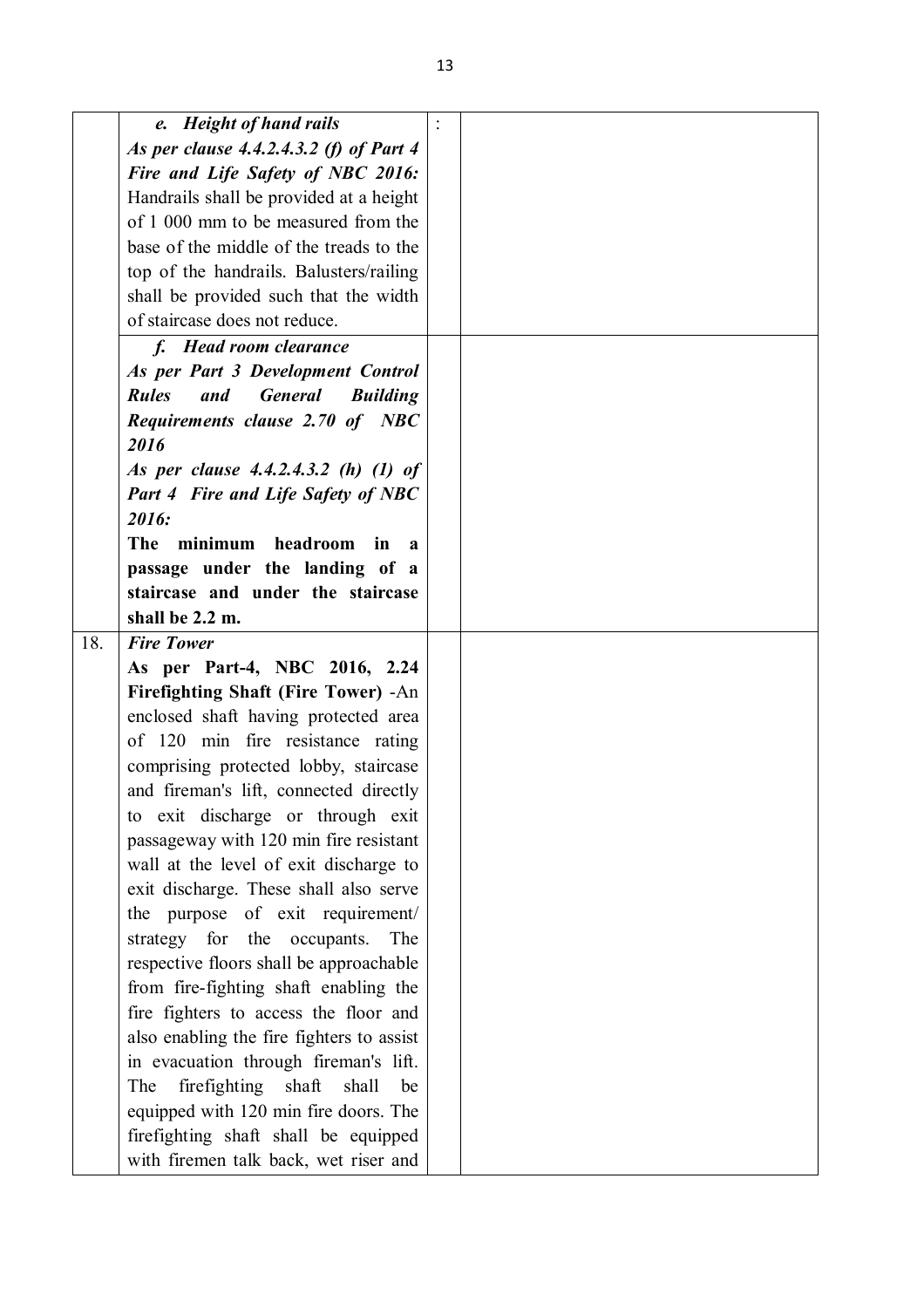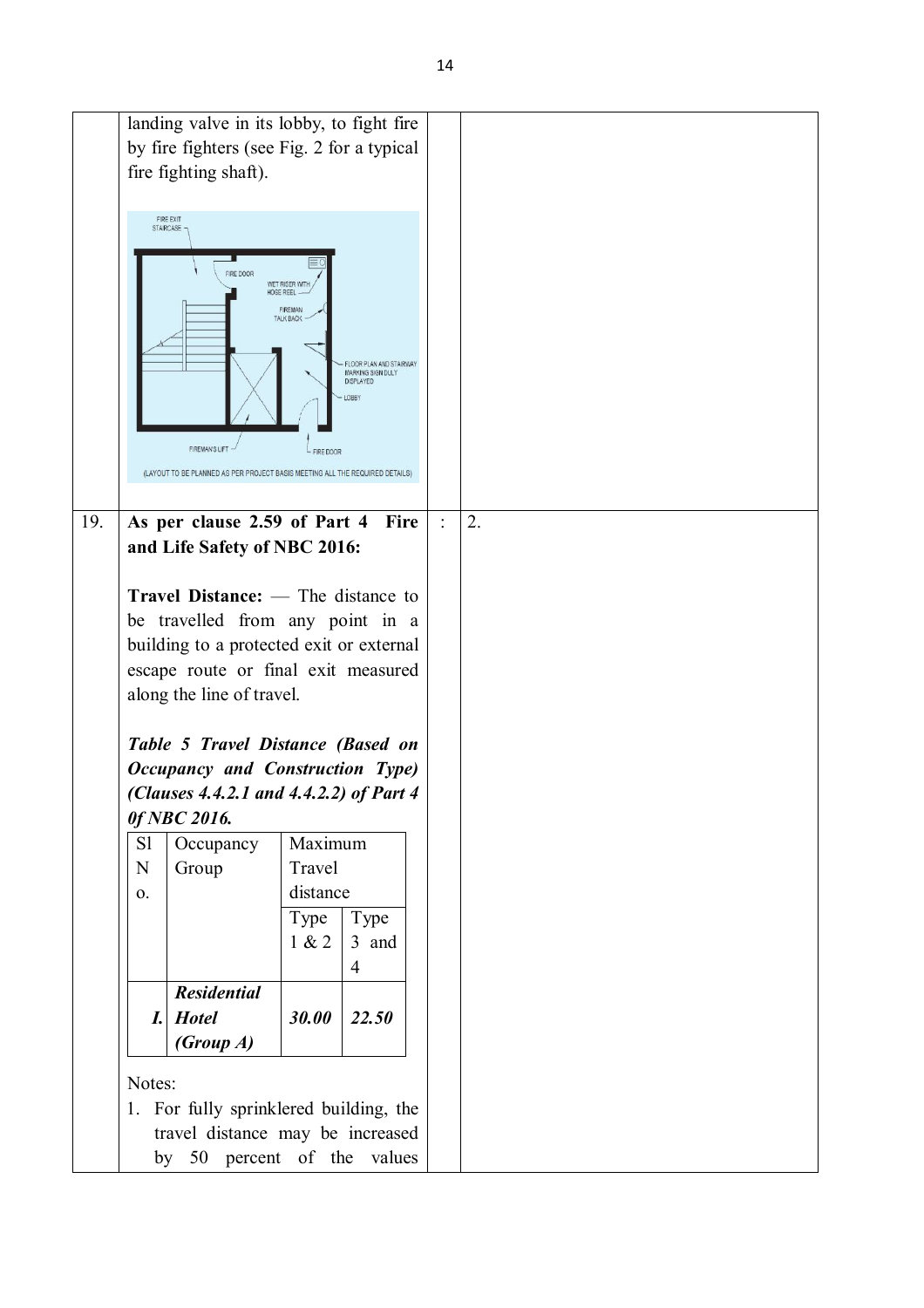|     | specified.                                         |              |  |
|-----|----------------------------------------------------|--------------|--|
|     | 2. Ramp shall not be counted as an                 |              |  |
|     | exit in case of basement below the                 |              |  |
|     | first basement in car parking.                     |              |  |
| 20. | Number of lifts and capacity.                      |              |  |
|     |                                                    |              |  |
|     | An appliance<br>designed<br>Lift:<br>to            |              |  |
|     | transport persons or materials between             |              |  |
|     | two or more levels in a vertical or                |              |  |
|     | substantially vertical direction by                |              |  |
|     | means of a guided car or a platform.               |              |  |
|     | The<br>word<br>elevator<br>is<br>also              |              |  |
|     | synonymously used for lift.                        |              |  |
|     |                                                    |              |  |
|     | As per clause 4.15.1 of Part-4 Fire                |              |  |
|     | and Life Safety of NBC-2005                        |              |  |
|     | Where applicable, fire lifts shall be              |              |  |
|     | provided with a minimum capacity for               |              |  |
|     | 8 passengers and fully automated with              |              |  |
|     | emergency switch on ground level. In               |              |  |
|     | general, buildings 15 m in height or               |              |  |
|     | above shall be provided with fire lifts.           |              |  |
|     |                                                    |              |  |
|     | Fire Lifts $-$ Following details shall             |              |  |
|     | apply for a fire lift:                             |              |  |
|     | 1) To enable fire services personnel to            | No. Of Lifts |  |
|     | reach the upper floors with the                    | Description  |  |
|     | minimum delay, one fire lift per 1 200             | Capacity     |  |
|     | m <sup>2</sup> of floor area shall be provided and |              |  |
|     | shall be available for the exclusive use           |              |  |
|     | of the firemen in an emergency.                    |              |  |
|     | 2) The lift shall have a floor area of             |              |  |
|     | not less than $1.4 \text{ m}^2$ . It shall have    |              |  |
|     | loading capacity of not less than 545              |              |  |
|     | kg (8 persons lift) with automatic                 |              |  |
|     | closing doors of minimum 0.8 m                     |              |  |
|     | width.                                             |              |  |
|     | 3) The electric supply shall be on a               |              |  |
|     | separate service from electric supply              |              |  |
|     | mains in a building and the cables run             |              |  |
|     | in a route safe from fire, that is, within         |              |  |
|     | the lift shaft. Lights and fans in the             |              |  |
|     | elevators having wooden panelling or               |              |  |
|     | sheet steel construction<br>shall<br>be            |              |  |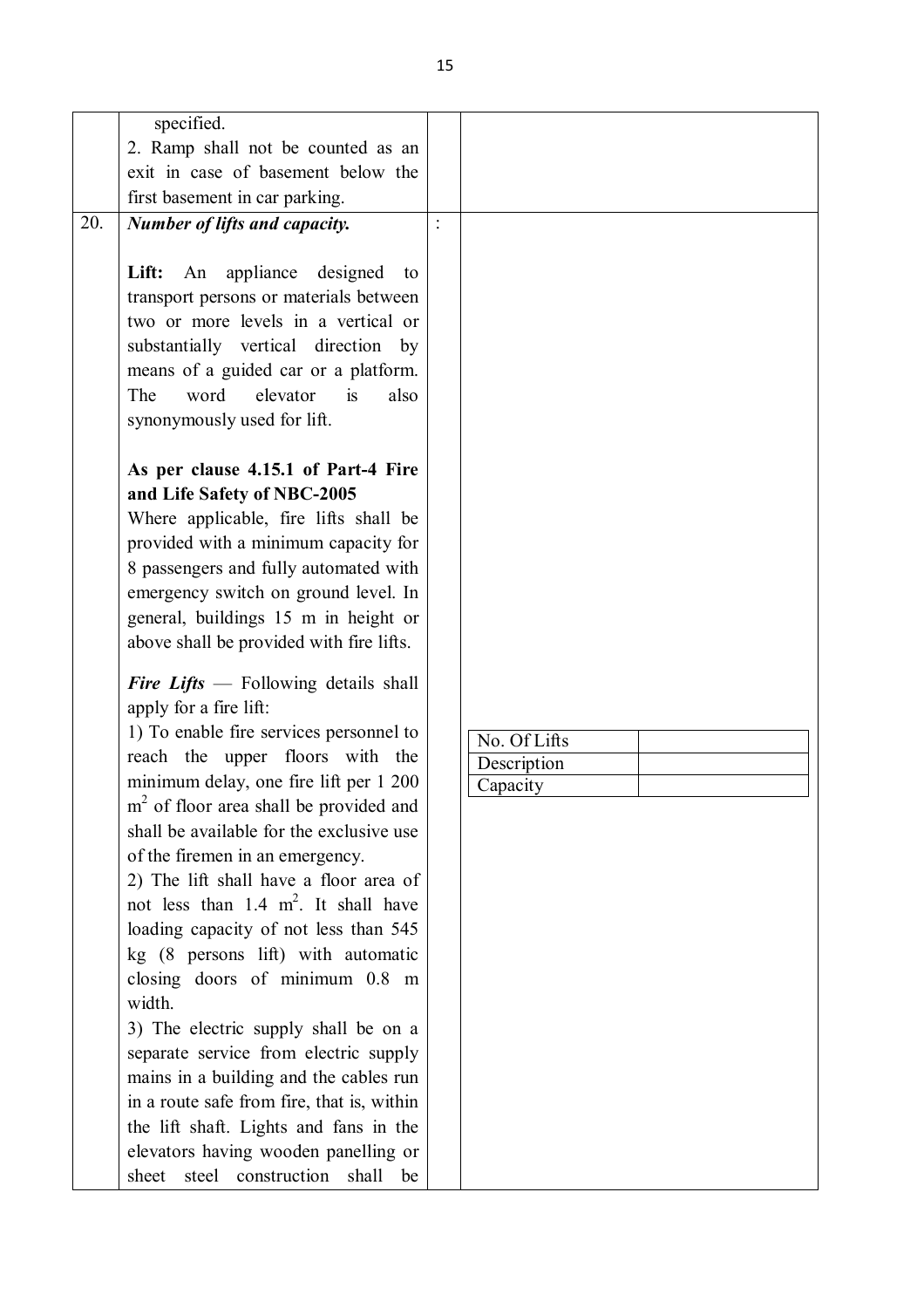operated on 24 V supply.

*4) Fire fighting lift should be provided with a ceiling hatch for use in case of emergency, so that when the car gets stuck up, it shall be easily openable.*

*5) In case of failure of normal electric supply, it shall automatically trip over to alternate supply. Alternatively, the lift shall be so wired that in case of power failure, it comes down at the ground level and comes to stand-still with door open.*

6) The operation of a fire lift is by a simple toggle or two-button switch situated in a glass-fronted box adjacent to the lift at the entrance level. When the switch is on, landing call-points will become inoperative and the lift will be on car control only or on a priority control device. When the switch is off, the lift will return to normal working. This lift can be used by the occupants in normal times.

7) The words 'Fire Lift' shall be conspicuously displayed in fluorescent paint on the lift landing doors at each floor level.

8) The speed of the fire lift shall be such that it can reach the top floor from ground level within 1 min.

## *Specification of lifts:*

## *C-1.5 Lifts*

General requirements of lifts shall be as follows:

a) Walls of lift enclosures shall have a fire rating of 2 h; lifts shafts shall have a vent at the top of area not less than  $0.2 \text{ m}^2$ .

b) Lift motor room shall be located preferably on top of the shaft and separated from the shaft by the floor of the room.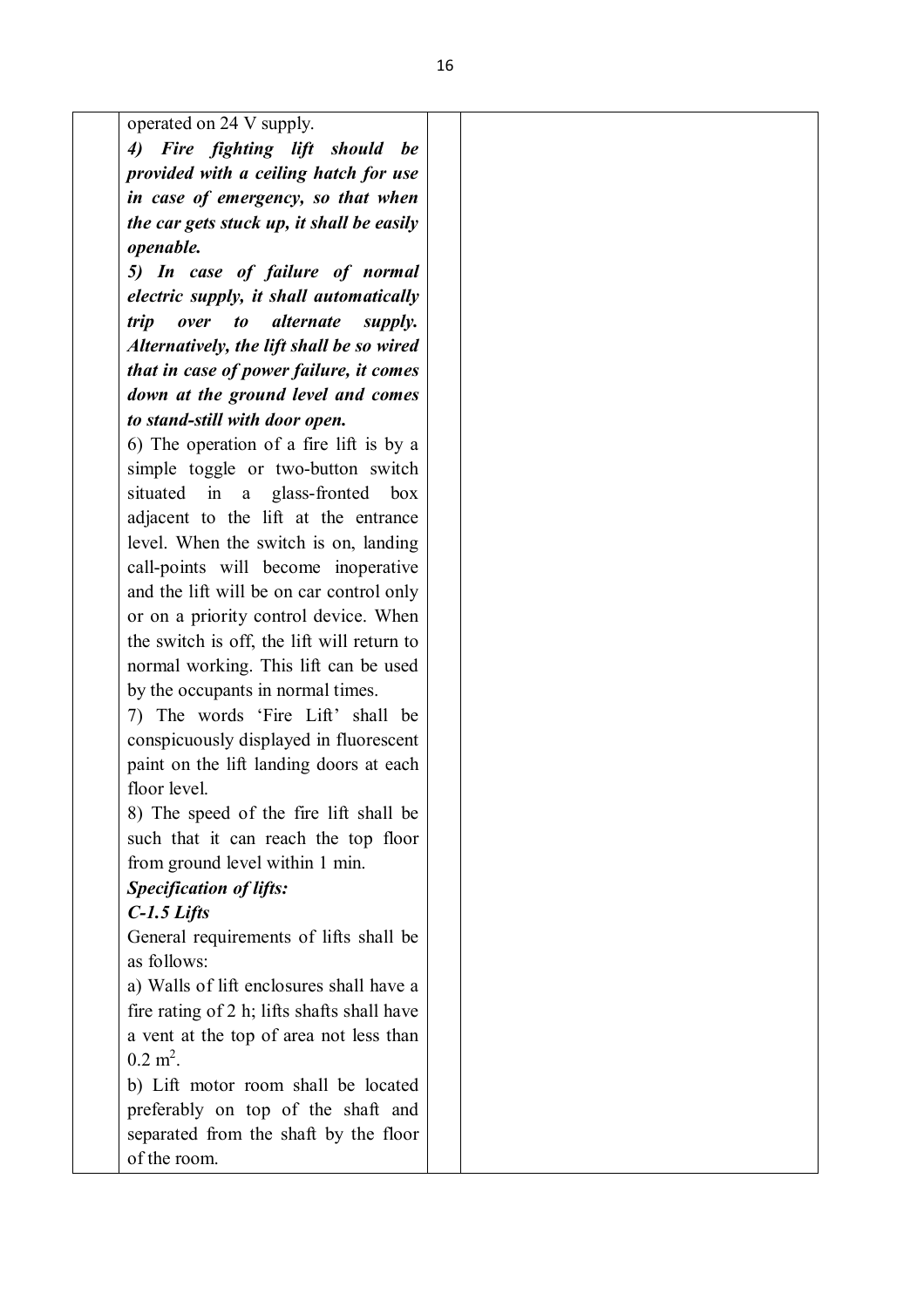c) Landing doors in lift enclosures shall have a fire resistance of not less than 1 h.

d) The number of lifts in one row for a lift bank shall not exceed 4 and the total number of lifts in the bank (of two rows) shall not exceed 8. A wall of 2 h fire rating shall separate individual shafts in a bank.

e) Lift car door shall have a fire resistance rating of half an hour.

f) Collapsible gates shall not be permitted for lifts and shall have solid doors with fire resistance of at least 1 h.

g) If the lift shaft and lobby is in the core of the building, a positive pressure between 25 and 30 Pa shall be maintained in the lobby and a positive pressure of 50 Pa shall be maintained in the lift shaft. The mechanism for pressurization shall act automatically with the fire alarm; it shall be possible to operate this mechanically also.

h) Exit from the lift lobby, if located in the core of the building, shall be through a self closing smoke stop door of half an hour fire

resistance.

j) Lifts shall not normally communicate with the basement; if, however, lifts are in communication, the lift lobby of the basements shall be pressurized as in (g), with self-closing door as in (h).

k) Grounding switch(es), at ground floor level, shall be provided on all the lifts to enable the fire service to ground the lifts.

m) Telephone or other communication facilities shall be provided in lift cars for building of 30 m in height and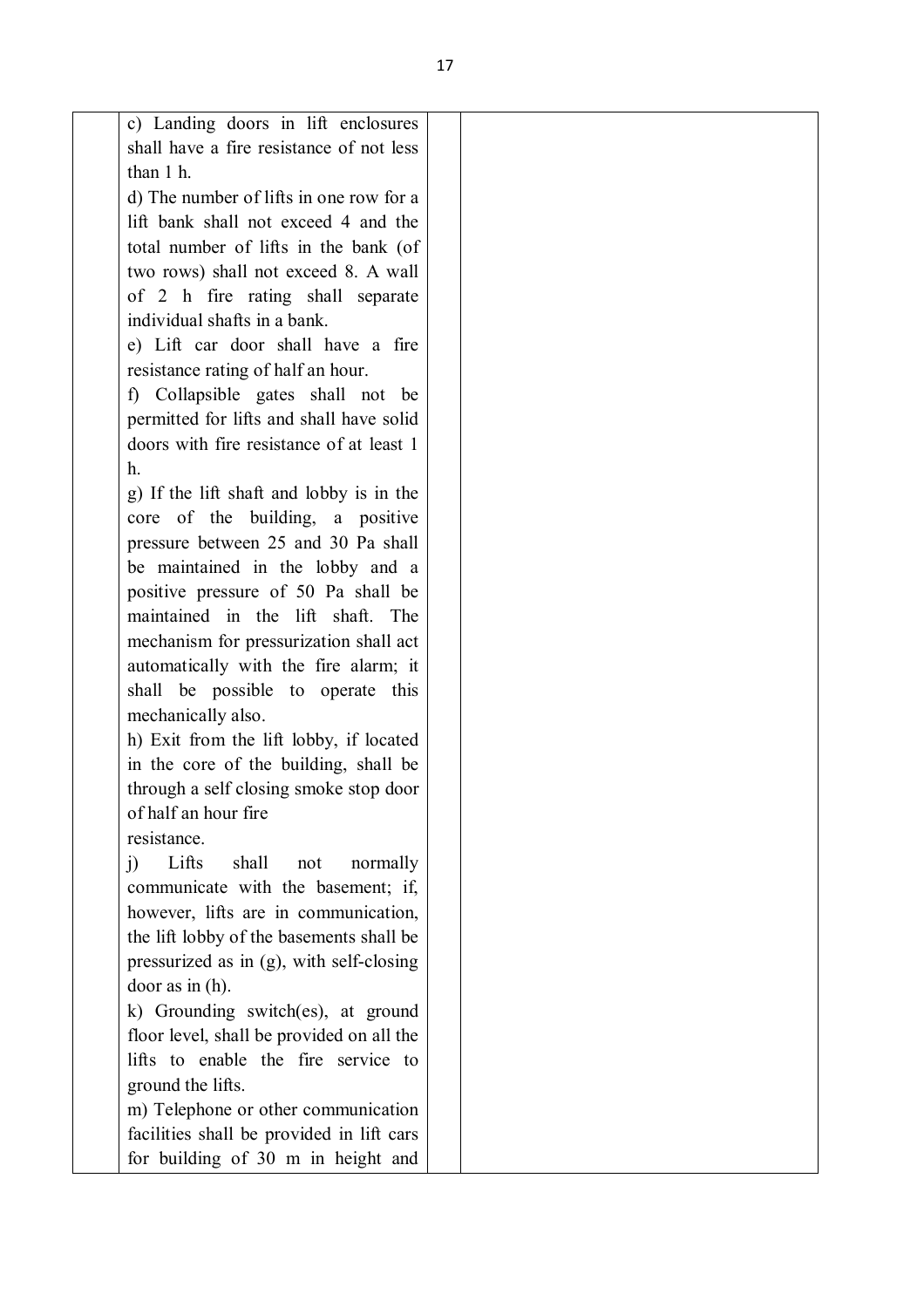| 21. | above. Communication system for lifts<br>shall be connected to fire control room<br>for the building.<br>Suitable arrangements such as<br>n)<br>providing slope in the floor of lift<br>lobby, shall be made to prevent water<br>used during fire fighting, etc, at any<br>landing from entering the lift shafts.<br>p) A sign shall be posted and<br>maintained on every floor at or near<br>the lift indicating that in case of fire,<br>occupants shall use the stairs<br>unless instructed otherwise. The sign<br>shall also contain a plan for each floor<br>showing the locations of the stairways.<br>Alternate source of power supply shall<br>be provided for all the lifts through a<br>manually operated changeover switch.<br><b>Structural material</b><br>RCC materials and brick walls of not<br>less than two hours fire resistance<br>should be used for the construction of<br>structures. Only fire resistant materials<br>or materials treated with fire retardant<br>chemicals, should be used for interior<br>decoration work. While attending the<br>interior decoration the fixed fire<br>fighting systems like sprinklers / risers<br>etc., should not be covered or shifted<br>from their original location. |  |
|-----|----------------------------------------------------------------------------------------------------------------------------------------------------------------------------------------------------------------------------------------------------------------------------------------------------------------------------------------------------------------------------------------------------------------------------------------------------------------------------------------------------------------------------------------------------------------------------------------------------------------------------------------------------------------------------------------------------------------------------------------------------------------------------------------------------------------------------------------------------------------------------------------------------------------------------------------------------------------------------------------------------------------------------------------------------------------------------------------------------------------------------------------------------------------------------------------------------------------------------------------|--|
| 22. | <b>Basements:-</b><br>12.9.3. The basement shall have the<br><b>following requirements:</b><br>a) Every basement shall be in every<br>part at least 2.4 m in height from the<br>floor to the underside of the roof slab<br>or ceiling;<br>b) Adequate ventilation shall<br>be<br>provided for the basement. The<br>ventilation requirements shall<br>be the same as required by the<br><i>particular occupancy according to</i><br>byelaws. Any deficiency may be met by                                                                                                                                                                                                                                                                                                                                                                                                                                                                                                                                                                                                                                                                                                                                                               |  |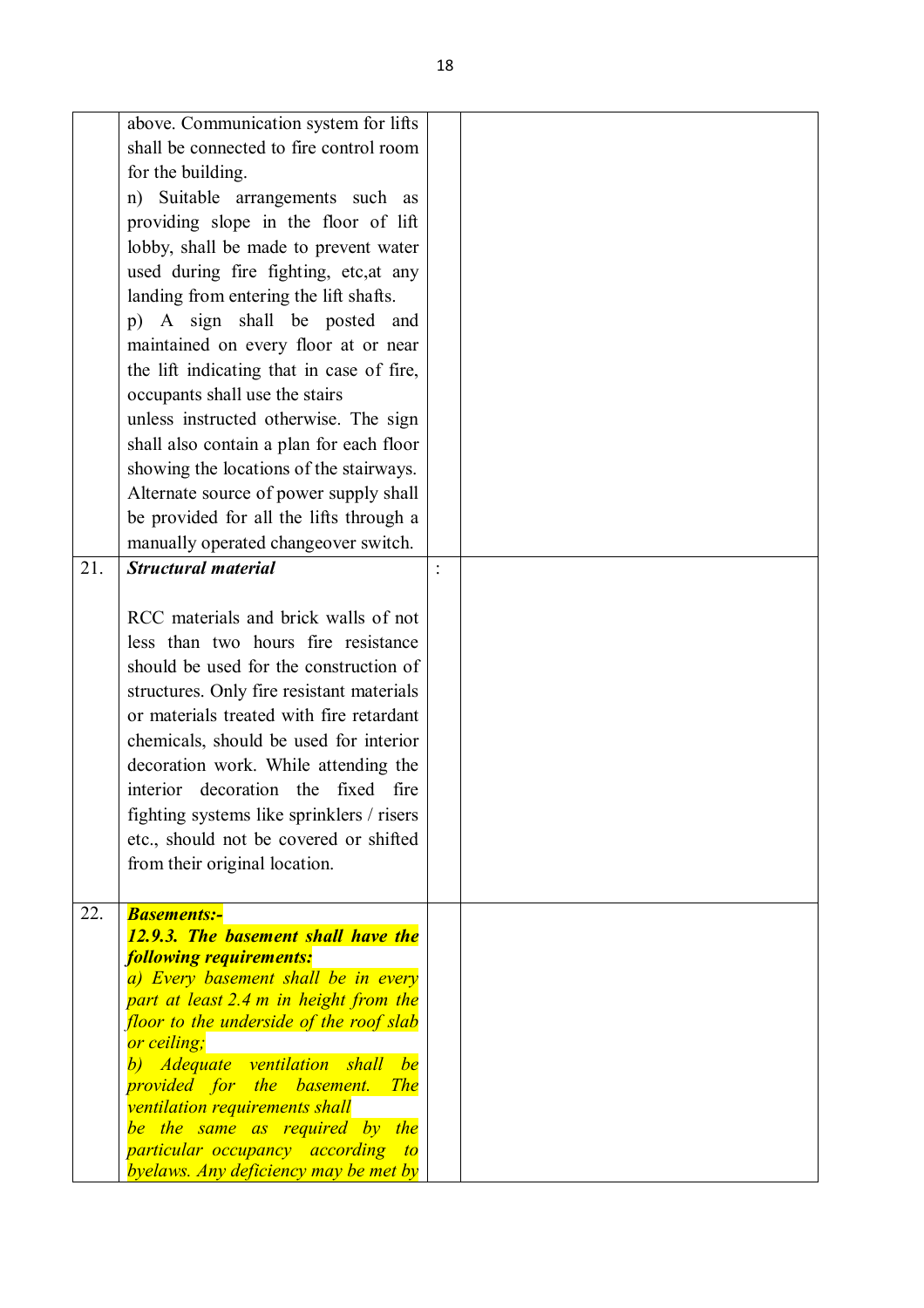| ventilation in the form of blowers,<br>exhaust fans, air conditioning systems,<br>etc.<br>c) The height of the ceiling of any<br>basement shall be minimum 0.9 m and<br>the maximum, 1.2 m above the<br><i>average surrounding ground level.</i><br>However, in case<br>of parking,<br>mercantile or business occupancy at<br>ground floor, minimum height of the<br>ceiling of the basement may be 0.3 m<br>above the average surroundings<br>ground level subject to mechanical<br>ventilation being provided (see Fig.<br>11);<br>d) Adequate arrangements shall be<br>made such that surface drainage<br>does not enter the basement;<br>e) The walls and floors of the<br>basement shall be watertight and be so<br>designed that the effects of the<br>surrounding soil and moisture, if any,<br>are taken into account in design and<br><i>adequate damp proofing treatment is</i><br>given;<br>f) The access to the basement shall be<br>separate room the main<br><b>and</b><br>alternative staircase providing access<br>and exit from higher floors.<br>Where the staircase is continuous in<br>the case of buildings served by more<br>than one staircase, the same shall be<br>of enclosed type serving as a fire<br>separation from the basement floor<br>and higher floors. Open ramps shall<br>be permitted if they are constructed<br>within the building line subject to the<br><i>provision of (d);</i><br>g) Access to basements through ramps<br>shall be permitted subject to provision<br>of (d). The requirements for the<br>shall be in accordance<br>ramps<br>with $4.6.1.3$ [see also Fig. $8$ (b)];<br>h) For all public buildings and uses<br><i>including group housing, having</i><br>basement going up to more than one<br>level, access to all levels shall also be |                                      |  |
|------------------------------------------------------------------------------------------------------------------------------------------------------------------------------------------------------------------------------------------------------------------------------------------------------------------------------------------------------------------------------------------------------------------------------------------------------------------------------------------------------------------------------------------------------------------------------------------------------------------------------------------------------------------------------------------------------------------------------------------------------------------------------------------------------------------------------------------------------------------------------------------------------------------------------------------------------------------------------------------------------------------------------------------------------------------------------------------------------------------------------------------------------------------------------------------------------------------------------------------------------------------------------------------------------------------------------------------------------------------------------------------------------------------------------------------------------------------------------------------------------------------------------------------------------------------------------------------------------------------------------------------------------------------------------------------------------------------------------------------------------------------------------------------------------|--------------------------------------|--|
|                                                                                                                                                                                                                                                                                                                                                                                                                                                                                                                                                                                                                                                                                                                                                                                                                                                                                                                                                                                                                                                                                                                                                                                                                                                                                                                                                                                                                                                                                                                                                                                                                                                                                                                                                                                                      | <i>providing adequate mechanical</i> |  |
|                                                                                                                                                                                                                                                                                                                                                                                                                                                                                                                                                                                                                                                                                                                                                                                                                                                                                                                                                                                                                                                                                                                                                                                                                                                                                                                                                                                                                                                                                                                                                                                                                                                                                                                                                                                                      |                                      |  |
|                                                                                                                                                                                                                                                                                                                                                                                                                                                                                                                                                                                                                                                                                                                                                                                                                                                                                                                                                                                                                                                                                                                                                                                                                                                                                                                                                                                                                                                                                                                                                                                                                                                                                                                                                                                                      |                                      |  |
|                                                                                                                                                                                                                                                                                                                                                                                                                                                                                                                                                                                                                                                                                                                                                                                                                                                                                                                                                                                                                                                                                                                                                                                                                                                                                                                                                                                                                                                                                                                                                                                                                                                                                                                                                                                                      |                                      |  |
|                                                                                                                                                                                                                                                                                                                                                                                                                                                                                                                                                                                                                                                                                                                                                                                                                                                                                                                                                                                                                                                                                                                                                                                                                                                                                                                                                                                                                                                                                                                                                                                                                                                                                                                                                                                                      |                                      |  |
|                                                                                                                                                                                                                                                                                                                                                                                                                                                                                                                                                                                                                                                                                                                                                                                                                                                                                                                                                                                                                                                                                                                                                                                                                                                                                                                                                                                                                                                                                                                                                                                                                                                                                                                                                                                                      |                                      |  |
|                                                                                                                                                                                                                                                                                                                                                                                                                                                                                                                                                                                                                                                                                                                                                                                                                                                                                                                                                                                                                                                                                                                                                                                                                                                                                                                                                                                                                                                                                                                                                                                                                                                                                                                                                                                                      |                                      |  |
|                                                                                                                                                                                                                                                                                                                                                                                                                                                                                                                                                                                                                                                                                                                                                                                                                                                                                                                                                                                                                                                                                                                                                                                                                                                                                                                                                                                                                                                                                                                                                                                                                                                                                                                                                                                                      |                                      |  |
|                                                                                                                                                                                                                                                                                                                                                                                                                                                                                                                                                                                                                                                                                                                                                                                                                                                                                                                                                                                                                                                                                                                                                                                                                                                                                                                                                                                                                                                                                                                                                                                                                                                                                                                                                                                                      |                                      |  |
|                                                                                                                                                                                                                                                                                                                                                                                                                                                                                                                                                                                                                                                                                                                                                                                                                                                                                                                                                                                                                                                                                                                                                                                                                                                                                                                                                                                                                                                                                                                                                                                                                                                                                                                                                                                                      |                                      |  |
|                                                                                                                                                                                                                                                                                                                                                                                                                                                                                                                                                                                                                                                                                                                                                                                                                                                                                                                                                                                                                                                                                                                                                                                                                                                                                                                                                                                                                                                                                                                                                                                                                                                                                                                                                                                                      |                                      |  |
|                                                                                                                                                                                                                                                                                                                                                                                                                                                                                                                                                                                                                                                                                                                                                                                                                                                                                                                                                                                                                                                                                                                                                                                                                                                                                                                                                                                                                                                                                                                                                                                                                                                                                                                                                                                                      |                                      |  |
|                                                                                                                                                                                                                                                                                                                                                                                                                                                                                                                                                                                                                                                                                                                                                                                                                                                                                                                                                                                                                                                                                                                                                                                                                                                                                                                                                                                                                                                                                                                                                                                                                                                                                                                                                                                                      |                                      |  |
|                                                                                                                                                                                                                                                                                                                                                                                                                                                                                                                                                                                                                                                                                                                                                                                                                                                                                                                                                                                                                                                                                                                                                                                                                                                                                                                                                                                                                                                                                                                                                                                                                                                                                                                                                                                                      |                                      |  |
|                                                                                                                                                                                                                                                                                                                                                                                                                                                                                                                                                                                                                                                                                                                                                                                                                                                                                                                                                                                                                                                                                                                                                                                                                                                                                                                                                                                                                                                                                                                                                                                                                                                                                                                                                                                                      |                                      |  |
|                                                                                                                                                                                                                                                                                                                                                                                                                                                                                                                                                                                                                                                                                                                                                                                                                                                                                                                                                                                                                                                                                                                                                                                                                                                                                                                                                                                                                                                                                                                                                                                                                                                                                                                                                                                                      |                                      |  |
|                                                                                                                                                                                                                                                                                                                                                                                                                                                                                                                                                                                                                                                                                                                                                                                                                                                                                                                                                                                                                                                                                                                                                                                                                                                                                                                                                                                                                                                                                                                                                                                                                                                                                                                                                                                                      |                                      |  |
|                                                                                                                                                                                                                                                                                                                                                                                                                                                                                                                                                                                                                                                                                                                                                                                                                                                                                                                                                                                                                                                                                                                                                                                                                                                                                                                                                                                                                                                                                                                                                                                                                                                                                                                                                                                                      |                                      |  |
|                                                                                                                                                                                                                                                                                                                                                                                                                                                                                                                                                                                                                                                                                                                                                                                                                                                                                                                                                                                                                                                                                                                                                                                                                                                                                                                                                                                                                                                                                                                                                                                                                                                                                                                                                                                                      |                                      |  |
|                                                                                                                                                                                                                                                                                                                                                                                                                                                                                                                                                                                                                                                                                                                                                                                                                                                                                                                                                                                                                                                                                                                                                                                                                                                                                                                                                                                                                                                                                                                                                                                                                                                                                                                                                                                                      |                                      |  |
|                                                                                                                                                                                                                                                                                                                                                                                                                                                                                                                                                                                                                                                                                                                                                                                                                                                                                                                                                                                                                                                                                                                                                                                                                                                                                                                                                                                                                                                                                                                                                                                                                                                                                                                                                                                                      |                                      |  |
|                                                                                                                                                                                                                                                                                                                                                                                                                                                                                                                                                                                                                                                                                                                                                                                                                                                                                                                                                                                                                                                                                                                                                                                                                                                                                                                                                                                                                                                                                                                                                                                                                                                                                                                                                                                                      |                                      |  |
|                                                                                                                                                                                                                                                                                                                                                                                                                                                                                                                                                                                                                                                                                                                                                                                                                                                                                                                                                                                                                                                                                                                                                                                                                                                                                                                                                                                                                                                                                                                                                                                                                                                                                                                                                                                                      |                                      |  |
|                                                                                                                                                                                                                                                                                                                                                                                                                                                                                                                                                                                                                                                                                                                                                                                                                                                                                                                                                                                                                                                                                                                                                                                                                                                                                                                                                                                                                                                                                                                                                                                                                                                                                                                                                                                                      |                                      |  |
|                                                                                                                                                                                                                                                                                                                                                                                                                                                                                                                                                                                                                                                                                                                                                                                                                                                                                                                                                                                                                                                                                                                                                                                                                                                                                                                                                                                                                                                                                                                                                                                                                                                                                                                                                                                                      |                                      |  |
|                                                                                                                                                                                                                                                                                                                                                                                                                                                                                                                                                                                                                                                                                                                                                                                                                                                                                                                                                                                                                                                                                                                                                                                                                                                                                                                                                                                                                                                                                                                                                                                                                                                                                                                                                                                                      |                                      |  |
|                                                                                                                                                                                                                                                                                                                                                                                                                                                                                                                                                                                                                                                                                                                                                                                                                                                                                                                                                                                                                                                                                                                                                                                                                                                                                                                                                                                                                                                                                                                                                                                                                                                                                                                                                                                                      |                                      |  |
|                                                                                                                                                                                                                                                                                                                                                                                                                                                                                                                                                                                                                                                                                                                                                                                                                                                                                                                                                                                                                                                                                                                                                                                                                                                                                                                                                                                                                                                                                                                                                                                                                                                                                                                                                                                                      |                                      |  |
|                                                                                                                                                                                                                                                                                                                                                                                                                                                                                                                                                                                                                                                                                                                                                                                                                                                                                                                                                                                                                                                                                                                                                                                                                                                                                                                                                                                                                                                                                                                                                                                                                                                                                                                                                                                                      |                                      |  |
|                                                                                                                                                                                                                                                                                                                                                                                                                                                                                                                                                                                                                                                                                                                                                                                                                                                                                                                                                                                                                                                                                                                                                                                                                                                                                                                                                                                                                                                                                                                                                                                                                                                                                                                                                                                                      |                                      |  |
|                                                                                                                                                                                                                                                                                                                                                                                                                                                                                                                                                                                                                                                                                                                                                                                                                                                                                                                                                                                                                                                                                                                                                                                                                                                                                                                                                                                                                                                                                                                                                                                                                                                                                                                                                                                                      |                                      |  |
|                                                                                                                                                                                                                                                                                                                                                                                                                                                                                                                                                                                                                                                                                                                                                                                                                                                                                                                                                                                                                                                                                                                                                                                                                                                                                                                                                                                                                                                                                                                                                                                                                                                                                                                                                                                                      |                                      |  |
|                                                                                                                                                                                                                                                                                                                                                                                                                                                                                                                                                                                                                                                                                                                                                                                                                                                                                                                                                                                                                                                                                                                                                                                                                                                                                                                                                                                                                                                                                                                                                                                                                                                                                                                                                                                                      |                                      |  |
|                                                                                                                                                                                                                                                                                                                                                                                                                                                                                                                                                                                                                                                                                                                                                                                                                                                                                                                                                                                                                                                                                                                                                                                                                                                                                                                                                                                                                                                                                                                                                                                                                                                                                                                                                                                                      |                                      |  |
|                                                                                                                                                                                                                                                                                                                                                                                                                                                                                                                                                                                                                                                                                                                                                                                                                                                                                                                                                                                                                                                                                                                                                                                                                                                                                                                                                                                                                                                                                                                                                                                                                                                                                                                                                                                                      |                                      |  |
|                                                                                                                                                                                                                                                                                                                                                                                                                                                                                                                                                                                                                                                                                                                                                                                                                                                                                                                                                                                                                                                                                                                                                                                                                                                                                                                                                                                                                                                                                                                                                                                                                                                                                                                                                                                                      |                                      |  |
|                                                                                                                                                                                                                                                                                                                                                                                                                                                                                                                                                                                                                                                                                                                                                                                                                                                                                                                                                                                                                                                                                                                                                                                                                                                                                                                                                                                                                                                                                                                                                                                                                                                                                                                                                                                                      |                                      |  |
|                                                                                                                                                                                                                                                                                                                                                                                                                                                                                                                                                                                                                                                                                                                                                                                                                                                                                                                                                                                                                                                                                                                                                                                                                                                                                                                                                                                                                                                                                                                                                                                                                                                                                                                                                                                                      |                                      |  |
|                                                                                                                                                                                                                                                                                                                                                                                                                                                                                                                                                                                                                                                                                                                                                                                                                                                                                                                                                                                                                                                                                                                                                                                                                                                                                                                                                                                                                                                                                                                                                                                                                                                                                                                                                                                                      |                                      |  |
|                                                                                                                                                                                                                                                                                                                                                                                                                                                                                                                                                                                                                                                                                                                                                                                                                                                                                                                                                                                                                                                                                                                                                                                                                                                                                                                                                                                                                                                                                                                                                                                                                                                                                                                                                                                                      |                                      |  |
|                                                                                                                                                                                                                                                                                                                                                                                                                                                                                                                                                                                                                                                                                                                                                                                                                                                                                                                                                                                                                                                                                                                                                                                                                                                                                                                                                                                                                                                                                                                                                                                                                                                                                                                                                                                                      |                                      |  |
|                                                                                                                                                                                                                                                                                                                                                                                                                                                                                                                                                                                                                                                                                                                                                                                                                                                                                                                                                                                                                                                                                                                                                                                                                                                                                                                                                                                                                                                                                                                                                                                                                                                                                                                                                                                                      |                                      |  |
|                                                                                                                                                                                                                                                                                                                                                                                                                                                                                                                                                                                                                                                                                                                                                                                                                                                                                                                                                                                                                                                                                                                                                                                                                                                                                                                                                                                                                                                                                                                                                                                                                                                                                                                                                                                                      |                                      |  |
|                                                                                                                                                                                                                                                                                                                                                                                                                                                                                                                                                                                                                                                                                                                                                                                                                                                                                                                                                                                                                                                                                                                                                                                                                                                                                                                                                                                                                                                                                                                                                                                                                                                                                                                                                                                                      |                                      |  |
|                                                                                                                                                                                                                                                                                                                                                                                                                                                                                                                                                                                                                                                                                                                                                                                                                                                                                                                                                                                                                                                                                                                                                                                                                                                                                                                                                                                                                                                                                                                                                                                                                                                                                                                                                                                                      |                                      |  |
|                                                                                                                                                                                                                                                                                                                                                                                                                                                                                                                                                                                                                                                                                                                                                                                                                                                                                                                                                                                                                                                                                                                                                                                                                                                                                                                                                                                                                                                                                                                                                                                                                                                                                                                                                                                                      |                                      |  |
|                                                                                                                                                                                                                                                                                                                                                                                                                                                                                                                                                                                                                                                                                                                                                                                                                                                                                                                                                                                                                                                                                                                                                                                                                                                                                                                                                                                                                                                                                                                                                                                                                                                                                                                                                                                                      |                                      |  |
|                                                                                                                                                                                                                                                                                                                                                                                                                                                                                                                                                                                                                                                                                                                                                                                                                                                                                                                                                                                                                                                                                                                                                                                                                                                                                                                                                                                                                                                                                                                                                                                                                                                                                                                                                                                                      |                                      |  |
|                                                                                                                                                                                                                                                                                                                                                                                                                                                                                                                                                                                                                                                                                                                                                                                                                                                                                                                                                                                                                                                                                                                                                                                                                                                                                                                                                                                                                                                                                                                                                                                                                                                                                                                                                                                                      |                                      |  |
|                                                                                                                                                                                                                                                                                                                                                                                                                                                                                                                                                                                                                                                                                                                                                                                                                                                                                                                                                                                                                                                                                                                                                                                                                                                                                                                                                                                                                                                                                                                                                                                                                                                                                                                                                                                                      |                                      |  |
|                                                                                                                                                                                                                                                                                                                                                                                                                                                                                                                                                                                                                                                                                                                                                                                                                                                                                                                                                                                                                                                                                                                                                                                                                                                                                                                                                                                                                                                                                                                                                                                                                                                                                                                                                                                                      |                                      |  |
|                                                                                                                                                                                                                                                                                                                                                                                                                                                                                                                                                                                                                                                                                                                                                                                                                                                                                                                                                                                                                                                                                                                                                                                                                                                                                                                                                                                                                                                                                                                                                                                                                                                                                                                                                                                                      |                                      |  |
|                                                                                                                                                                                                                                                                                                                                                                                                                                                                                                                                                                                                                                                                                                                                                                                                                                                                                                                                                                                                                                                                                                                                                                                                                                                                                                                                                                                                                                                                                                                                                                                                                                                                                                                                                                                                      |                                      |  |
|                                                                                                                                                                                                                                                                                                                                                                                                                                                                                                                                                                                                                                                                                                                                                                                                                                                                                                                                                                                                                                                                                                                                                                                                                                                                                                                                                                                                                                                                                                                                                                                                                                                                                                                                                                                                      |                                      |  |
| lift.<br><b>The</b><br>exit                                                                                                                                                                                                                                                                                                                                                                                                                                                                                                                                                                                                                                                                                                                                                                                                                                                                                                                                                                                                                                                                                                                                                                                                                                                                                                                                                                                                                                                                                                                                                                                                                                                                                                                                                                          | provided through                     |  |
|                                                                                                                                                                                                                                                                                                                                                                                                                                                                                                                                                                                                                                                                                                                                                                                                                                                                                                                                                                                                                                                                                                                                                                                                                                                                                                                                                                                                                                                                                                                                                                                                                                                                                                                                                                                                      |                                      |  |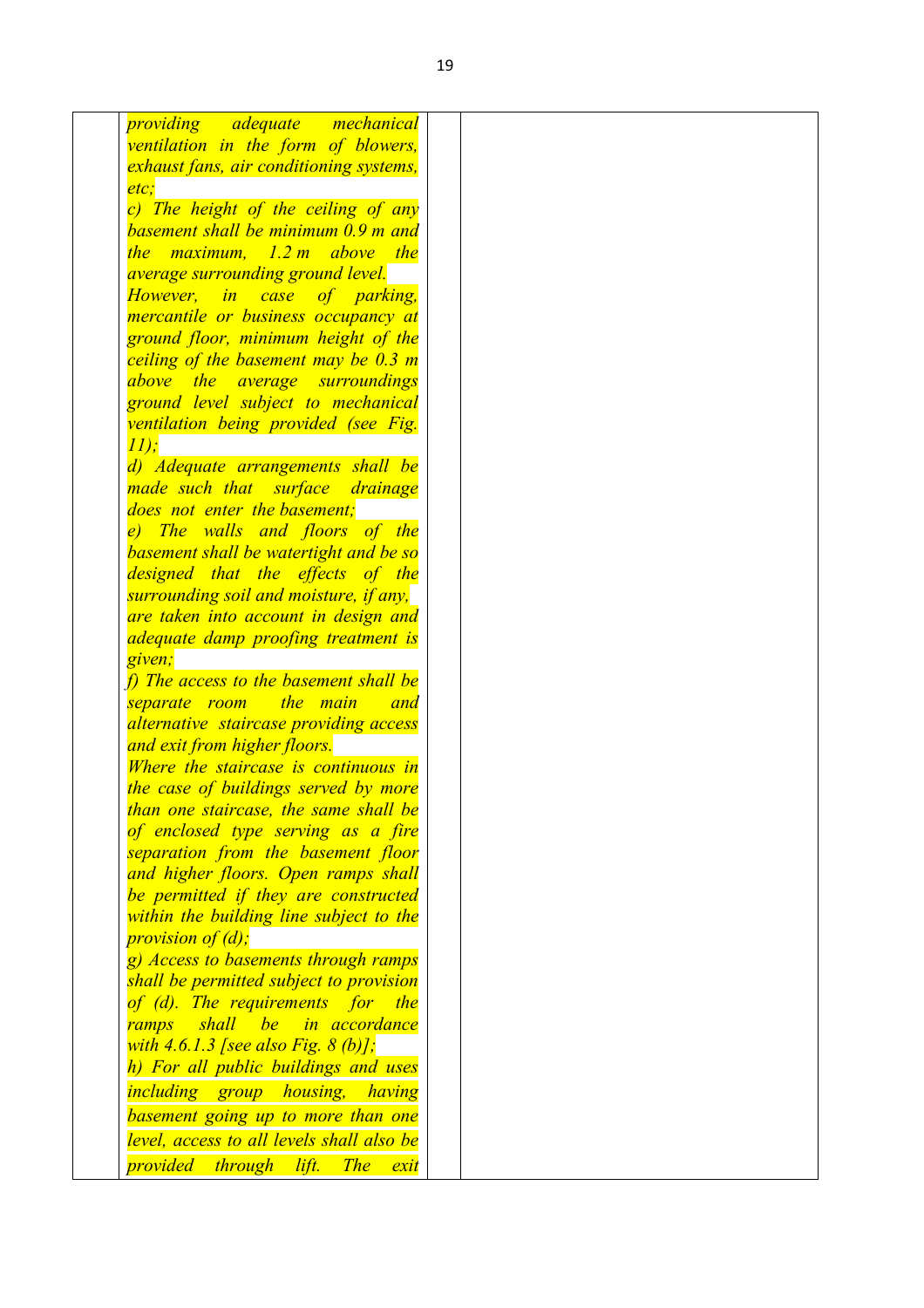|     | shall<br>requirements<br><b>basements</b><br>in                                     |
|-----|-------------------------------------------------------------------------------------|
|     | comply with the provisions of Part 4                                                |
|     | Fire and Life Safety. of the Code.                                                  |
| 23. | Smoke control of exits                                                              |
|     |                                                                                     |
|     | NBC 2016, Part 4, Fire and Life                                                     |
|     | <b>Safety</b>                                                                       |
|     | Clause 4.4.2.5 Smoke control of exits                                               |
|     | building<br>$\boldsymbol{a}$<br>In<br>design,                                       |
|     | compartmentation plays a vital part in                                              |
|     | limiting the spread of fire and smoke.                                              |
|     | The design should ensure avoidance of                                               |
|     | spread of smoke to adjacent spaces                                                  |
|     | through the various leakage openings                                                |
|     | in the compartment enclosure, such as                                               |
|     | cracks, openings around pipes ducts,                                                |
|     | airflow grills and doors. In the                                                    |
|     | absence of proper sealing of all these                                              |
|     | openings, smoke and toxic gases will                                                |
|     | obstruct the free<br>movement<br>of                                                 |
|     | occupants of the building through the                                               |
|     | exits. Pressurization of staircases is of                                           |
|     | great importance for the exclusion of                                               |
|     | smoke and toxic gases from the<br>protected exit.                                   |
|     |                                                                                     |
|     | b) Pressurization is a method adopted                                               |
|     | for protecting the exits from ingress of<br>smoke,<br>especially<br>in<br>high-rise |
|     |                                                                                     |
|     | buildings. In pressurization, air is<br>injected into the staircases, lobbies,      |
|     | etc, as applicable, to raise their                                                  |
|     | pressure slightly above the pressure in                                             |
|     | adjacent parts of the building. As a                                                |
|     | result, ingress of smoke or toxic gases                                             |
|     | into the exits will be prevented. The                                               |
|     | pressurization of staircases and lift                                               |
|     | lobbies shall be adopted as given in                                                |
|     | Table 6. The pressure difference for                                                |
|     | staircases shall be 50 Pa. Pressure                                                 |
|     | differences for lobbies (or corridors)                                              |
|     | shall be between 25 Pa and 30 Pa.                                                   |
|     | Further, the pressure differential for                                              |
|     | enclosed staircase adjacent to such                                                 |
|     |                                                                                     |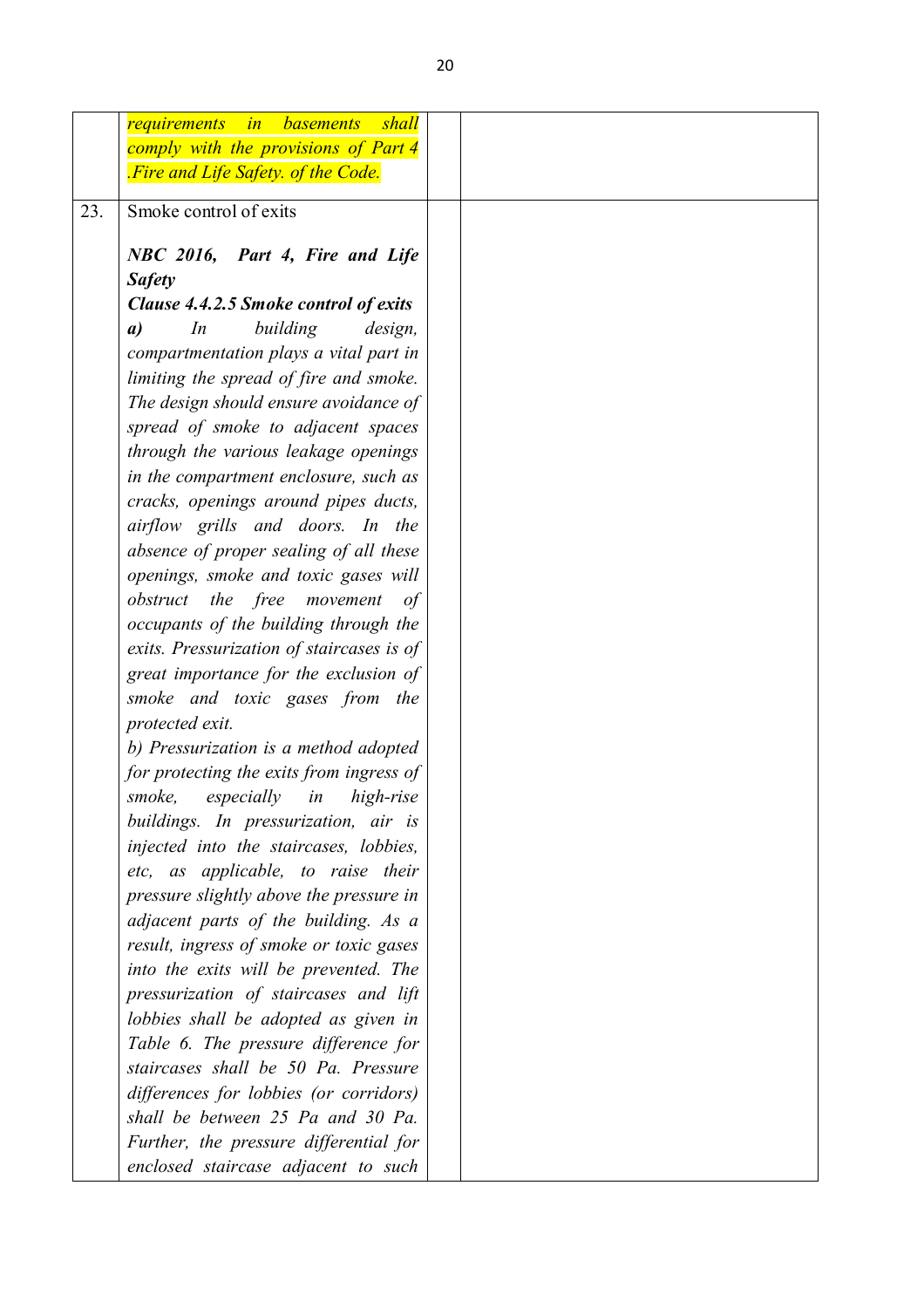| lobby (or corridors) shall be 50 Pa.      |
|-------------------------------------------|
| For enclosed staircases adjacent to       |
| non-pressurized lobby (or corridors),     |
| the pressure differential shall be 50     |
| Pa.                                       |
|                                           |
| Equipment and ductwork<br>for<br>c)       |
| staircase pressurization shall be in      |
| accordance with one of the following:     |
| 1) Directly connected to the stairway     |
| by ductwork enclosed in<br>non-           |
| combustible construction.                 |
| 2) If ducts used to pressurize the        |
| system are passed through shafts and      |
| grills are provided at each level, it     |
| shall be ensured that hot gases and       |
| smoke from the building cannot            |
| ingress into the staircases under any     |
| circumstances.                            |
| d) The normal air conditioning system     |
| and the pressurization system shall be    |
| designed and interfaced to meet the       |
| requirements of emergency services.       |
| When the emergency pressurization is      |
| brought into action, the following        |
| changes in the normal air conditioning    |
| system shall be effected:                 |
| 1) Any re-circulation of air shall be     |
| stopped and all exhaust air vented to     |
| atmosphere.                               |
| 2) Any air supply to the spaces/areas     |
| other than exits shall be stopped.        |
|                                           |
| 3) The exhaust system may<br>be           |
| continued provided,                       |
| i) the positions of the extraction grills |
| permit a general air flow away from       |
| the means of egress;                      |
| ii) the construction of the ductwork      |
| and fans is such that, it will not be     |
| rendered inoperable by hot gases and      |
| smoke; and                                |
| iii) there is no danger of spread of      |
| smoke to other floors by the path of      |
| the extraction system which can be        |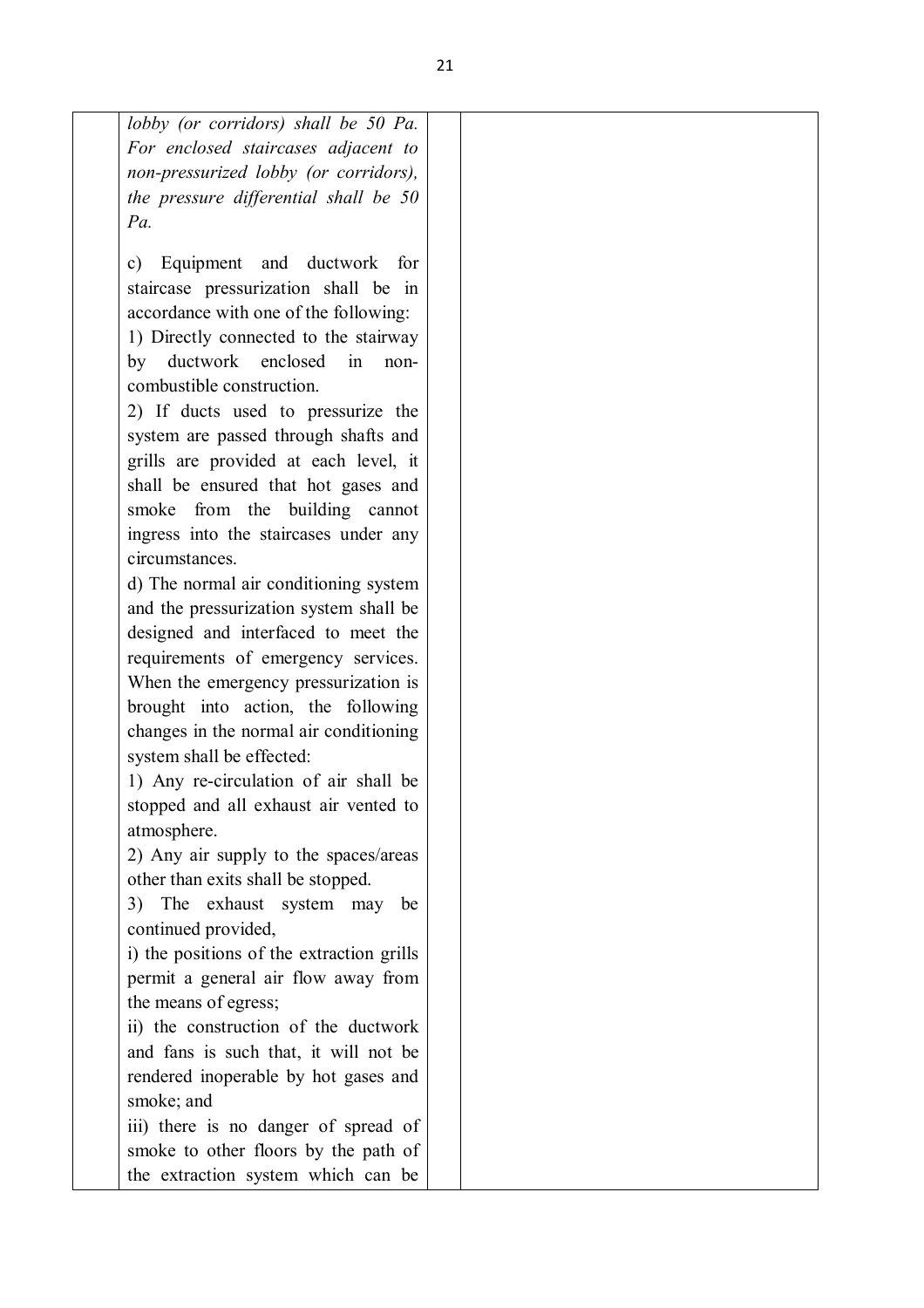| ensured by keeping the extraction fans<br>running.<br>e) For pressurized stair enclosure<br>systems, the activation of the systems<br>shall be initiated by signalling from<br>fire alarm panel.<br>f) Pressurization system shall<br>be<br>integrated and supervised with the<br>automatic/manual fire alarm system<br>for actuation.<br>g) Wherever pressurized staircase is<br>to be connected to unpressurized area,<br>the two areas shall be segregated by<br>120 min fire resistant wall.<br>h) Fresh air intake for pressurization<br>shall be away (at least $4$ m) from any<br>of the exhaust outlets/grille.<br>As per clause 2.49 of Part 4 Fire<br>and Life Safety of NBC 2016:<br><b>Pressurization</b> — The establishment<br>of a pressure difference across a<br>barrier to protect a stairway, lobby,<br>escape route or room of a building<br>from smoke penetration.<br><b>Smoke exhaust and Pressurization of</b><br>areas above ground as per clause<br>4.6.1 of Part 4 Fire and Life Safety<br>$of$ NBC 2016<br>Corridors in exit access (exit access<br>corridor) are created for meeting the<br>requirement of use, privacy and layout<br>in various occupancies. These are<br>most often noted in hospitality, health<br>occupancies and<br>sleeping<br>care<br>accommodations.<br>Exit access corridors of guest rooms<br>and indoor patient department/areas<br>patients lacking<br>having<br>self<br>preservation<br>and<br>for<br>sleeping<br>accommodations such as apartments,<br>and<br>custodial,<br>penal<br>mental<br>institutions, etc, shall be provided with<br>60 min fire resistant wall and 20 min |                                        |  |  |
|----------------------------------------------------------------------------------------------------------------------------------------------------------------------------------------------------------------------------------------------------------------------------------------------------------------------------------------------------------------------------------------------------------------------------------------------------------------------------------------------------------------------------------------------------------------------------------------------------------------------------------------------------------------------------------------------------------------------------------------------------------------------------------------------------------------------------------------------------------------------------------------------------------------------------------------------------------------------------------------------------------------------------------------------------------------------------------------------------------------------------------------------------------------------------------------------------------------------------------------------------------------------------------------------------------------------------------------------------------------------------------------------------------------------------------------------------------------------------------------------------------------------------------------------------------------------------------------------------------------------------------------------|----------------------------------------|--|--|
|                                                                                                                                                                                                                                                                                                                                                                                                                                                                                                                                                                                                                                                                                                                                                                                                                                                                                                                                                                                                                                                                                                                                                                                                                                                                                                                                                                                                                                                                                                                                                                                                                                              |                                        |  |  |
|                                                                                                                                                                                                                                                                                                                                                                                                                                                                                                                                                                                                                                                                                                                                                                                                                                                                                                                                                                                                                                                                                                                                                                                                                                                                                                                                                                                                                                                                                                                                                                                                                                              |                                        |  |  |
|                                                                                                                                                                                                                                                                                                                                                                                                                                                                                                                                                                                                                                                                                                                                                                                                                                                                                                                                                                                                                                                                                                                                                                                                                                                                                                                                                                                                                                                                                                                                                                                                                                              |                                        |  |  |
|                                                                                                                                                                                                                                                                                                                                                                                                                                                                                                                                                                                                                                                                                                                                                                                                                                                                                                                                                                                                                                                                                                                                                                                                                                                                                                                                                                                                                                                                                                                                                                                                                                              |                                        |  |  |
|                                                                                                                                                                                                                                                                                                                                                                                                                                                                                                                                                                                                                                                                                                                                                                                                                                                                                                                                                                                                                                                                                                                                                                                                                                                                                                                                                                                                                                                                                                                                                                                                                                              |                                        |  |  |
|                                                                                                                                                                                                                                                                                                                                                                                                                                                                                                                                                                                                                                                                                                                                                                                                                                                                                                                                                                                                                                                                                                                                                                                                                                                                                                                                                                                                                                                                                                                                                                                                                                              |                                        |  |  |
|                                                                                                                                                                                                                                                                                                                                                                                                                                                                                                                                                                                                                                                                                                                                                                                                                                                                                                                                                                                                                                                                                                                                                                                                                                                                                                                                                                                                                                                                                                                                                                                                                                              |                                        |  |  |
|                                                                                                                                                                                                                                                                                                                                                                                                                                                                                                                                                                                                                                                                                                                                                                                                                                                                                                                                                                                                                                                                                                                                                                                                                                                                                                                                                                                                                                                                                                                                                                                                                                              |                                        |  |  |
|                                                                                                                                                                                                                                                                                                                                                                                                                                                                                                                                                                                                                                                                                                                                                                                                                                                                                                                                                                                                                                                                                                                                                                                                                                                                                                                                                                                                                                                                                                                                                                                                                                              |                                        |  |  |
|                                                                                                                                                                                                                                                                                                                                                                                                                                                                                                                                                                                                                                                                                                                                                                                                                                                                                                                                                                                                                                                                                                                                                                                                                                                                                                                                                                                                                                                                                                                                                                                                                                              |                                        |  |  |
|                                                                                                                                                                                                                                                                                                                                                                                                                                                                                                                                                                                                                                                                                                                                                                                                                                                                                                                                                                                                                                                                                                                                                                                                                                                                                                                                                                                                                                                                                                                                                                                                                                              |                                        |  |  |
|                                                                                                                                                                                                                                                                                                                                                                                                                                                                                                                                                                                                                                                                                                                                                                                                                                                                                                                                                                                                                                                                                                                                                                                                                                                                                                                                                                                                                                                                                                                                                                                                                                              |                                        |  |  |
|                                                                                                                                                                                                                                                                                                                                                                                                                                                                                                                                                                                                                                                                                                                                                                                                                                                                                                                                                                                                                                                                                                                                                                                                                                                                                                                                                                                                                                                                                                                                                                                                                                              |                                        |  |  |
|                                                                                                                                                                                                                                                                                                                                                                                                                                                                                                                                                                                                                                                                                                                                                                                                                                                                                                                                                                                                                                                                                                                                                                                                                                                                                                                                                                                                                                                                                                                                                                                                                                              |                                        |  |  |
|                                                                                                                                                                                                                                                                                                                                                                                                                                                                                                                                                                                                                                                                                                                                                                                                                                                                                                                                                                                                                                                                                                                                                                                                                                                                                                                                                                                                                                                                                                                                                                                                                                              |                                        |  |  |
|                                                                                                                                                                                                                                                                                                                                                                                                                                                                                                                                                                                                                                                                                                                                                                                                                                                                                                                                                                                                                                                                                                                                                                                                                                                                                                                                                                                                                                                                                                                                                                                                                                              |                                        |  |  |
|                                                                                                                                                                                                                                                                                                                                                                                                                                                                                                                                                                                                                                                                                                                                                                                                                                                                                                                                                                                                                                                                                                                                                                                                                                                                                                                                                                                                                                                                                                                                                                                                                                              |                                        |  |  |
|                                                                                                                                                                                                                                                                                                                                                                                                                                                                                                                                                                                                                                                                                                                                                                                                                                                                                                                                                                                                                                                                                                                                                                                                                                                                                                                                                                                                                                                                                                                                                                                                                                              |                                        |  |  |
|                                                                                                                                                                                                                                                                                                                                                                                                                                                                                                                                                                                                                                                                                                                                                                                                                                                                                                                                                                                                                                                                                                                                                                                                                                                                                                                                                                                                                                                                                                                                                                                                                                              |                                        |  |  |
|                                                                                                                                                                                                                                                                                                                                                                                                                                                                                                                                                                                                                                                                                                                                                                                                                                                                                                                                                                                                                                                                                                                                                                                                                                                                                                                                                                                                                                                                                                                                                                                                                                              |                                        |  |  |
|                                                                                                                                                                                                                                                                                                                                                                                                                                                                                                                                                                                                                                                                                                                                                                                                                                                                                                                                                                                                                                                                                                                                                                                                                                                                                                                                                                                                                                                                                                                                                                                                                                              |                                        |  |  |
|                                                                                                                                                                                                                                                                                                                                                                                                                                                                                                                                                                                                                                                                                                                                                                                                                                                                                                                                                                                                                                                                                                                                                                                                                                                                                                                                                                                                                                                                                                                                                                                                                                              |                                        |  |  |
|                                                                                                                                                                                                                                                                                                                                                                                                                                                                                                                                                                                                                                                                                                                                                                                                                                                                                                                                                                                                                                                                                                                                                                                                                                                                                                                                                                                                                                                                                                                                                                                                                                              |                                        |  |  |
|                                                                                                                                                                                                                                                                                                                                                                                                                                                                                                                                                                                                                                                                                                                                                                                                                                                                                                                                                                                                                                                                                                                                                                                                                                                                                                                                                                                                                                                                                                                                                                                                                                              |                                        |  |  |
|                                                                                                                                                                                                                                                                                                                                                                                                                                                                                                                                                                                                                                                                                                                                                                                                                                                                                                                                                                                                                                                                                                                                                                                                                                                                                                                                                                                                                                                                                                                                                                                                                                              |                                        |  |  |
|                                                                                                                                                                                                                                                                                                                                                                                                                                                                                                                                                                                                                                                                                                                                                                                                                                                                                                                                                                                                                                                                                                                                                                                                                                                                                                                                                                                                                                                                                                                                                                                                                                              |                                        |  |  |
|                                                                                                                                                                                                                                                                                                                                                                                                                                                                                                                                                                                                                                                                                                                                                                                                                                                                                                                                                                                                                                                                                                                                                                                                                                                                                                                                                                                                                                                                                                                                                                                                                                              |                                        |  |  |
|                                                                                                                                                                                                                                                                                                                                                                                                                                                                                                                                                                                                                                                                                                                                                                                                                                                                                                                                                                                                                                                                                                                                                                                                                                                                                                                                                                                                                                                                                                                                                                                                                                              |                                        |  |  |
|                                                                                                                                                                                                                                                                                                                                                                                                                                                                                                                                                                                                                                                                                                                                                                                                                                                                                                                                                                                                                                                                                                                                                                                                                                                                                                                                                                                                                                                                                                                                                                                                                                              |                                        |  |  |
|                                                                                                                                                                                                                                                                                                                                                                                                                                                                                                                                                                                                                                                                                                                                                                                                                                                                                                                                                                                                                                                                                                                                                                                                                                                                                                                                                                                                                                                                                                                                                                                                                                              |                                        |  |  |
|                                                                                                                                                                                                                                                                                                                                                                                                                                                                                                                                                                                                                                                                                                                                                                                                                                                                                                                                                                                                                                                                                                                                                                                                                                                                                                                                                                                                                                                                                                                                                                                                                                              |                                        |  |  |
|                                                                                                                                                                                                                                                                                                                                                                                                                                                                                                                                                                                                                                                                                                                                                                                                                                                                                                                                                                                                                                                                                                                                                                                                                                                                                                                                                                                                                                                                                                                                                                                                                                              |                                        |  |  |
|                                                                                                                                                                                                                                                                                                                                                                                                                                                                                                                                                                                                                                                                                                                                                                                                                                                                                                                                                                                                                                                                                                                                                                                                                                                                                                                                                                                                                                                                                                                                                                                                                                              |                                        |  |  |
|                                                                                                                                                                                                                                                                                                                                                                                                                                                                                                                                                                                                                                                                                                                                                                                                                                                                                                                                                                                                                                                                                                                                                                                                                                                                                                                                                                                                                                                                                                                                                                                                                                              |                                        |  |  |
|                                                                                                                                                                                                                                                                                                                                                                                                                                                                                                                                                                                                                                                                                                                                                                                                                                                                                                                                                                                                                                                                                                                                                                                                                                                                                                                                                                                                                                                                                                                                                                                                                                              |                                        |  |  |
|                                                                                                                                                                                                                                                                                                                                                                                                                                                                                                                                                                                                                                                                                                                                                                                                                                                                                                                                                                                                                                                                                                                                                                                                                                                                                                                                                                                                                                                                                                                                                                                                                                              |                                        |  |  |
|                                                                                                                                                                                                                                                                                                                                                                                                                                                                                                                                                                                                                                                                                                                                                                                                                                                                                                                                                                                                                                                                                                                                                                                                                                                                                                                                                                                                                                                                                                                                                                                                                                              |                                        |  |  |
|                                                                                                                                                                                                                                                                                                                                                                                                                                                                                                                                                                                                                                                                                                                                                                                                                                                                                                                                                                                                                                                                                                                                                                                                                                                                                                                                                                                                                                                                                                                                                                                                                                              |                                        |  |  |
|                                                                                                                                                                                                                                                                                                                                                                                                                                                                                                                                                                                                                                                                                                                                                                                                                                                                                                                                                                                                                                                                                                                                                                                                                                                                                                                                                                                                                                                                                                                                                                                                                                              |                                        |  |  |
|                                                                                                                                                                                                                                                                                                                                                                                                                                                                                                                                                                                                                                                                                                                                                                                                                                                                                                                                                                                                                                                                                                                                                                                                                                                                                                                                                                                                                                                                                                                                                                                                                                              |                                        |  |  |
|                                                                                                                                                                                                                                                                                                                                                                                                                                                                                                                                                                                                                                                                                                                                                                                                                                                                                                                                                                                                                                                                                                                                                                                                                                                                                                                                                                                                                                                                                                                                                                                                                                              | self-closing fire doors along with all |  |  |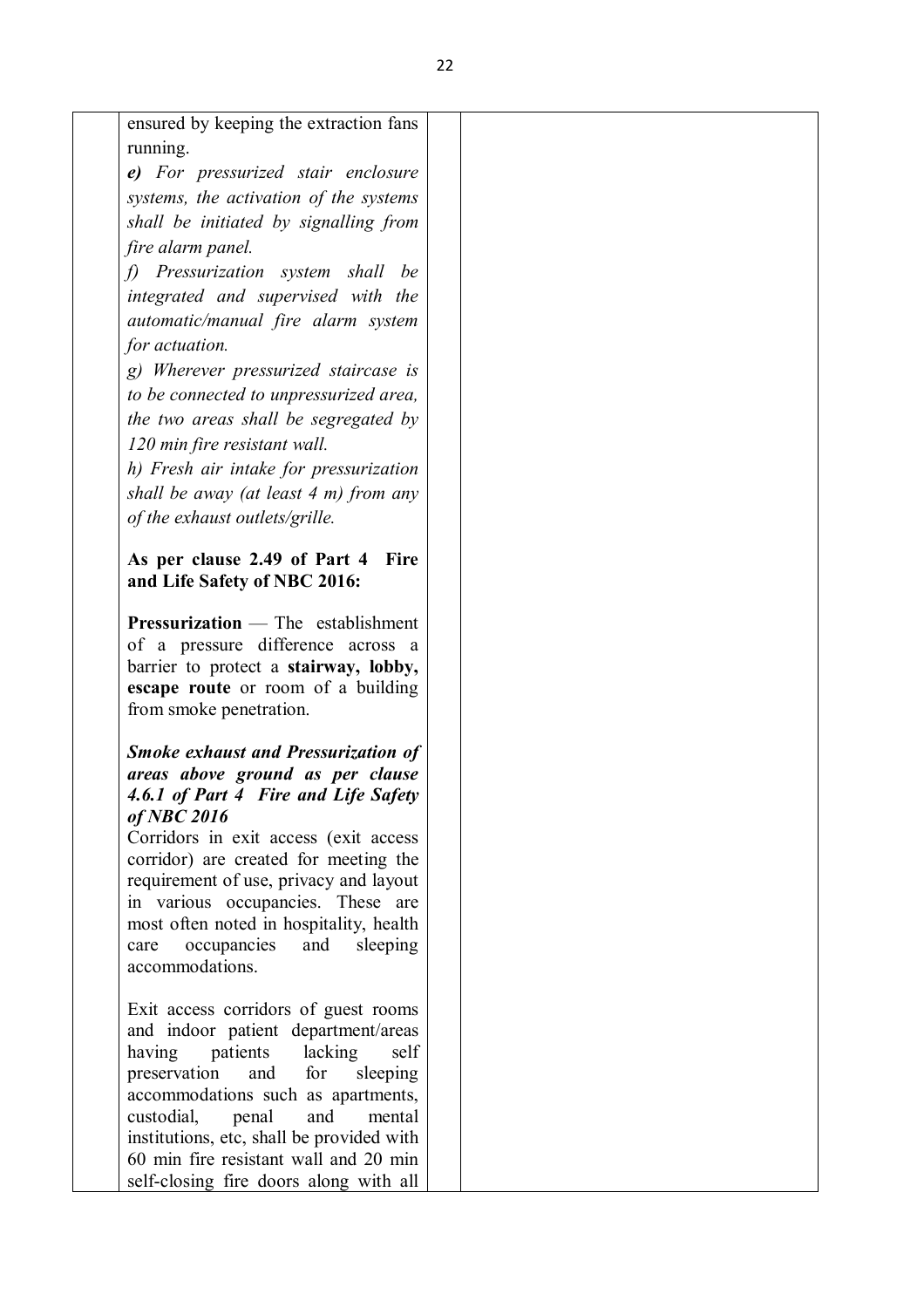| fire stop sealing of penetrations.                                                                                                                                                                                                                                                                                                                                                                                   |                                           |  |
|----------------------------------------------------------------------------------------------------------------------------------------------------------------------------------------------------------------------------------------------------------------------------------------------------------------------------------------------------------------------------------------------------------------------|-------------------------------------------|--|
| Smoke exhaust system having make-<br>up air and exhaust air system or<br>alternatively pressurization system<br>with supply air system for these exit<br>access corridors shall be required.                                                                                                                                                                                                                         |                                           |  |
| Smoke exhaust system having make-<br>up air and exhaust air system shall<br>also be required for theatres/auditoria.<br>Such smoke exhaust system shall also<br>be required for large                                                                                                                                                                                                                                |                                           |  |
| lobbies and which have exit through<br>staircase leading to exit discharge.<br>This would enable eased exit of people<br>through smoke controlled area to exit<br>discharge.                                                                                                                                                                                                                                         |                                           |  |
| All exit passageway (from exit to exit<br>discharge) shall be pressurized or<br>naturally ventilated. The mechanical<br>pressurization<br>system<br>automatic in action with manual<br>controls in addition. All such exit<br>passageway shall be maintained with<br>integrity for safe means of egress and<br>evacuation. Doors provided in such<br>exit passageway shall be fire rated<br>doors of 120 min rating. | shall<br>be                               |  |
| exhaust<br>Smoke<br>for<br>provided,<br>above<br>occupancies shall have a minimum of<br>12 air changes per hour smoke exhaust<br>mechanism. Pressurization<br>where provided shall have a minimum<br>pressure differential of 25-30 Pa in<br>relationship to other areas.                                                                                                                                            | system<br>where<br>areas<br>and<br>system |  |
| smoke exhaust<br>The<br>mechanical ventilation system shall be<br>fire rated, that is, $250^{\circ}$ C for 120 min.                                                                                                                                                                                                                                                                                                  | fans<br>the<br>in                         |  |
| For<br>naturally<br>corridors or corridors with operable<br>windows, such smoke exhaust system<br>or pressurization system will not be<br>required.                                                                                                                                                                                                                                                                  | cross-ventilated                          |  |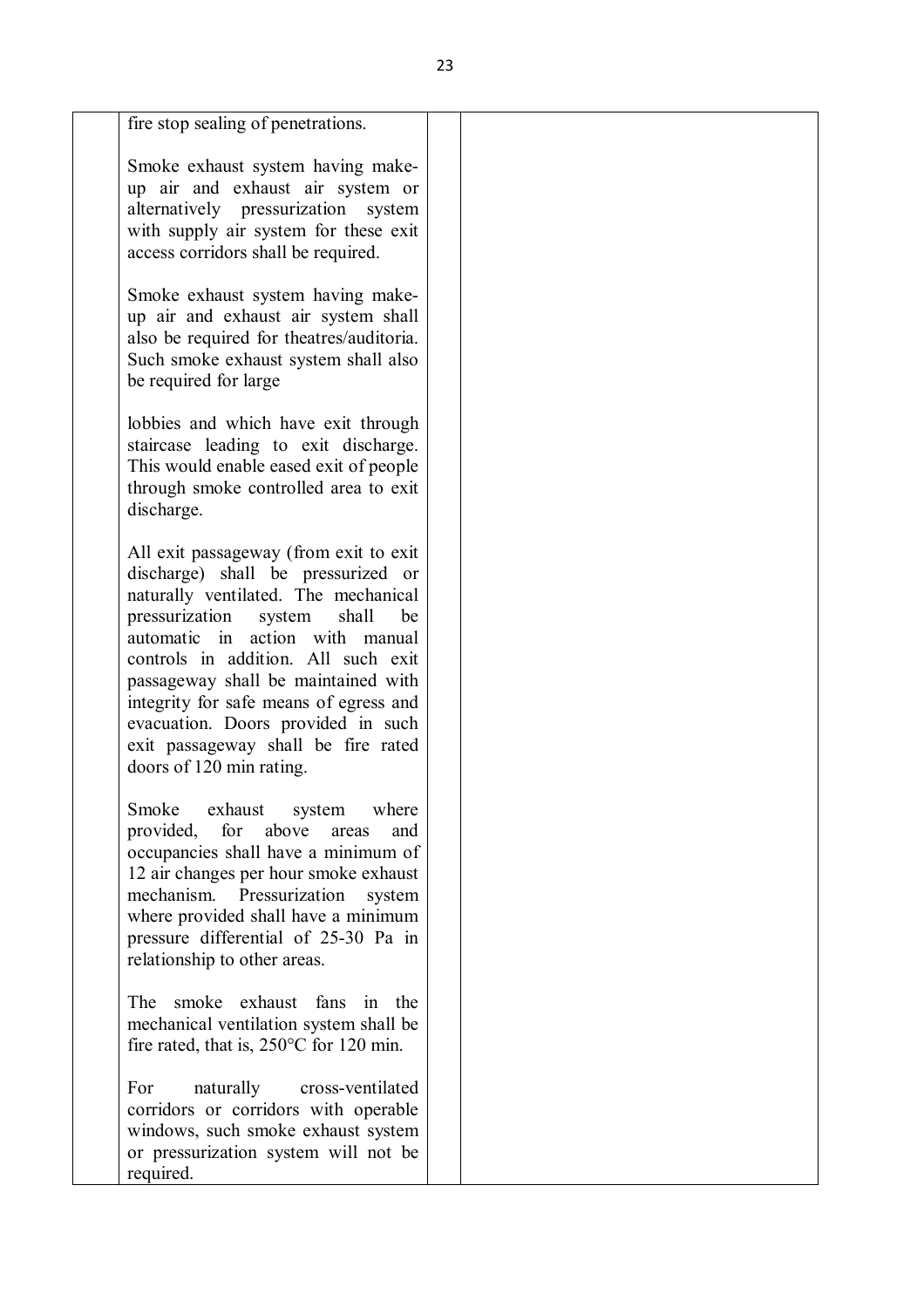| <b>Smoke Exhaust and Pressurization of</b> |                                                                                                                                                                                                                                                                                                                                                                                                                                                                                                                                                                                                                                                                                                                                                                  |
|--------------------------------------------|------------------------------------------------------------------------------------------------------------------------------------------------------------------------------------------------------------------------------------------------------------------------------------------------------------------------------------------------------------------------------------------------------------------------------------------------------------------------------------------------------------------------------------------------------------------------------------------------------------------------------------------------------------------------------------------------------------------------------------------------------------------|
|                                            |                                                                                                                                                                                                                                                                                                                                                                                                                                                                                                                                                                                                                                                                                                                                                                  |
|                                            |                                                                                                                                                                                                                                                                                                                                                                                                                                                                                                                                                                                                                                                                                                                                                                  |
|                                            |                                                                                                                                                                                                                                                                                                                                                                                                                                                                                                                                                                                                                                                                                                                                                                  |
|                                            |                                                                                                                                                                                                                                                                                                                                                                                                                                                                                                                                                                                                                                                                                                                                                                  |
|                                            |                                                                                                                                                                                                                                                                                                                                                                                                                                                                                                                                                                                                                                                                                                                                                                  |
| area (aggregate) not less than 2.5         |                                                                                                                                                                                                                                                                                                                                                                                                                                                                                                                                                                                                                                                                                                                                                                  |
| percent of the floor area spread evenly    |                                                                                                                                                                                                                                                                                                                                                                                                                                                                                                                                                                                                                                                                                                                                                                  |
| round the perimeter of the basement        |                                                                                                                                                                                                                                                                                                                                                                                                                                                                                                                                                                                                                                                                                                                                                                  |
| shall be provided in the form of grills,   |                                                                                                                                                                                                                                                                                                                                                                                                                                                                                                                                                                                                                                                                                                                                                                  |
| or breakable stall board lights or         |                                                                                                                                                                                                                                                                                                                                                                                                                                                                                                                                                                                                                                                                                                                                                                  |
| pavement lights or by way of shafts.       |                                                                                                                                                                                                                                                                                                                                                                                                                                                                                                                                                                                                                                                                                                                                                                  |
| Alternatively, a system of mechanical      |                                                                                                                                                                                                                                                                                                                                                                                                                                                                                                                                                                                                                                                                                                                                                                  |
| ventilation system may be provided         |                                                                                                                                                                                                                                                                                                                                                                                                                                                                                                                                                                                                                                                                                                                                                                  |
| with following requirements:               |                                                                                                                                                                                                                                                                                                                                                                                                                                                                                                                                                                                                                                                                                                                                                                  |
| a) Mechanical ventilation system shall     |                                                                                                                                                                                                                                                                                                                                                                                                                                                                                                                                                                                                                                                                                                                                                                  |
| be designed to permit 12 air changes       |                                                                                                                                                                                                                                                                                                                                                                                                                                                                                                                                                                                                                                                                                                                                                                  |
| per hour in case of fire or distress call. |                                                                                                                                                                                                                                                                                                                                                                                                                                                                                                                                                                                                                                                                                                                                                                  |
| However, for                               |                                                                                                                                                                                                                                                                                                                                                                                                                                                                                                                                                                                                                                                                                                                                                                  |
| operation, air changes<br>normal           |                                                                                                                                                                                                                                                                                                                                                                                                                                                                                                                                                                                                                                                                                                                                                                  |
| schedule shall be as given in Part 8       |                                                                                                                                                                                                                                                                                                                                                                                                                                                                                                                                                                                                                                                                                                                                                                  |
| 'Building Services, Section 3 Air          |                                                                                                                                                                                                                                                                                                                                                                                                                                                                                                                                                                                                                                                                                                                                                                  |
| conditioning, Heating and Mechanical       |                                                                                                                                                                                                                                                                                                                                                                                                                                                                                                                                                                                                                                                                                                                                                                  |
| Ventilation' of the Code.                  |                                                                                                                                                                                                                                                                                                                                                                                                                                                                                                                                                                                                                                                                                                                                                                  |
| multi-level<br>In<br>b)<br>basements,      |                                                                                                                                                                                                                                                                                                                                                                                                                                                                                                                                                                                                                                                                                                                                                                  |
| independent air intake and smoke           |                                                                                                                                                                                                                                                                                                                                                                                                                                                                                                                                                                                                                                                                                                                                                                  |
|                                            |                                                                                                                                                                                                                                                                                                                                                                                                                                                                                                                                                                                                                                                                                                                                                                  |
|                                            |                                                                                                                                                                                                                                                                                                                                                                                                                                                                                                                                                                                                                                                                                                                                                                  |
| levels and compartments therein shall      |                                                                                                                                                                                                                                                                                                                                                                                                                                                                                                                                                                                                                                                                                                                                                                  |
|                                            |                                                                                                                                                                                                                                                                                                                                                                                                                                                                                                                                                                                                                                                                                                                                                                  |
| exhaust air fans located on the            |                                                                                                                                                                                                                                                                                                                                                                                                                                                                                                                                                                                                                                                                                                                                                                  |
|                                            |                                                                                                                                                                                                                                                                                                                                                                                                                                                                                                                                                                                                                                                                                                                                                                  |
|                                            |                                                                                                                                                                                                                                                                                                                                                                                                                                                                                                                                                                                                                                                                                                                                                                  |
| intake                                     |                                                                                                                                                                                                                                                                                                                                                                                                                                                                                                                                                                                                                                                                                                                                                                  |
| cement                                     |                                                                                                                                                                                                                                                                                                                                                                                                                                                                                                                                                                                                                                                                                                                                                                  |
|                                            |                                                                                                                                                                                                                                                                                                                                                                                                                                                                                                                                                                                                                                                                                                                                                                  |
|                                            |                                                                                                                                                                                                                                                                                                                                                                                                                                                                                                                                                                                                                                                                                                                                                                  |
| levels.                                    |                                                                                                                                                                                                                                                                                                                                                                                                                                                                                                                                                                                                                                                                                                                                                                  |
|                                            |                                                                                                                                                                                                                                                                                                                                                                                                                                                                                                                                                                                                                                                                                                                                                                  |
|                                            |                                                                                                                                                                                                                                                                                                                                                                                                                                                                                                                                                                                                                                                                                                                                                                  |
|                                            |                                                                                                                                                                                                                                                                                                                                                                                                                                                                                                                                                                                                                                                                                                                                                                  |
|                                            |                                                                                                                                                                                                                                                                                                                                                                                                                                                                                                                                                                                                                                                                                                                                                                  |
|                                            |                                                                                                                                                                                                                                                                                                                                                                                                                                                                                                                                                                                                                                                                                                                                                                  |
|                                            | areas below Ground.<br>As per clause 4.6.2 of Part 4 Fire<br>and Life Safety of NBC 2016:<br>Each basement shall be separately<br>ventilated. Vents with cross-sectional<br>exhaust shafts (masonry or reinforced<br>concrete) for respective basement<br>be planned with its make-up air and<br>respective level and in the respective<br>compartment. Alternatively, in multi-<br>level basements, common<br>reinforced<br>masonry (or<br>concrete) shaft may serve respective<br>compartments aligned at all basement<br>Similarly, common smoke<br>exhaust/outlet masonry (or reinforced<br>cement concrete) shafts may also be<br>planned to serve such compartments at<br>all basement levels. All supply air and<br>exhaust air fans on respective levels |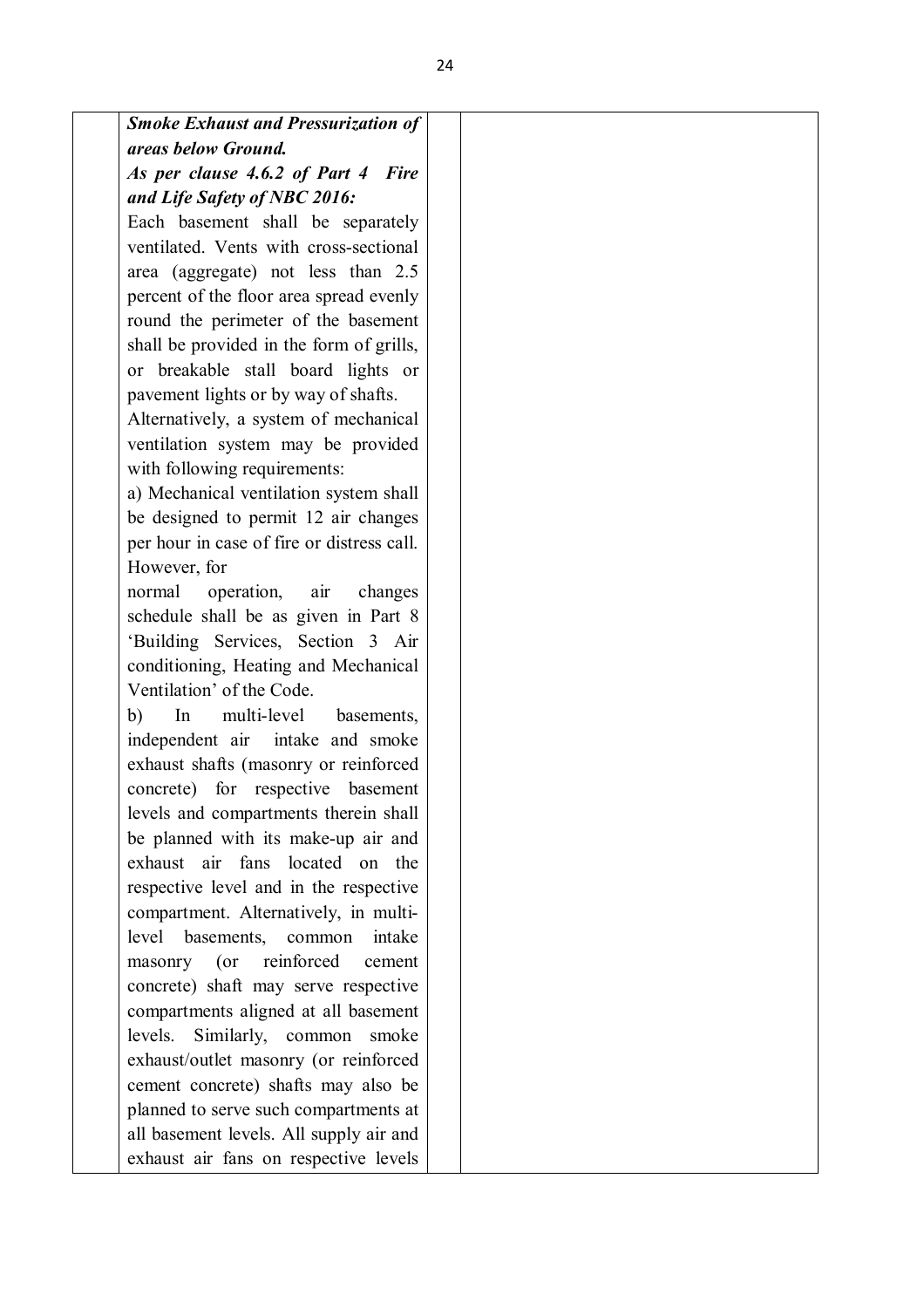shall be installed in fire resisting room of 120 min. Exhaust fans at the respective levels shall be provided with back draft damper connection to the common smoke exhaust shaft ensuring complete isolation and compartmentation of floor isolation to eliminate spread of fire and smoke to the other compartments/floors.

c) Due consideration shall be taken for ensuring proper drainage of such shafts to avoid insanitation condition. Inlets and extracts may be terminated at ground level with stall board or pavement lights as before. Stall board and pavement lights should be in positions easily accessible to the fire brigade and clearly marked 'AIR INLET' or 'SMOKE OUTLET' with an indication of area served at or near the opening.

d) Smoke from any fire in the basement shall not obstruct any exit serving the ground and upper floors of the building.

e) The smoke exhaust fans in the mechanical ventilation system shall be fire rated, that is, 250°C for 120 min.

f) The smoke ventilation of the basement car parking areas shall be through provision of supply and exhaust air ducts duly installed with its supports and connected to supply air and exhaust fans. Alternatively, a system of impulse fans (jet fans) may be used for meeting the requirement of smoke ventilation complying with the following:

1) Structural aspects of beams and other down stands/services shall be taken care of in the planning and provision of the jet fans.

2) Fans shall be fire rated, that is,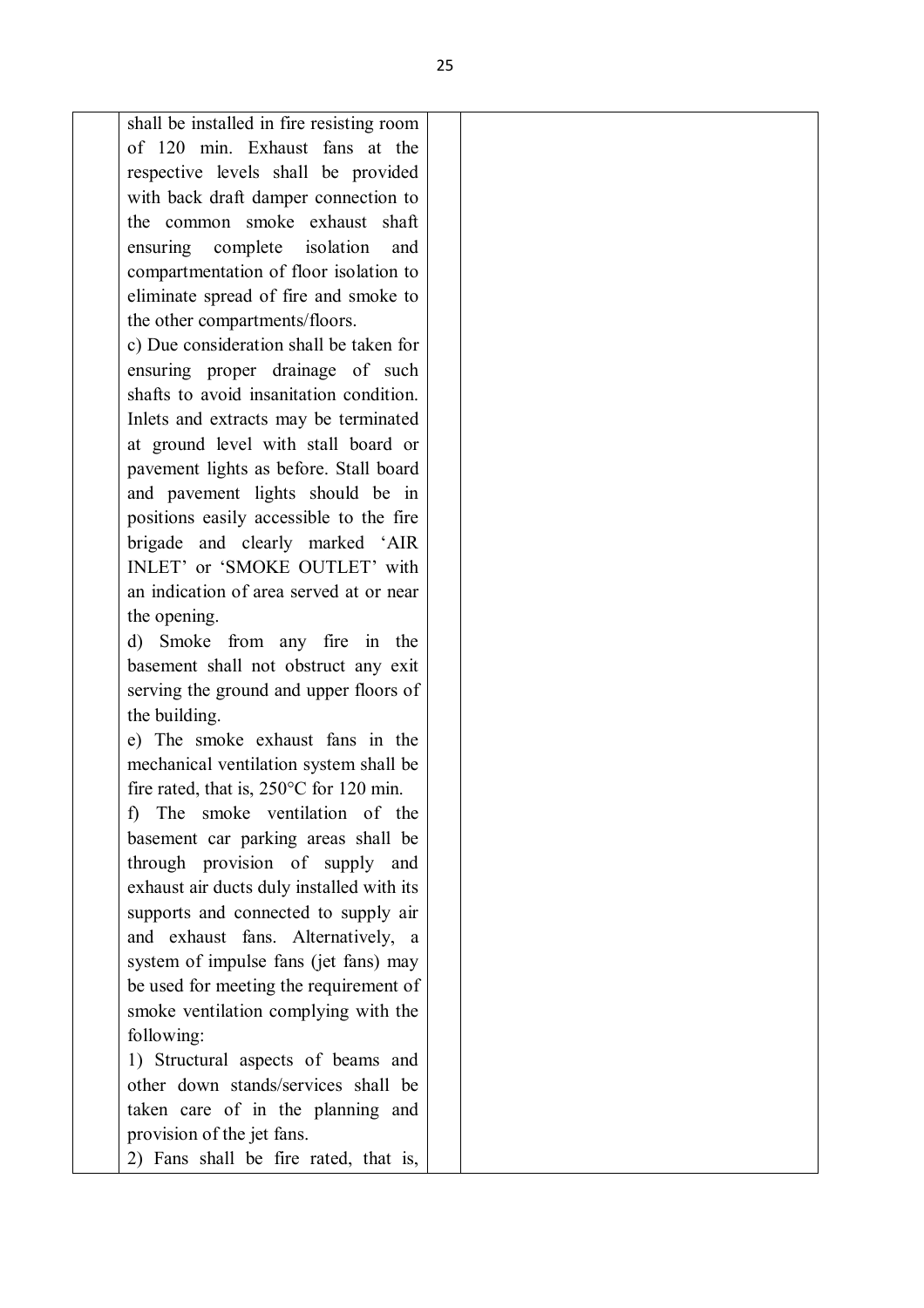|     | $250^{\circ}$ C for 120 min.                     |  |
|-----|--------------------------------------------------|--|
|     | 3) Fans shall be adequately supported            |  |
|     | to enable operations for the duration as         |  |
|     | above.                                           |  |
|     | 4) Power supply panels for the fans              |  |
|     | shall be located in fire safe zone to            |  |
|     | ensure continuity of power supply.               |  |
|     | 5) Power supply cabling shall meet               |  |
|     | integrity requirement<br>circuit<br>in           |  |
|     | accordance with accepted standard                |  |
|     | $[4(13)]$ .                                      |  |
|     | The smoke extraction system shall                |  |
|     | operate on actuation of flow switch              |  |
|     | actuation of sprinkler system. In                |  |
|     | local and/or<br>addition,<br>remote<br>a         |  |
|     | 'manual<br>start-stop<br>control/switch'         |  |
|     |                                                  |  |
|     | shall be provided for operations by the          |  |
|     | fire fighters. Visual indication of the          |  |
|     | operation status of the fans shall also          |  |
|     | be provided with the remote control.             |  |
|     | system relating<br>N <sub>o</sub><br>to<br>smoke |  |
|     | ventilation shall be<br>allowed<br>to            |  |
|     | interface or cross the transformer area,         |  |
|     | electrical switchboard,<br>electrical            |  |
|     | rooms or exits.                                  |  |
|     | Smoke exhaust system having make-                |  |
|     | up air and exhaust air system for areas          |  |
|     | other than car parking<br>shall<br>be            |  |
|     | required for common areas and exit               |  |
|     | corridor<br>access<br>1n                         |  |
|     | basements/underground structures and             |  |
|     | shall be completely separate and                 |  |
|     | independent of car parking areas and             |  |
|     | other mechanical areas.                          |  |
|     | Supply air shall not be less than 5 m            |  |
|     | from any exhaust discharge openings.             |  |
|     |                                                  |  |
| 24. | <b>Compartmentation</b>                          |  |
|     | As per clause 4.5 of Part 4 Fire and             |  |
|     | Life Safety of NBC 2016:                         |  |
|     | 4.5.1 General                                    |  |
|     | a) It is important to limit the spread of        |  |
|     | a fire in any building. The usual                |  |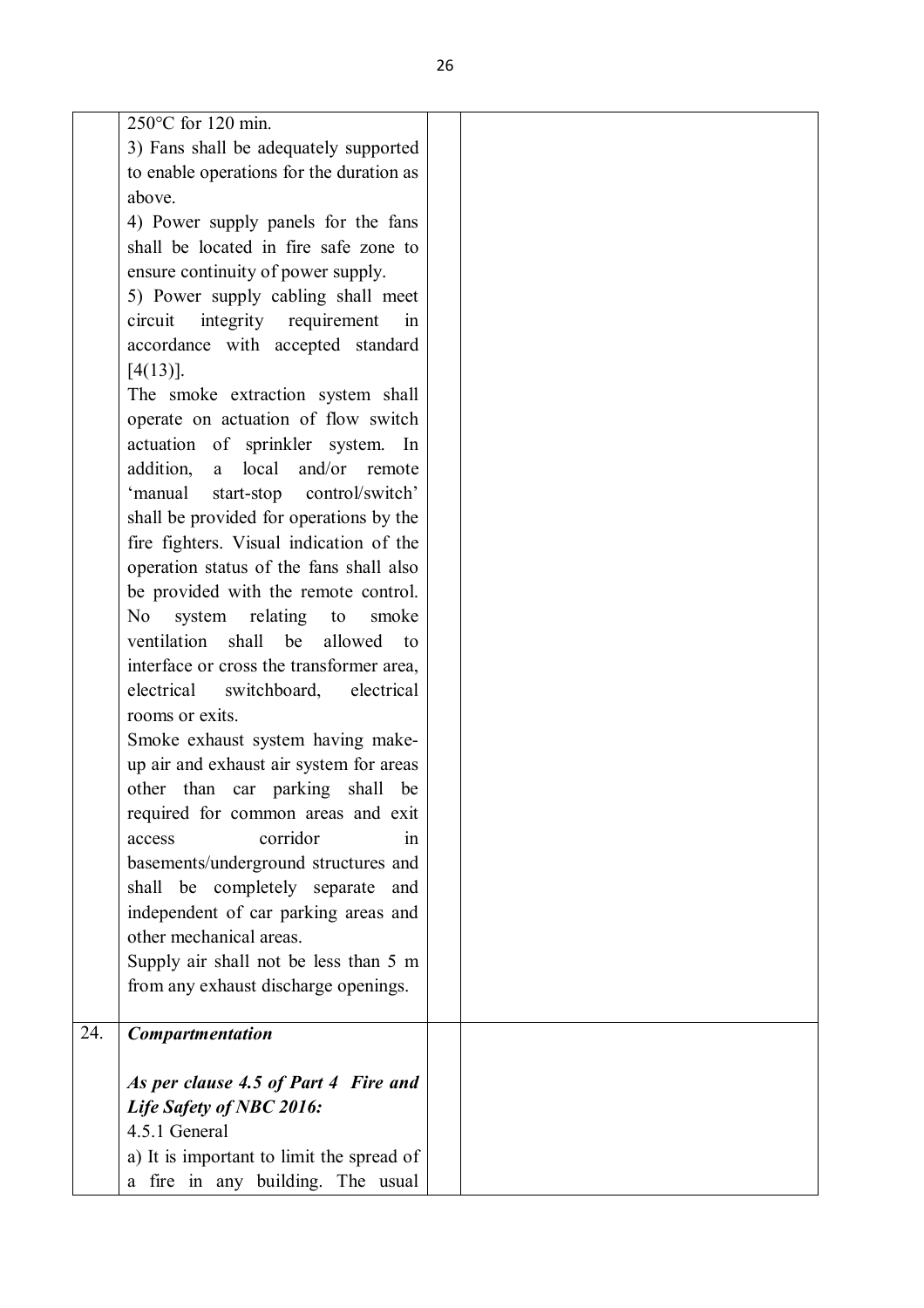|                  | method is to use fire barriers. In some     |                |
|------------------|---------------------------------------------|----------------|
|                  | instances these barriers need to be         |                |
|                  | penetrated for ductwork, plumbing           |                |
|                  | and electrical systems, and in such         |                |
|                  | cases, use of passive fire protection       |                |
|                  | measures shall be done so that the          |                |
|                  | integrity of these barriers is not          |                |
|                  | compromised.                                |                |
|                  | b) Floor(s) shall be compartmented          |                |
|                  | with area as given below.                   |                |
| 4.5.2            | All<br>floors                               | shall<br>be    |
|                  |                                             |                |
|                  | compartmented / zoned with area of          |                |
|                  | each compartment being not more             |                |
|                  | than 750 $m^2$ . The maximum size of the    |                |
|                  | compartment shall be as follows, in         |                |
| case             | of                                          | sprinklered    |
|                  | Basement/Building:                          |                |
|                  |                                             |                |
| <b>Sl</b>        | <b>Use</b>                                  | Compar         |
| $\boldsymbol{N}$ |                                             | tment-         |
| 0                |                                             | ation          |
|                  |                                             | Area m2        |
| $\mathcal{I}$ .  | <b>Basement</b><br>car                      | 3000           |
|                  |                                             |                |
| 2.               | parking<br><b>Basements</b>                 | 2000           |
|                  |                                             |                |
|                  | (other than<br>car                          |                |
|                  | <i>parking</i> )                            |                |
| In               | <i>addition</i> , <i>there</i>              | be<br>shall    |
|                  | requirement of a minimum of two             |                |
|                  | compartments if the floor plate size is     |                |
|                  | equal<br>or less than the                   | areas          |
|                  | mentioned above. However,                   | such           |
|                  | requirement<br>of                           | minimum<br>two |
|                  | compartments shall not be required,         |                |
|                  | if the floor plate is less than 750 $m^2$ . |                |
|                  | Compartmentation shall be achieved          |                |
|                  |                                             |                |
|                  | by means of fire barrier having fire        |                |
|                  | resistance rating of 120 min.               |                |
| 25.              | <b>Gas Supply</b>                           |                |
|                  |                                             |                |
|                  | As per clause 4.7.1 of Part 4               | <b>Fire</b>    |
|                  | and Life Safety of NBC 2016:                |                |
|                  | Town Gas/LPG supply pipes                   |                |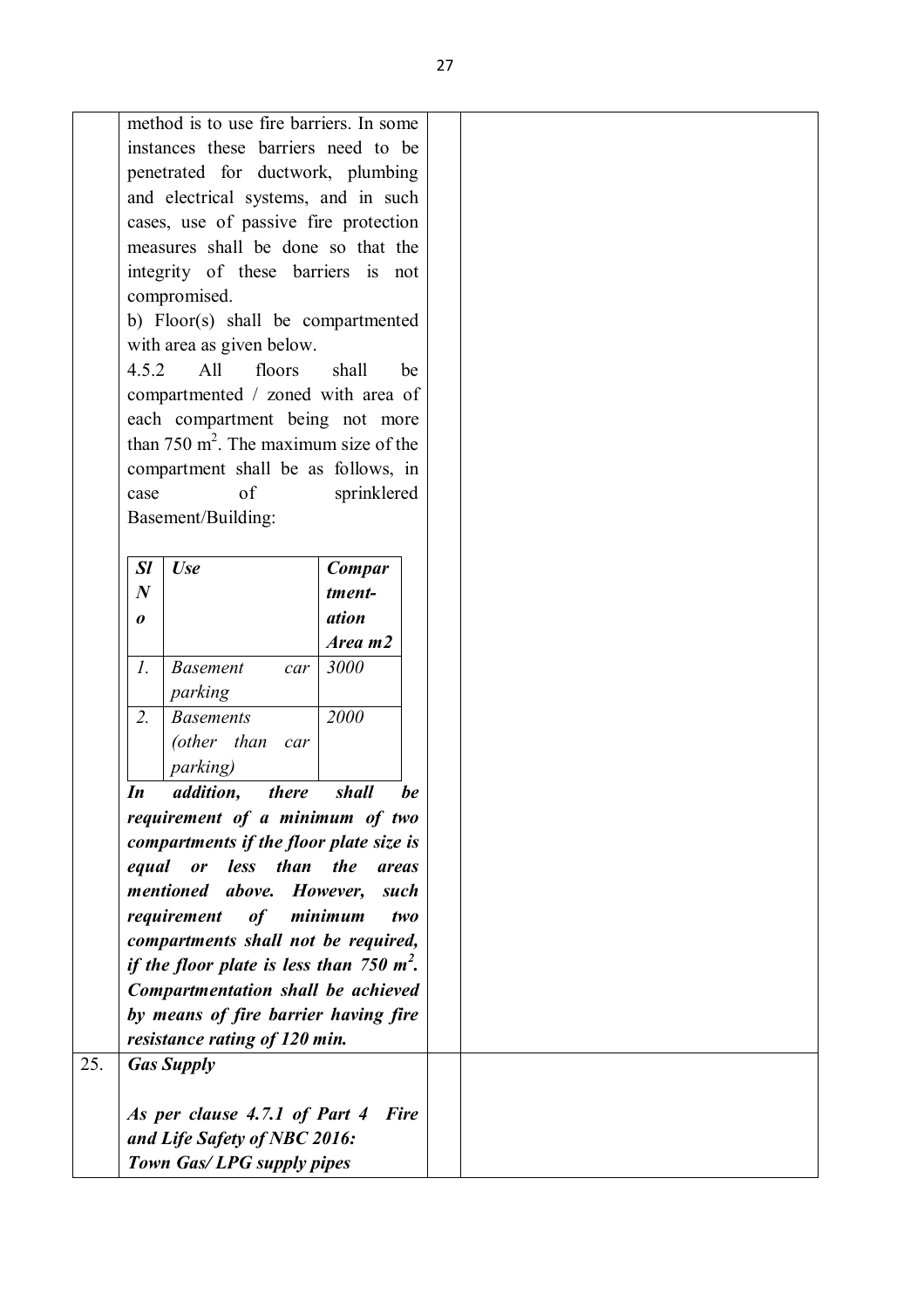Where gas pipes are run in buildings, the same shall be run in separate shafts exclusively for this purpose and these shall be on external walls, away from the staircases. Gas distribution pipes shall always be below the false ceiling. The length of these pipes shall be as short as possible. In the case of kitchen cooking range area, hood should have grease filters using metallic grill to trap oil vapours escaping into the fume hood. NOTE — For detailed information on gas pipe installations, reference may be made to Part 9 'Plumbing Services, Section 4 Gas Supply' of the Code. 4.7.2 Thermal detectors These shall be installed into fume hoods of large kitchens for hotels, hospitals, and similar areas located in high rise buildings. Arrangements shall be made for automatic tripping of the exhaust fan in case of fire. If gas is used, the same shall be shut off. The voltage shall be 24 V or 100 V d.c. operated with external rectifier. The valve shall be of the hand re-set type and shall be located in an area segregated from cooking ranges. Valves shall be easily accessible. The hood shall have manual facility for steam or suitable hood extinguishing gas released depending on duty condition. **4.7.3** Gas cylinders and manifold shall need to be housed in a detached location with no other occupancy within distances prescribed in good practice  $[4(14)]$  thereof. There shall be an enclosure suitably ventilated. It is desirable to provide medium velocity

spray nozzles which can be operated by quick opening valve situated away

28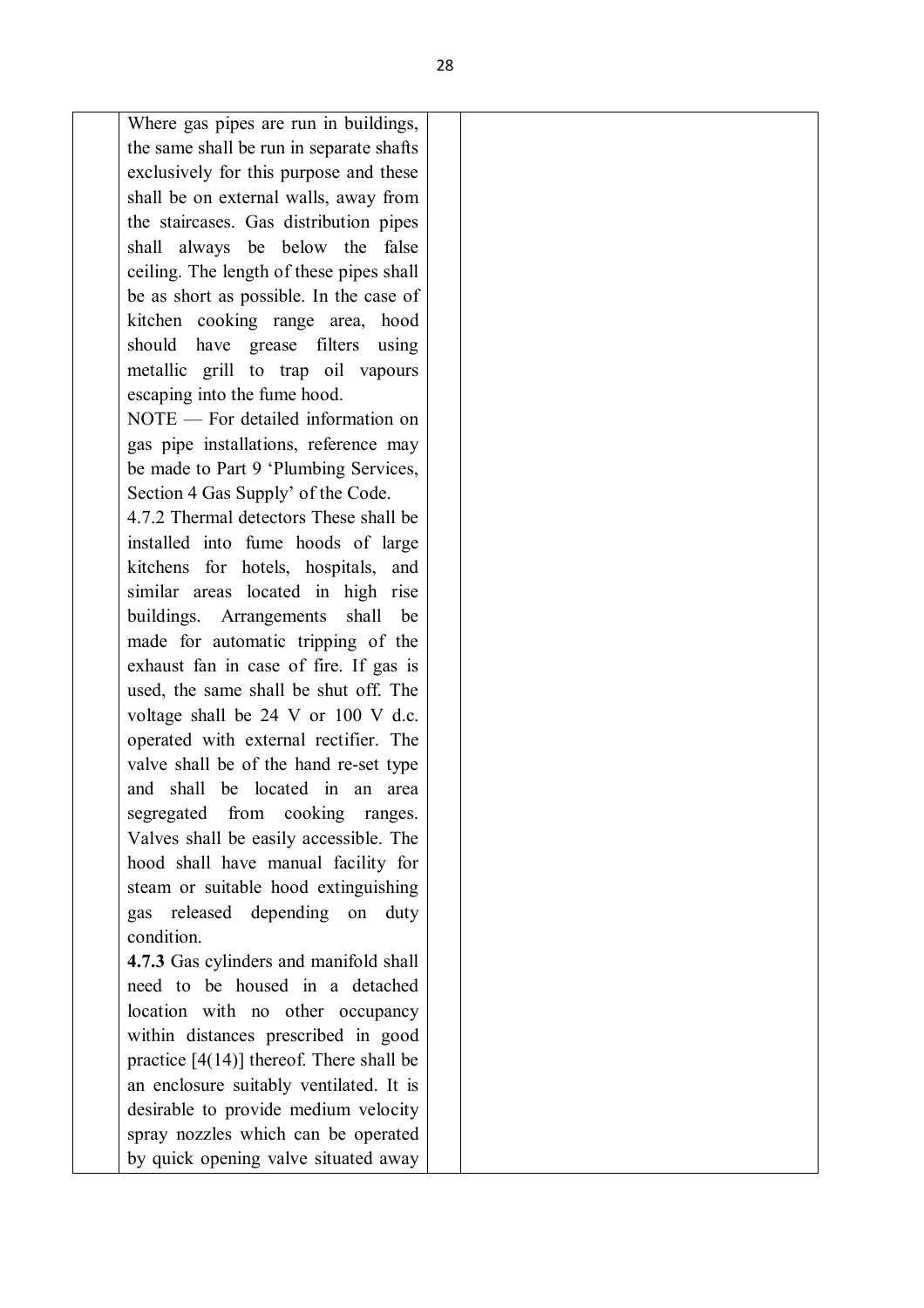| from the enclosure.                       |                                                                                                                                                                                                                                                                                                                                                                                                                                                                                                                                                                                                                                                                                                                                                                                     |
|-------------------------------------------|-------------------------------------------------------------------------------------------------------------------------------------------------------------------------------------------------------------------------------------------------------------------------------------------------------------------------------------------------------------------------------------------------------------------------------------------------------------------------------------------------------------------------------------------------------------------------------------------------------------------------------------------------------------------------------------------------------------------------------------------------------------------------------------|
|                                           |                                                                                                                                                                                                                                                                                                                                                                                                                                                                                                                                                                                                                                                                                                                                                                                     |
|                                           |                                                                                                                                                                                                                                                                                                                                                                                                                                                                                                                                                                                                                                                                                                                                                                                     |
|                                           |                                                                                                                                                                                                                                                                                                                                                                                                                                                                                                                                                                                                                                                                                                                                                                                     |
| podium/close to podium, the same          |                                                                                                                                                                                                                                                                                                                                                                                                                                                                                                                                                                                                                                                                                                                                                                                     |
| shall<br>be<br>away<br>from<br>any<br>air |                                                                                                                                                                                                                                                                                                                                                                                                                                                                                                                                                                                                                                                                                                                                                                                     |
| intakes/smoke exhaust openings/ any       |                                                                                                                                                                                                                                                                                                                                                                                                                                                                                                                                                                                                                                                                                                                                                                                     |
| windows.                                  |                                                                                                                                                                                                                                                                                                                                                                                                                                                                                                                                                                                                                                                                                                                                                                                     |
| 4.7.6 Gas meters shall be housed in a     |                                                                                                                                                                                                                                                                                                                                                                                                                                                                                                                                                                                                                                                                                                                                                                                     |
| suitably constructed metal cupboard       |                                                                                                                                                                                                                                                                                                                                                                                                                                                                                                                                                                                                                                                                                                                                                                                     |
| located in a well-ventilated space,       |                                                                                                                                                                                                                                                                                                                                                                                                                                                                                                                                                                                                                                                                                                                                                                                     |
| keeping in view the fact that LPG is      |                                                                                                                                                                                                                                                                                                                                                                                                                                                                                                                                                                                                                                                                                                                                                                                     |
|                                           |                                                                                                                                                                                                                                                                                                                                                                                                                                                                                                                                                                                                                                                                                                                                                                                     |
| than air.                                 |                                                                                                                                                                                                                                                                                                                                                                                                                                                                                                                                                                                                                                                                                                                                                                                     |
| 4.7.7                                     |                                                                                                                                                                                                                                                                                                                                                                                                                                                                                                                                                                                                                                                                                                                                                                                     |
|                                           |                                                                                                                                                                                                                                                                                                                                                                                                                                                                                                                                                                                                                                                                                                                                                                                     |
|                                           |                                                                                                                                                                                                                                                                                                                                                                                                                                                                                                                                                                                                                                                                                                                                                                                     |
|                                           |                                                                                                                                                                                                                                                                                                                                                                                                                                                                                                                                                                                                                                                                                                                                                                                     |
|                                           |                                                                                                                                                                                                                                                                                                                                                                                                                                                                                                                                                                                                                                                                                                                                                                                     |
|                                           |                                                                                                                                                                                                                                                                                                                                                                                                                                                                                                                                                                                                                                                                                                                                                                                     |
|                                           |                                                                                                                                                                                                                                                                                                                                                                                                                                                                                                                                                                                                                                                                                                                                                                                     |
|                                           |                                                                                                                                                                                                                                                                                                                                                                                                                                                                                                                                                                                                                                                                                                                                                                                     |
|                                           |                                                                                                                                                                                                                                                                                                                                                                                                                                                                                                                                                                                                                                                                                                                                                                                     |
|                                           |                                                                                                                                                                                                                                                                                                                                                                                                                                                                                                                                                                                                                                                                                                                                                                                     |
|                                           |                                                                                                                                                                                                                                                                                                                                                                                                                                                                                                                                                                                                                                                                                                                                                                                     |
|                                           |                                                                                                                                                                                                                                                                                                                                                                                                                                                                                                                                                                                                                                                                                                                                                                                     |
|                                           |                                                                                                                                                                                                                                                                                                                                                                                                                                                                                                                                                                                                                                                                                                                                                                                     |
|                                           |                                                                                                                                                                                                                                                                                                                                                                                                                                                                                                                                                                                                                                                                                                                                                                                     |
|                                           |                                                                                                                                                                                                                                                                                                                                                                                                                                                                                                                                                                                                                                                                                                                                                                                     |
|                                           |                                                                                                                                                                                                                                                                                                                                                                                                                                                                                                                                                                                                                                                                                                                                                                                     |
|                                           |                                                                                                                                                                                                                                                                                                                                                                                                                                                                                                                                                                                                                                                                                                                                                                                     |
|                                           |                                                                                                                                                                                                                                                                                                                                                                                                                                                                                                                                                                                                                                                                                                                                                                                     |
| cables, electrical wirings, telephone     |                                                                                                                                                                                                                                                                                                                                                                                                                                                                                                                                                                                                                                                                                                                                                                                     |
| cables, plumbing pipes, etc, shall be     |                                                                                                                                                                                                                                                                                                                                                                                                                                                                                                                                                                                                                                                                                                                                                                                     |
| protected by enclosure in the form of     |                                                                                                                                                                                                                                                                                                                                                                                                                                                                                                                                                                                                                                                                                                                                                                                     |
| ducts/shafts having a fire resistance     |                                                                                                                                                                                                                                                                                                                                                                                                                                                                                                                                                                                                                                                                                                                                                                                     |
| not less than 120 min. The inspection     |                                                                                                                                                                                                                                                                                                                                                                                                                                                                                                                                                                                                                                                                                                                                                                                     |
| door for electrical shafts/ducts low      |                                                                                                                                                                                                                                                                                                                                                                                                                                                                                                                                                                                                                                                                                                                                                                                     |
| voltage wiring running in shafts/ducts,   |                                                                                                                                                                                                                                                                                                                                                                                                                                                                                                                                                                                                                                                                                                                                                                                     |
| shall either be armoured type or run      |                                                                                                                                                                                                                                                                                                                                                                                                                                                                                                                                                                                                                                                                                                                                                                                     |
| through metal conduits. The space         |                                                                                                                                                                                                                                                                                                                                                                                                                                                                                                                                                                                                                                                                                                                                                                                     |
| between the electrical cables/conduits    |                                                                                                                                                                                                                                                                                                                                                                                                                                                                                                                                                                                                                                                                                                                                                                                     |
| and the walls/slabs shall be filled in by |                                                                                                                                                                                                                                                                                                                                                                                                                                                                                                                                                                                                                                                                                                                                                                                     |
| stop material having<br>fire<br>fire<br>a |                                                                                                                                                                                                                                                                                                                                                                                                                                                                                                                                                                                                                                                                                                                                                                                     |
|                                           | 4.7.4 In the case of gas cylinders, if<br>manifold has to be installed on<br>heavier than air and town gas is lighter<br>Wherever<br>LPG<br>reticulation/cylinders are<br>used in<br>buildings above 100 m, gas leak<br>detectors shall be provided at the<br>usage points and monitored from fire<br>command centre. The cables used for<br>signalling shall be circuit integrity<br>cables. 4.7.8 The gas lines shall not be<br>installed through any electrical shafts,<br>escape routes, refuge areas / refuge<br>floors. 4.7.9 Kitchens working on LPG<br>shall<br>be permitted<br>fuel<br>not<br>in<br>basements.<br>3.4.5.4 Service ducts and shafts<br>Openings in walls or floors which are<br>necessary to be provided to allow<br>passages of all building services like |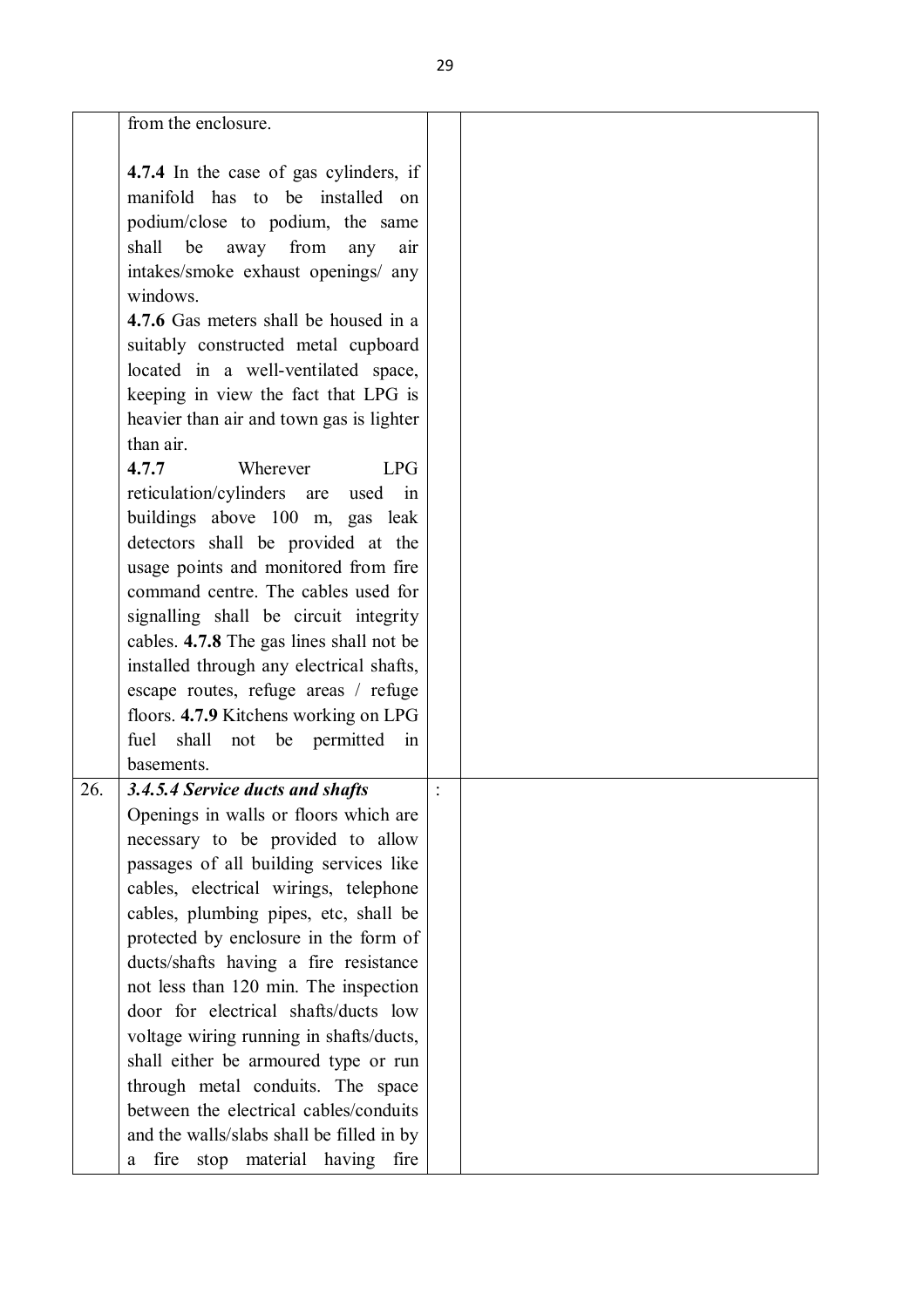|     | resistance rating of not less than 120     |               |  |
|-----|--------------------------------------------|---------------|--|
|     | min. This shall exclude requirement of     |               |  |
|     | fire stop sealing for low voltage          |               |  |
|     | services shaft.                            |               |  |
|     | For plumbing shafts in the core of the     |               |  |
|     | building, with shaft door opening          |               |  |
|     | inside the building, the shafts shall      |               |  |
|     | have inspection doors having fire          |               |  |
|     |                                            |               |  |
|     | resistance rating not less than 30 min.    |               |  |
|     | For plumbing shafts doors which open       |               |  |
|     | in wet areas or in naturally ventilated    |               |  |
|     | areas or on external wall of the           |               |  |
|     | building, the shafts may not require       |               |  |
|     | doors having any specified fire rating.    |               |  |
|     | <b>3.4.6 Electrical Installation</b>       |               |  |
|     | 3.4.6.1<br>The<br>electric<br>distribution |               |  |
|     | cables/wiring shall be laid in a           |               |  |
|     | separate shaft. The shaft shall be         |               |  |
|     | sealed at every floor with fire stop       |               |  |
|     | materials having the<br>fire<br>same       |               |  |
|     | resistance as that of the floor. High,     |               |  |
|     | medium and low voltage wiring              |               |  |
|     | running in shaft and in false ceiling      |               |  |
|     | shall run in separate shaft/conduits.      |               |  |
|     | Water mains, gas pipes, telephone          |               |  |
|     | lines, intercom lines or any other         |               |  |
|     | service line shall not be laid in the      |               |  |
|     | duct for electrical cables; use of bus     |               |  |
|     | ducts/solid rising mains instead of        |               |  |
|     | cables is preferred.                       |               |  |
| 27. | <b>Escape Lighting and Exit Signage's.</b> | $\frac{1}{2}$ |  |
|     |                                            |               |  |
|     | 3.4.7 Escape Lighting and Exit             |               |  |
|     | Signage Exit access, exits and exit        |               |  |
|     | discharge shall be properly identified,    |               |  |
|     | with adequate lighting maintained in       |               |  |
|     | the elements of the egress systems so      |               |  |
|     | that all occupants shall be able to        |               |  |
|     | leave the facility safely.                 |               |  |
|     |                                            |               |  |
|     | 3.4.7.1 Lighting                           |               |  |
|     | a) The exit, exit access and exit          |               |  |
|     | discharge systems shall be illuminated     |               |  |
|     |                                            |               |  |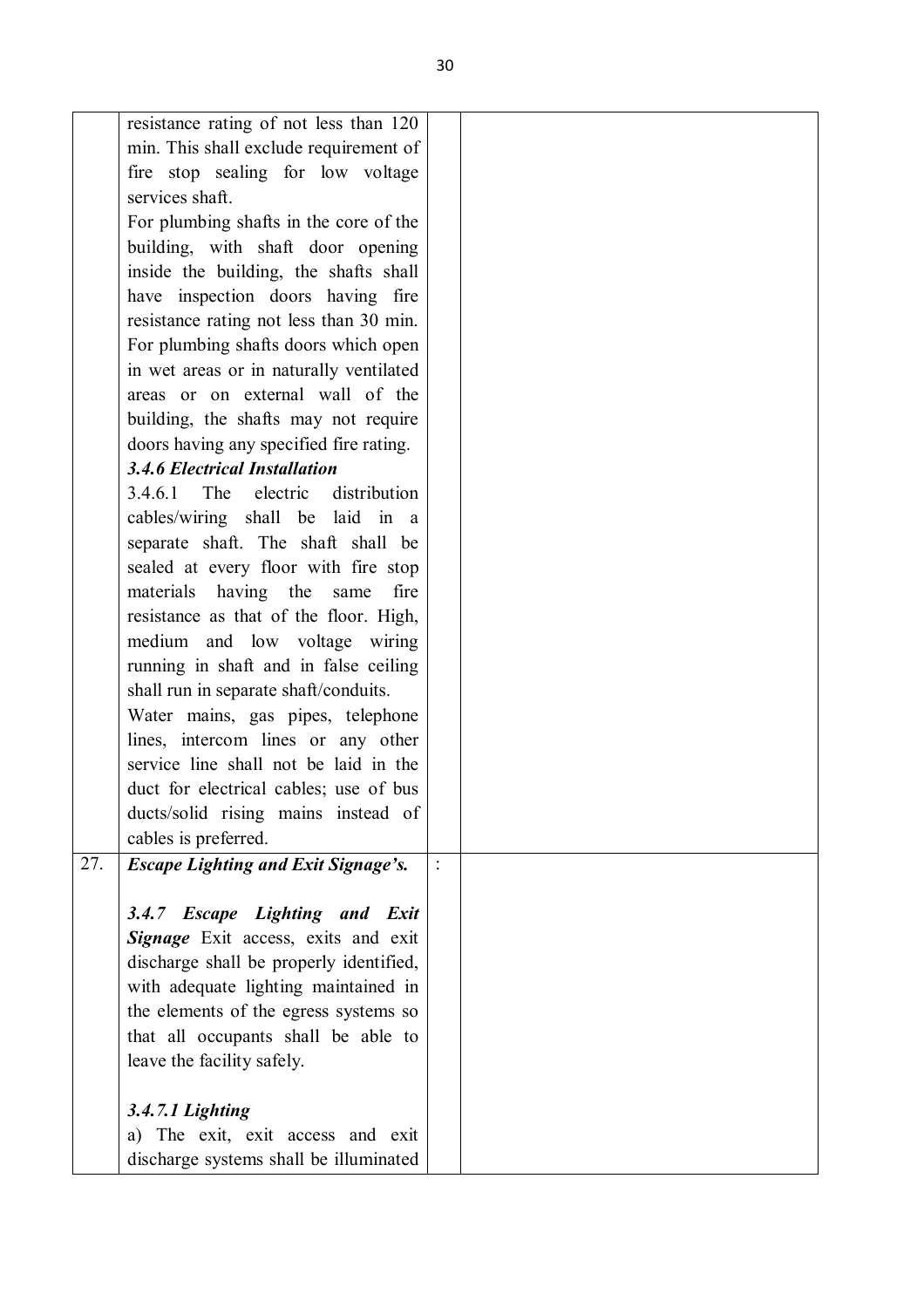intersections, in corridors and passageways, stairwells, landings of stairwells and exit. b) Emergency lighting shall be powered from a source independent of that supplying the normal lighting. c) Escape lighting shall be capable of, 1) indicating clearly and unambiguously the escape routes; 2) providing adequate illumination along such routes to allow safe movement of persons towards and through the exits; and 3) Ensuring that fire alarm call points and Fire fighting equipment provided along the escape routes can be readily located. d) The horizontal luminance at floor level on the centreline of an escape route shall not be less than 10 lumen / m<sup>2</sup>. In addition, for escape routes up to 2 m wide, 50 percent of the route width shall be lit to a minimum of 5 lumen /  $m^2$ . e) Required illumination shall be arranged such that the failure of any single lighting unit, such as the burning out of one luminaire, will not leave any area in darkness and does not impede the functioning of the system further. f) The emergency lighting shall be provided to be put on within 5 s of the failure of the normal lighting supply. Also, emergency lighting shall be able to maintain the required illumination level for a period of not less than 90 min in the event of failure of the normal lighting even for smaller

continuously. The floors of the means of egress shall be illuminated at all points, including angles and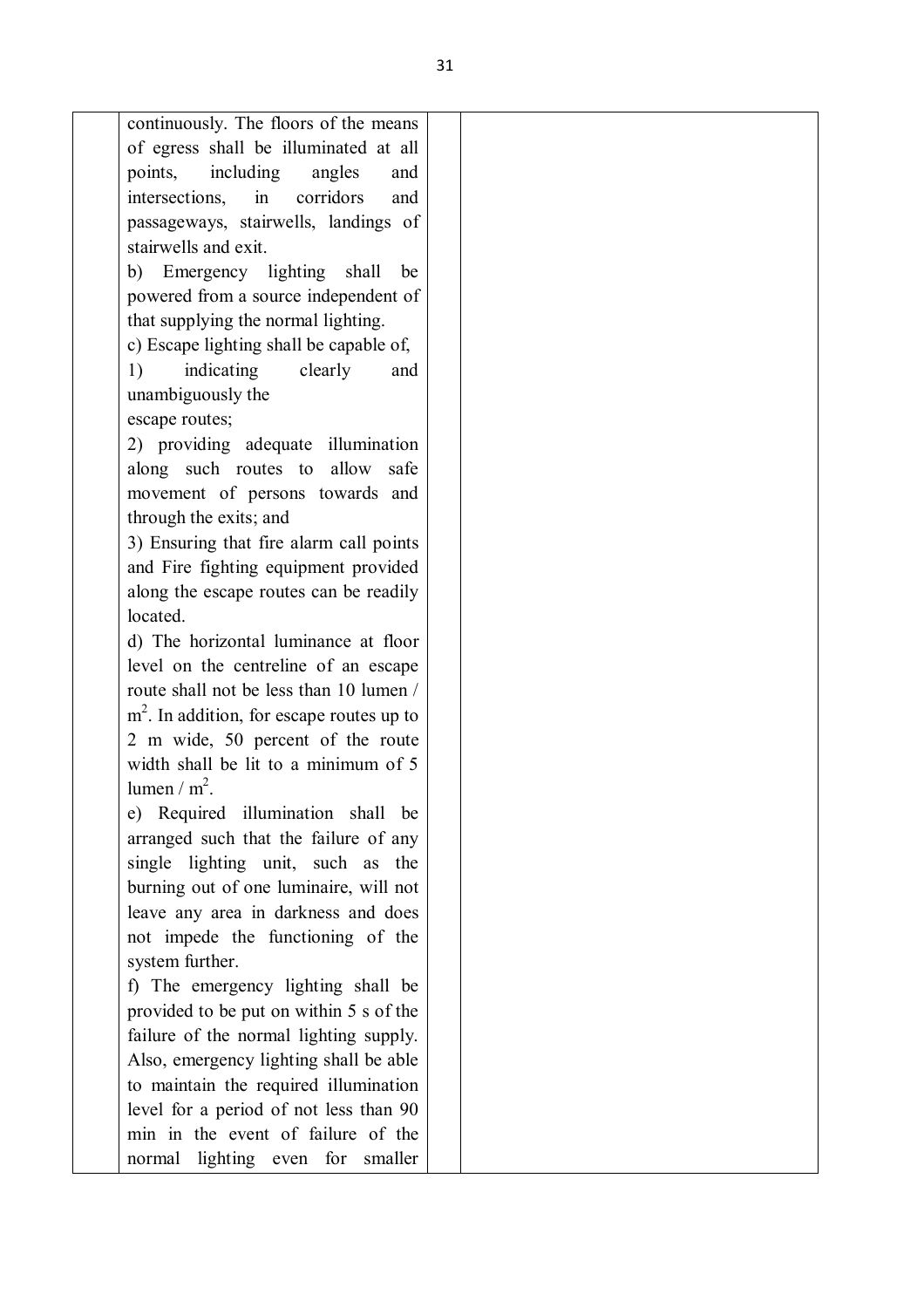| premises.<br>٠ |
|----------------|
|                |

g) Battery pack emergency lighting, because of its limited duration and reliability, shall not be allowed to be used in lieu of a diesel engine driven emergency power supply.

h) Escape lighting luminaries should be sited to cover the following locations:

1) Near each intersection of corridors,

2) At exits and at each exit door,

3) Near each change of direction in the escape route,

4) Near each staircase so that each flight of

stairs receives direct light,

5) Near any other change of floor level,

6) Outside each final exit and close to it,

7) Near each fire alarm call point,

8) Near fire fighting equipment, and

9) To illuminate exit and safety signs as

required by the enforcing authority.

*NOTE*. For the purpose of this clause 'near' is normally considered to be within 2 m measured horizontally.

j) The luminaries shall be mounted as low as

Possible, but at least 2 m above the floor level.

k) Signs are required at all exits, emergency exits and escape routes, which should comply with the graphic requirements of the relevant Indian **Standards** 

*3.4.7.2* Exit passageway (at ground) and staircase lighting shall also be connected to alternative supply. The alternative source of supply may be provided by battery continuously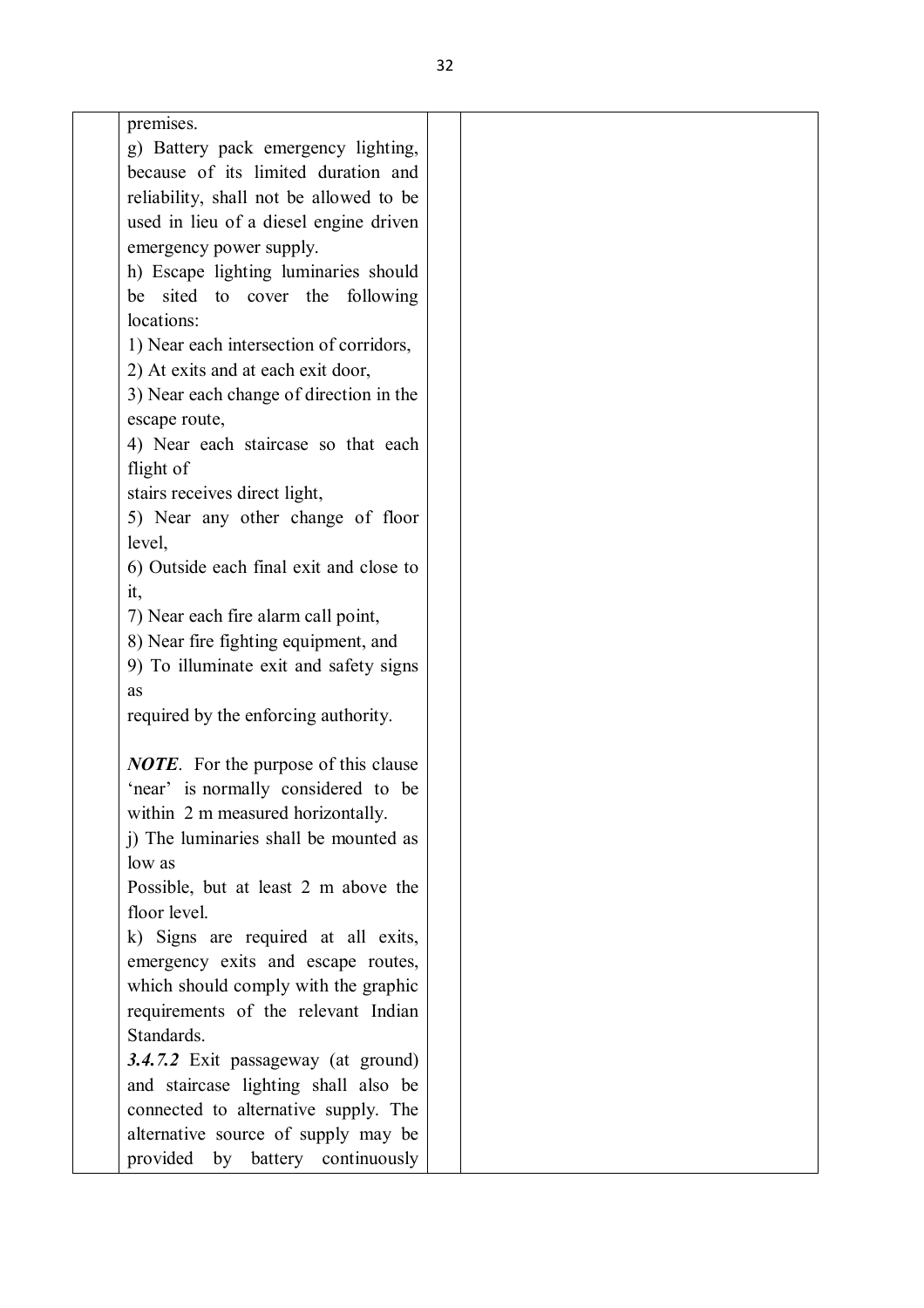| charged<br>from the<br>trickle<br>electric            |  |
|-------------------------------------------------------|--|
| mains.                                                |  |
| 3.4.7.3 Suitable arrangements shall                   |  |
| be made by installing double throw                    |  |
| switches to ensure that the lighting                  |  |
| installed in the staircase and the                    |  |
| corridor does not get connected to                    |  |
| of<br>sources<br>supply<br>two                        |  |
| simultaneously. Double throw switch                   |  |
| shall be installed in the service room                |  |
| for terminating the stand-by supply.                  |  |
| The emergency lighting system shall                   |  |
| be well maintained by periodical                      |  |
| inspections and tests so as to ensure                 |  |
| their perfect serviceability at all times.            |  |
| 3.4.7.4 Exit signage Where exit access                |  |
| is provided through corridors / paths,                |  |
| the occupants shall be able to easily                 |  |
| identify the way to exits. Exit signs                 |  |
| shall be provided such that no point in               |  |
| an exit access is more than 30 m from                 |  |
| a visible exit directional sign. An exit              |  |
| sign indicating the direction to an exit              |  |
| shall be provided at all changes in                   |  |
| direction.                                            |  |
| Exits shall be clearly visible and the                |  |
| route to reach the exits shall be clearly             |  |
| marked and signs posted to guide the                  |  |
| occupants of the floor concerned.                     |  |
| Signs shall be illuminated and wired to               |  |
| an independent electrical circuit on an               |  |
| alternative source of supply. The sizes               |  |
| and colours of the exit signs shall be in             |  |
| accordance with good practice $[4(7)]$ .              |  |
| The colour of the exit signs shall be                 |  |
|                                                       |  |
| green.<br><b>NOTE.</b> This provision shall not apply |  |
| to A-2 and A-4 occupancies less than                  |  |
|                                                       |  |
| 15 m in height. The exit sign with                    |  |
| arrow indicating the way to the escape                |  |
| route shall be provided at a suitable                 |  |
| height from the floor level on the wall               |  |
| and shall be illuminated by                           |  |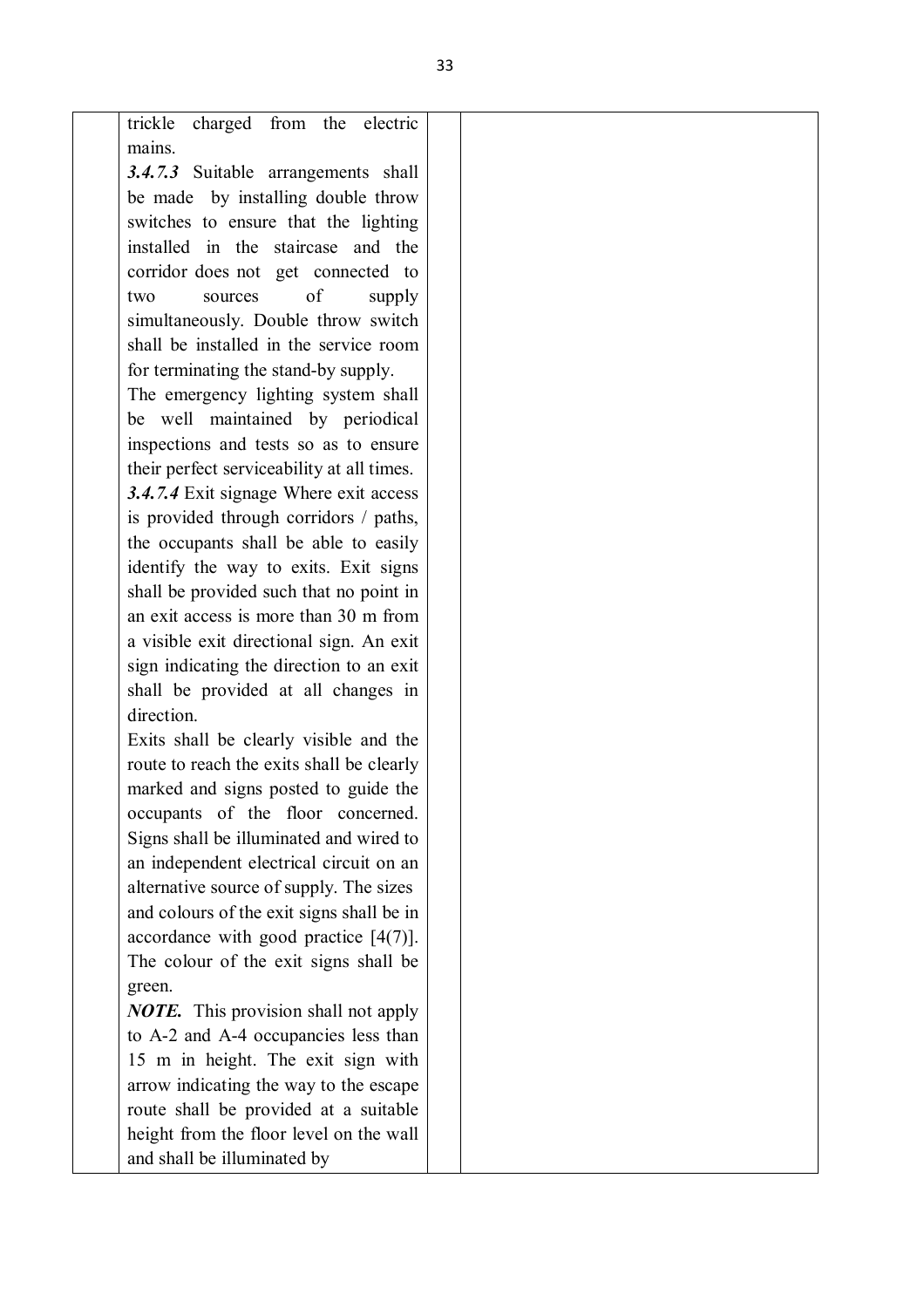| electric light connected to corridor                    |                                                                                         |
|---------------------------------------------------------|-----------------------------------------------------------------------------------------|
| circuits. All exit way marking signs                    |                                                                                         |
| should<br>be<br>SO <sub>1</sub><br>installed that<br>no |                                                                                         |
| mechanical damage shall occur to                        |                                                                                         |
| them due to moving of furniture or                      |                                                                                         |
| other heavy equipment. Further, all                     |                                                                                         |
| landings of floor shall have floor                      |                                                                                         |
| indicating<br>boards<br>prominently                     |                                                                                         |
| indicating the number of the floor.                     |                                                                                         |
| Photo luminescent markings shall be                     |                                                                                         |
| pasted at internal hydrant boxes.                       |                                                                                         |
|                                                         | D. The builder should arrange for the following fire fighting and evacuation measures:- |
|                                                         |                                                                                         |
| 1.<br><b>Electric Power Supply.</b>                     |                                                                                         |
|                                                         |                                                                                         |
| NBC 2016, Part-4 Fire and Life                          |                                                                                         |
| Safety, 3.4.6.2 Emergency power for                     |                                                                                         |
| fire and life safety systems Emergency                  |                                                                                         |
| power supplying distribution system                     |                                                                                         |
| for critical requirement for functioning                |                                                                                         |
| of fire and life safety system and                      |                                                                                         |
| equipment shall be planned<br>for                       |                                                                                         |
| efficient and reliable power<br>and                     |                                                                                         |
| control supply to the following                         |                                                                                         |
| and equipment<br>systems<br>where                       |                                                                                         |
| provided:                                               |                                                                                         |
| a) Fire pumps.                                          |                                                                                         |
| b) Pressurization and smoke venting;                    |                                                                                         |
| including its ancillary systems such as                 |                                                                                         |
| dampers and actuators.                                  |                                                                                         |
| c) Fireman's lifts (including all lifts).               |                                                                                         |
| d) Exit signage lighting.                               |                                                                                         |
| e) Emergency lighting.                                  |                                                                                         |
| f) Fire alarm system.                                   |                                                                                         |
| g) Public<br>address<br>(PA)<br>system                  |                                                                                         |
| (relating to                                            |                                                                                         |
| Emergency voice evacuation<br>and                       |                                                                                         |
| annunciation).                                          |                                                                                         |
| h) Magnetic door hold open devices.                     |                                                                                         |
| j) Lighting in fire command centre and                  |                                                                                         |
| security room. Power supply to these                    |                                                                                         |
| systems and equipment shall be from                     |                                                                                         |
| normal<br>and<br>emergency<br>(standby)                 |                                                                                         |
| with<br>generator)<br>sources<br>power                  |                                                                                         |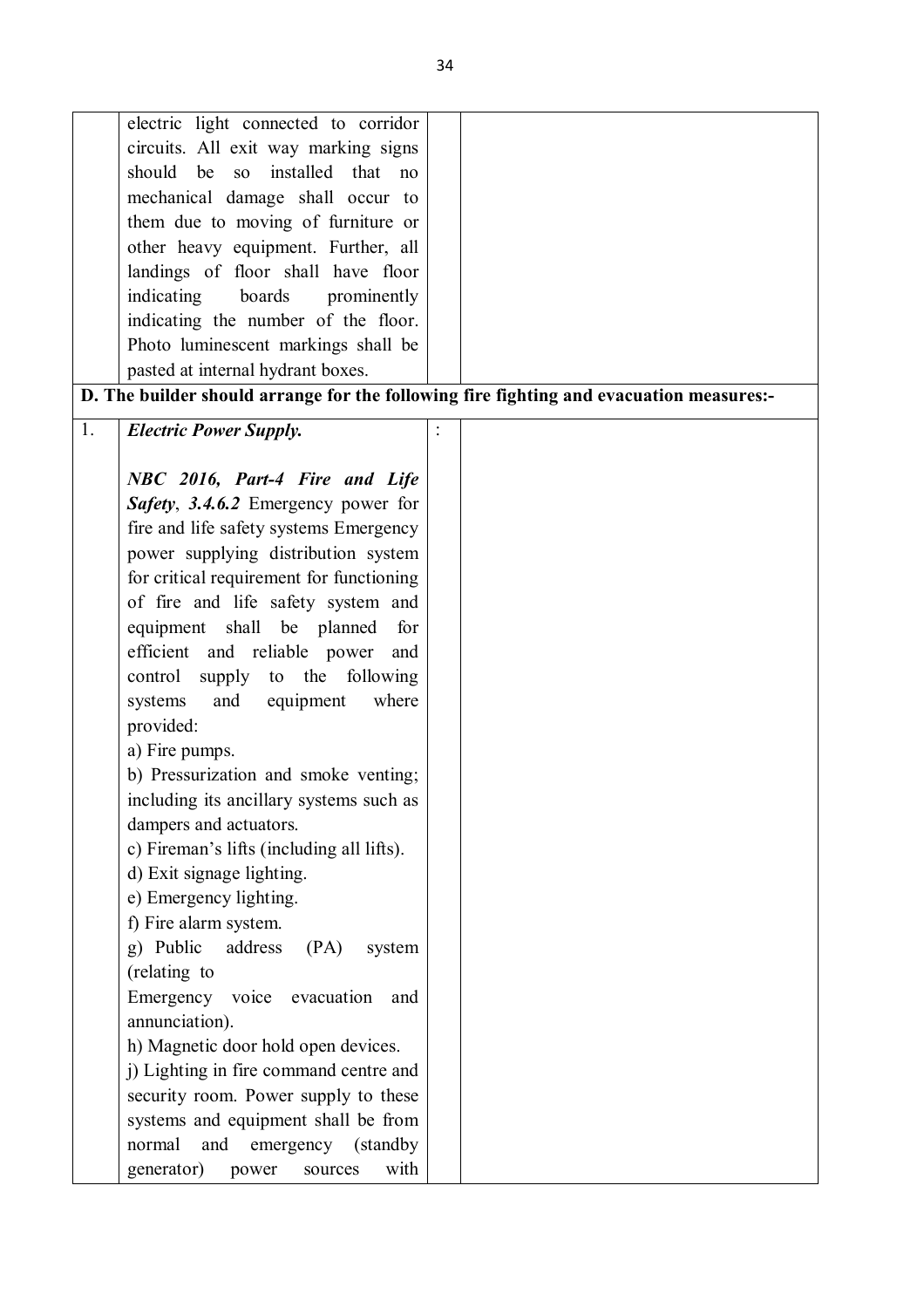| to<br>ensure                            |                                                                                                                                                                                                                                                                                                                                                                                                                                                                                                                                                                                                                                                                                                                                                                                                                                                                                                                                                                                                       |
|-----------------------------------------|-------------------------------------------------------------------------------------------------------------------------------------------------------------------------------------------------------------------------------------------------------------------------------------------------------------------------------------------------------------------------------------------------------------------------------------------------------------------------------------------------------------------------------------------------------------------------------------------------------------------------------------------------------------------------------------------------------------------------------------------------------------------------------------------------------------------------------------------------------------------------------------------------------------------------------------------------------------------------------------------------------|
| continuity of power<br>to<br>such       |                                                                                                                                                                                                                                                                                                                                                                                                                                                                                                                                                                                                                                                                                                                                                                                                                                                                                                                                                                                                       |
| systems. Wherever and backup DG         |                                                                                                                                                                                                                                                                                                                                                                                                                                                                                                                                                                                                                                                                                                                                                                                                                                                                                                                                                                                                       |
| sets are of higher voltage rating, then |                                                                                                                                                                                                                                                                                                                                                                                                                                                                                                                                                                                                                                                                                                                                                                                                                                                                                                                                                                                                       |
| dual redundant cables shall be taken to |                                                                                                                                                                                                                                                                                                                                                                                                                                                                                                                                                                                                                                                                                                                                                                                                                                                                                                                                                                                                       |
|                                         |                                                                                                                                                                                                                                                                                                                                                                                                                                                                                                                                                                                                                                                                                                                                                                                                                                                                                                                                                                                                       |
|                                         |                                                                                                                                                                                                                                                                                                                                                                                                                                                                                                                                                                                                                                                                                                                                                                                                                                                                                                                                                                                                       |
|                                         |                                                                                                                                                                                                                                                                                                                                                                                                                                                                                                                                                                                                                                                                                                                                                                                                                                                                                                                                                                                                       |
|                                         |                                                                                                                                                                                                                                                                                                                                                                                                                                                                                                                                                                                                                                                                                                                                                                                                                                                                                                                                                                                                       |
|                                         |                                                                                                                                                                                                                                                                                                                                                                                                                                                                                                                                                                                                                                                                                                                                                                                                                                                                                                                                                                                                       |
|                                         |                                                                                                                                                                                                                                                                                                                                                                                                                                                                                                                                                                                                                                                                                                                                                                                                                                                                                                                                                                                                       |
|                                         |                                                                                                                                                                                                                                                                                                                                                                                                                                                                                                                                                                                                                                                                                                                                                                                                                                                                                                                                                                                                       |
|                                         |                                                                                                                                                                                                                                                                                                                                                                                                                                                                                                                                                                                                                                                                                                                                                                                                                                                                                                                                                                                                       |
|                                         |                                                                                                                                                                                                                                                                                                                                                                                                                                                                                                                                                                                                                                                                                                                                                                                                                                                                                                                                                                                                       |
|                                         |                                                                                                                                                                                                                                                                                                                                                                                                                                                                                                                                                                                                                                                                                                                                                                                                                                                                                                                                                                                                       |
|                                         |                                                                                                                                                                                                                                                                                                                                                                                                                                                                                                                                                                                                                                                                                                                                                                                                                                                                                                                                                                                                       |
| 3.4.6.4 Standby supply                  |                                                                                                                                                                                                                                                                                                                                                                                                                                                                                                                                                                                                                                                                                                                                                                                                                                                                                                                                                                                                       |
| Diesel generator set(s) shall not be    |                                                                                                                                                                                                                                                                                                                                                                                                                                                                                                                                                                                                                                                                                                                                                                                                                                                                                                                                                                                                       |
| installed at any floor other than       |                                                                                                                                                                                                                                                                                                                                                                                                                                                                                                                                                                                                                                                                                                                                                                                                                                                                                                                                                                                                       |
| ground/first basement. If the same are  |                                                                                                                                                                                                                                                                                                                                                                                                                                                                                                                                                                                                                                                                                                                                                                                                                                                                                                                                                                                                       |
| installed indoors, proper ventilation   |                                                                                                                                                                                                                                                                                                                                                                                                                                                                                                                                                                                                                                                                                                                                                                                                                                                                                                                                                                                                       |
| and exhaust shall be planned. The DG    |                                                                                                                                                                                                                                                                                                                                                                                                                                                                                                                                                                                                                                                                                                                                                                                                                                                                                                                                                                                                       |
| set room shall be separated by 120      |                                                                                                                                                                                                                                                                                                                                                                                                                                                                                                                                                                                                                                                                                                                                                                                                                                                                                                                                                                                                       |
|                                         |                                                                                                                                                                                                                                                                                                                                                                                                                                                                                                                                                                                                                                                                                                                                                                                                                                                                                                                                                                                                       |
|                                         |                                                                                                                                                                                                                                                                                                                                                                                                                                                                                                                                                                                                                                                                                                                                                                                                                                                                                                                                                                                                       |
|                                         |                                                                                                                                                                                                                                                                                                                                                                                                                                                                                                                                                                                                                                                                                                                                                                                                                                                                                                                                                                                                       |
|                                         |                                                                                                                                                                                                                                                                                                                                                                                                                                                                                                                                                                                                                                                                                                                                                                                                                                                                                                                                                                                                       |
|                                         |                                                                                                                                                                                                                                                                                                                                                                                                                                                                                                                                                                                                                                                                                                                                                                                                                                                                                                                                                                                                       |
|                                         |                                                                                                                                                                                                                                                                                                                                                                                                                                                                                                                                                                                                                                                                                                                                                                                                                                                                                                                                                                                                       |
|                                         |                                                                                                                                                                                                                                                                                                                                                                                                                                                                                                                                                                                                                                                                                                                                                                                                                                                                                                                                                                                                       |
|                                         |                                                                                                                                                                                                                                                                                                                                                                                                                                                                                                                                                                                                                                                                                                                                                                                                                                                                                                                                                                                                       |
|                                         |                                                                                                                                                                                                                                                                                                                                                                                                                                                                                                                                                                                                                                                                                                                                                                                                                                                                                                                                                                                                       |
| mm.                                     |                                                                                                                                                                                                                                                                                                                                                                                                                                                                                                                                                                                                                                                                                                                                                                                                                                                                                                                                                                                                       |
| regarding fire safety requirements      |                                                                                                                                                                                                                                                                                                                                                                                                                                                                                                                                                                                                                                                                                                                                                                                                                                                                                                                                                                                                       |
| for hazardous petroleum products,       |                                                                                                                                                                                                                                                                                                                                                                                                                                                                                                                                                                                                                                                                                                                                                                                                                                                                                                                                                                                                       |
| reference may be made to The            |                                                                                                                                                                                                                                                                                                                                                                                                                                                                                                                                                                                                                                                                                                                                                                                                                                                                                                                                                                                                       |
| Petroleum Act, 1934 and the Rules       |                                                                                                                                                                                                                                                                                                                                                                                                                                                                                                                                                                                                                                                                                                                                                                                                                                                                                                                                                                                                       |
| framed there under.                     |                                                                                                                                                                                                                                                                                                                                                                                                                                                                                                                                                                                                                                                                                                                                                                                                                                                                                                                                                                                                       |
| Wet riser system.                       |                                                                                                                                                                                                                                                                                                                                                                                                                                                                                                                                                                                                                                                                                                                                                                                                                                                                                                                                                                                                       |
|                                         |                                                                                                                                                                                                                                                                                                                                                                                                                                                                                                                                                                                                                                                                                                                                                                                                                                                                                                                                                                                                       |
|                                         |                                                                                                                                                                                                                                                                                                                                                                                                                                                                                                                                                                                                                                                                                                                                                                                                                                                                                                                                                                                                       |
|                                         |                                                                                                                                                                                                                                                                                                                                                                                                                                                                                                                                                                                                                                                                                                                                                                                                                                                                                                                                                                                                       |
|                                         | changeover facility. If power supply,<br>is from HV source and HV generation,<br>the transformer should be planned in<br>standby<br>capacity<br>all transformers. The generator shall<br>be capable of taking starting current of<br>all the fire and life safety systems and<br>equipment as above. Where parallel<br>HV/LV<br>supply from a<br>separate<br>substation fed from different grid is<br>provided with appropriate transformer<br>for emergency, the provision<br>0f<br>be<br>waived<br>generator<br>may<br>in<br>consultation with the Authority.<br>min fire resistance rated walls and<br>doors. The oil tank for the DG sets (if<br>not in the base of the DG) shall be<br>provided with a dyked enclosure<br>having a volumetric capacity of at<br>least 10 percent more than the volume<br>of the oil tank. The enclosure shall be<br>filled with sand for a height of 300<br>detailed<br>information<br>For<br>NBC 2016 Part-4, Fire & Life<br>Safety, Clause 2.65 Wet Riser — An |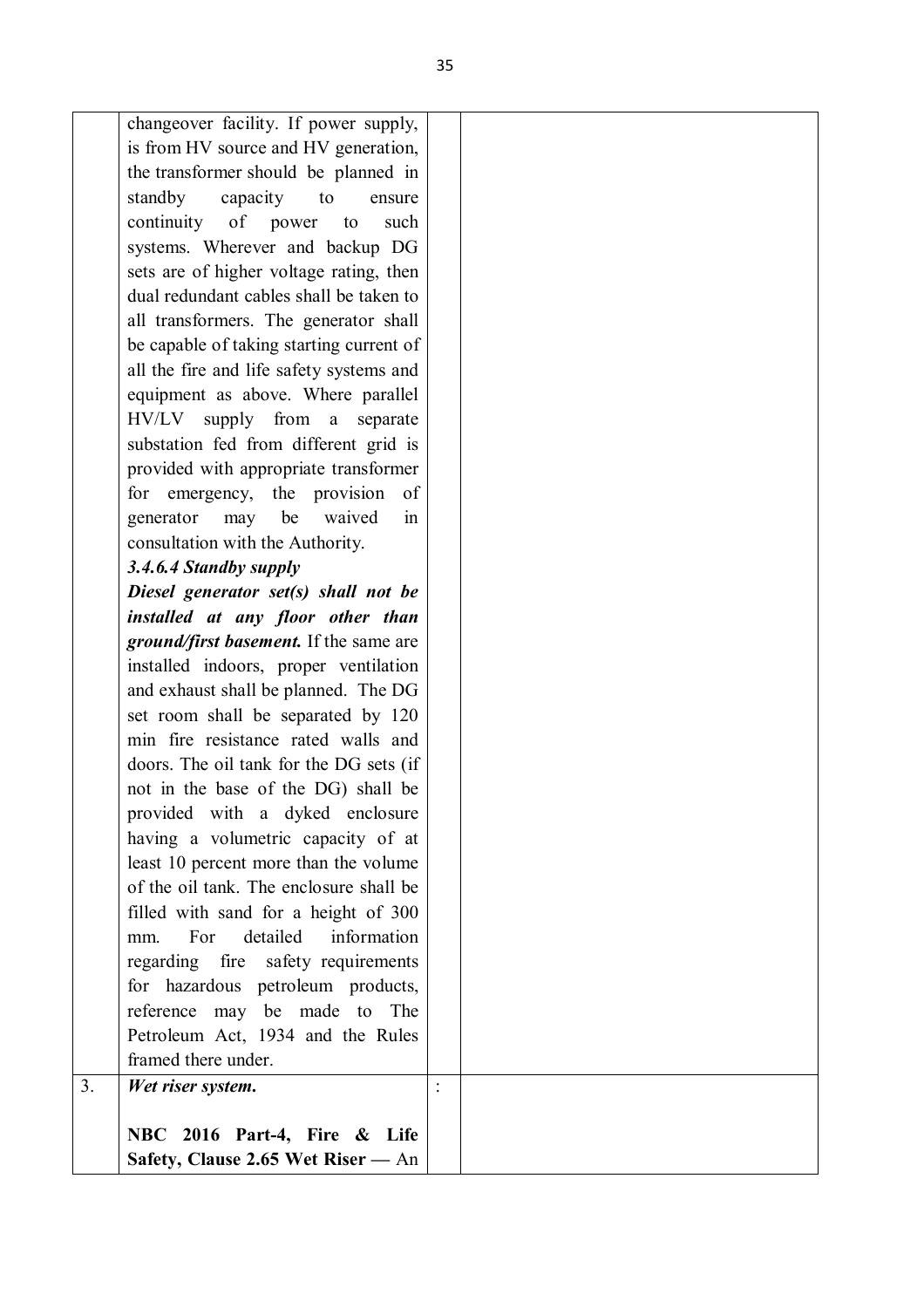|    | arrangement for fire fighting within                  |  |
|----|-------------------------------------------------------|--|
|    | the building by means of vertical                     |  |
|    | rising mains not less than 100 mm                     |  |
|    | nominal diameter with landing valves                  |  |
|    | on each floor/landing for fire fighting               |  |
|    | purposes and permanently charged                      |  |
|    | with water from a pressurized supply.                 |  |
|    | NBC -2016, Part-4 Fire & Life                         |  |
|    | Safety, Table 7 (5) wet riser shall be                |  |
|    | provided for every 1000 sq.mtrs. built                |  |
|    | up area,                                              |  |
|    |                                                       |  |
|    | <i>Hotels</i> $(A-5)$                                 |  |
|    | 1. Less than 15 m in height.                          |  |
|    |                                                       |  |
|    | Floor area exceeding $300 \text{ m}^2$<br>$\dot{l}$ . |  |
|    | but not more $1000 \, \text{m}^2$ on any              |  |
|    | of the floor (Note 7: Required                        |  |
|    | to be provided for buildings                          |  |
|    | with more than two storeys<br>$(Ground + One).$       |  |
|    | Floor area exceeding 1000 $m^2$<br>ii.                |  |
|    | on any of the floor (Note 15:                         |  |
|    | Required to be provided for                           |  |
|    | buildings with more than one                          |  |
|    | storey)                                               |  |
|    | 15 m and above in height.<br>3.                       |  |
|    | Size of mains 100 mm with                             |  |
|    | single outlet landing valves                          |  |
|    | upto 45 m height.                                     |  |
|    | Size of mains 150 mm with                             |  |
|    | single outlet landing valves                          |  |
|    | above 45 m height.                                    |  |
|    |                                                       |  |
| 4. | Hose reel hose system.                                |  |
|    |                                                       |  |
|    | NBC-2016, Part-4, Fire and Life                       |  |
|    |                                                       |  |
|    | Safety, Table 7 (4) First Aid Hose                    |  |
|    | reel shall be provided for,                           |  |
|    |                                                       |  |
|    | <i>Hotels</i> $(A-5)$                                 |  |
|    | 1. Should be provided in all the                      |  |
|    | buildings irrespective of height                      |  |
|    | and irrespective of occupancy.                        |  |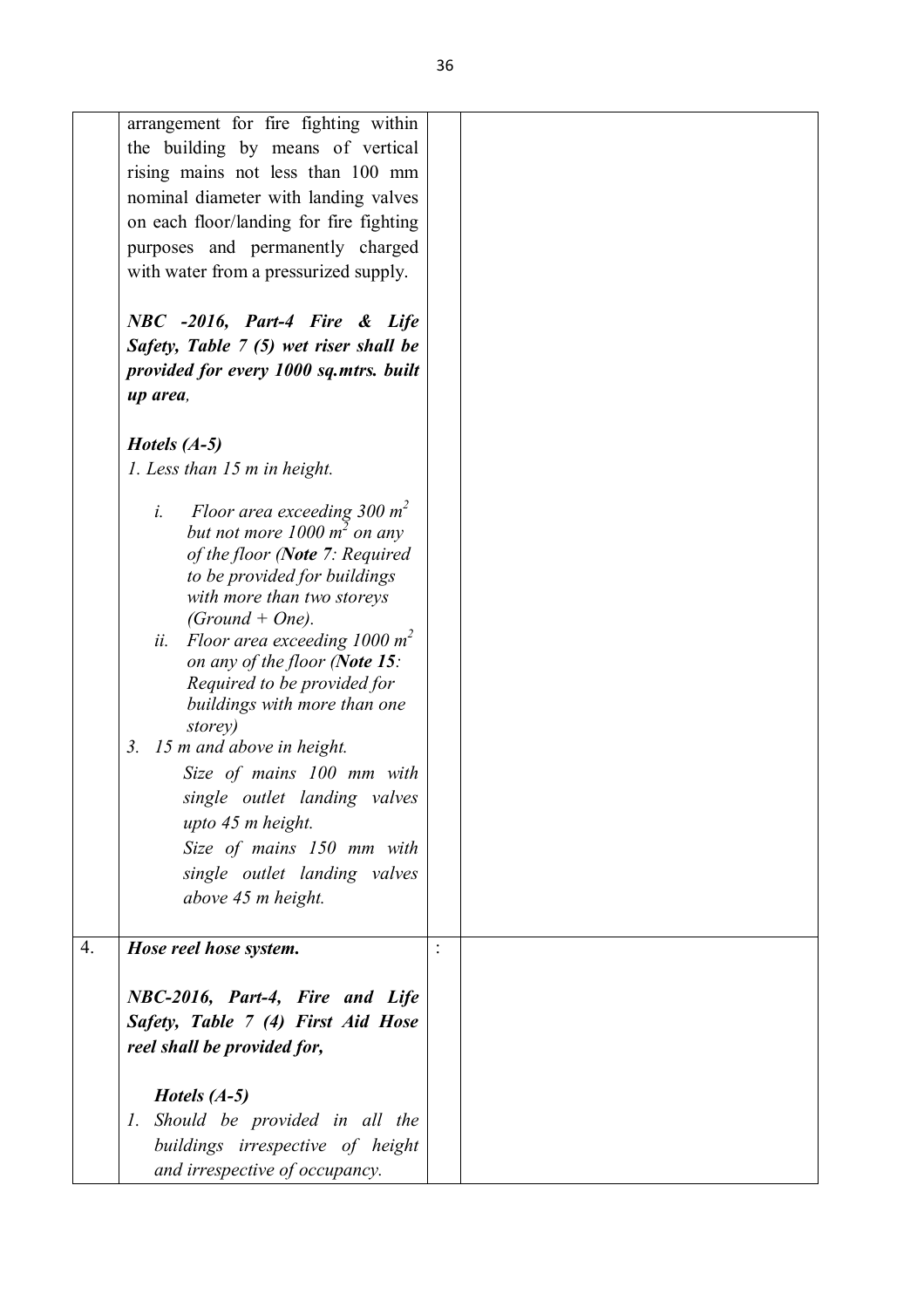|    | Rubber lined Hose reel hose of size<br>minimum 19 mm of 40 mtr length as<br>per IS 884, with Gate valve (upstream)<br>and shut off nozzle of 5 mm size. The<br>hose reel hose should be connected at<br>each landing by means of an adaptor.<br>Adequate BIS marked re-inforced<br>rubber lined delivery hoses of 63 mm<br>size to reach the farthest point of the<br>floor / setbacks from the system should<br>be provided with a branch pipe near<br>each hydrant outlet in a proper box to<br>protect it from withering. |  |
|----|------------------------------------------------------------------------------------------------------------------------------------------------------------------------------------------------------------------------------------------------------------------------------------------------------------------------------------------------------------------------------------------------------------------------------------------------------------------------------------------------------------------------------|--|
| 5. | Yard hydrant system.                                                                                                                                                                                                                                                                                                                                                                                                                                                                                                         |  |
|    | NBC-2016, Part-4, Clause 2.64.1 :<br><b>Hydrant</b> system $-A$ distribution<br>system having a network of piping<br>installed underground / above ground<br>around and $\ell$ or through inside of a<br>building with internal and / or<br>external hydrants fitted with landing<br>walls at regular interval according to<br>the occupancy. The distribution system<br>is connected to water supply system<br>from fire fighting.<br>NBC-2016, Part-4, Table 7 (7) Yard<br>hydrant shall be provided for,                  |  |
|    | <i>Hotels</i> $(A-5)$<br>1. Less than 15 m in height, but floor<br>area exceeding $1000 \text{ m}^2$ on any of<br>the floor.<br>15 m and above in height.<br>2.                                                                                                                                                                                                                                                                                                                                                              |  |
|    | At least two fire service inlets to boost<br>the water in the riser directly from the<br>mobile pump should also be provided.<br>These inlets should be located at an<br>easily accessible position, preferable<br>near the entry point to the premises.                                                                                                                                                                                                                                                                     |  |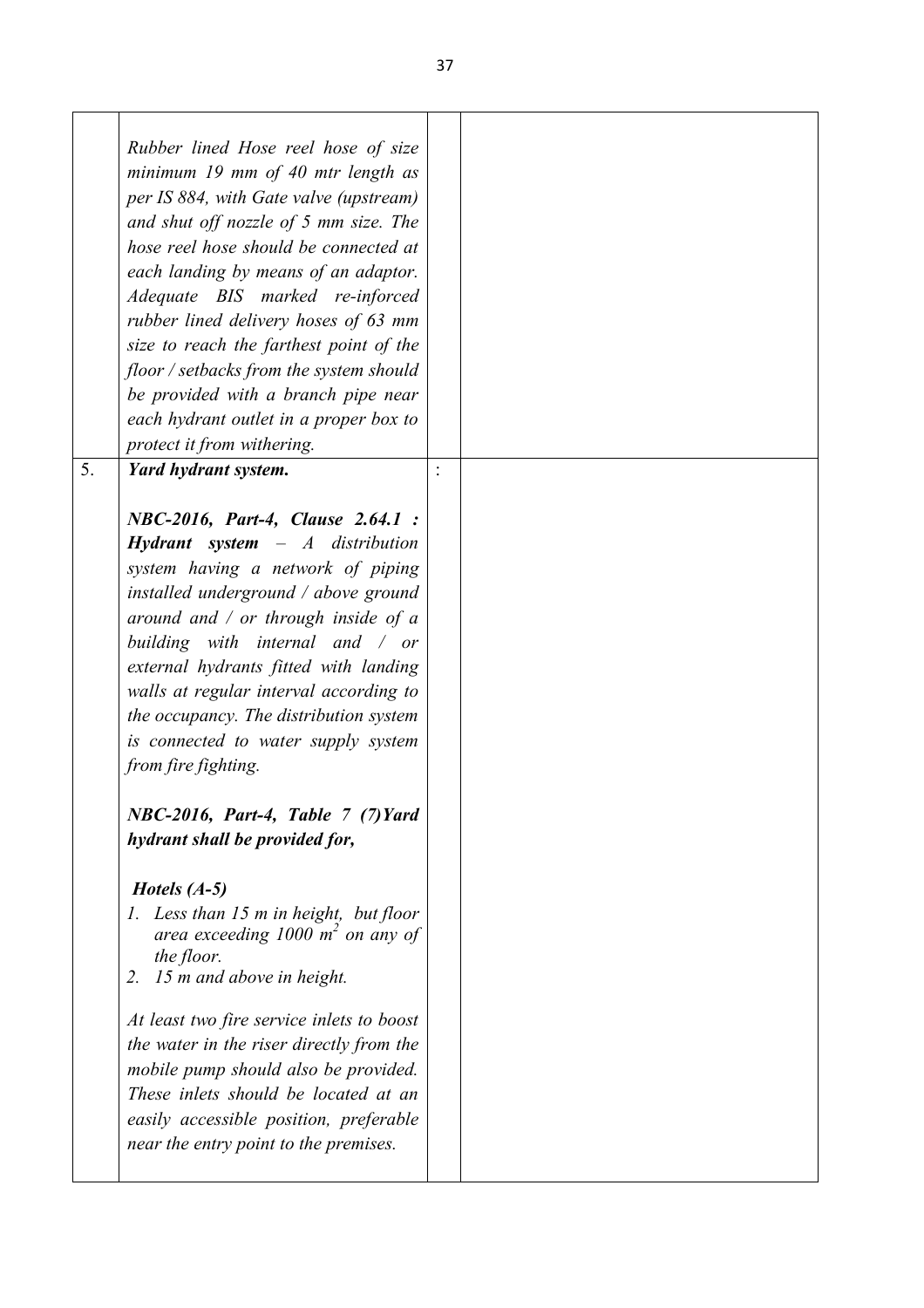| 6.<br>Underground static water storage                         |  |
|----------------------------------------------------------------|--|
| tank combined capacity for wet riser,                          |  |
|                                                                |  |
| yard hydrant and sprinklers per set of                         |  |
| pumps.                                                         |  |
|                                                                |  |
| NBC-2016, Part-4, Table 7 (11)                                 |  |
| <b>Underground Static Water Storage</b>                        |  |
| Tank Combined Capacity for Wet                                 |  |
| Riser, Yard hydrant and Sprinklers                             |  |
|                                                                |  |
| per set of Pumps shall be provided                             |  |
| for,                                                           |  |
| <i>Hotels</i> $(A-5)$                                          |  |
| 1. Less than 15 m in height.                                   |  |
| Floor area exceeding 300 $m^2$<br>i.                           |  |
| but not more 1000 $m^2$ on any                                 |  |
| of the floor $-10,000$ ltrs. for                               |  |
| every 500 $m^2$ floor area subject                             |  |
| to minimum of $50,000$ ltrs.                                   |  |
| (See Note 7: Required to be                                    |  |
|                                                                |  |
| provided for buildings with                                    |  |
| more than two storeys (Ground<br>$+ One$ ).                    |  |
| ii.<br>Floor area exceeding 1000 $m2$                          |  |
| on any of the floor $-1,00,000$                                |  |
| Ltrs. (Note 15: Required to be                                 |  |
| provided for buildings with                                    |  |
| more than one storey)                                          |  |
|                                                                |  |
| 2. 15 m and above but not exceeding                            |  |
| 30 m in height $-1,50,000$ Ltrs.                               |  |
| 3. Above 30 m in height- 2,00,000                              |  |
| Ltrs.                                                          |  |
|                                                                |  |
| Note: Fire tank to be always filled                            |  |
| with water. Over flow of fire tank to                          |  |
| taken<br>domestic<br>be<br>$\boldsymbol{\mathit{to}}$<br>tank. |  |
| Arrangement should be such that any                            |  |
| incoming water should first fill-up                            |  |
| fire tank, then overflow to other                              |  |
| <i>utilizations.</i>                                           |  |
|                                                                |  |
| <b>H-4 ENCLOSED PARKING STRUCTURES</b>                         |  |
| For<br>basement<br>parking,<br>c)<br>car                       |  |
| compartmentation can be achieved,                              |  |
| with fire barrier or with water curtain                        |  |
| nozzle $(K-23)$ or with combination                            |  |
| there of. Automatic deluge system                              |  |
|                                                                |  |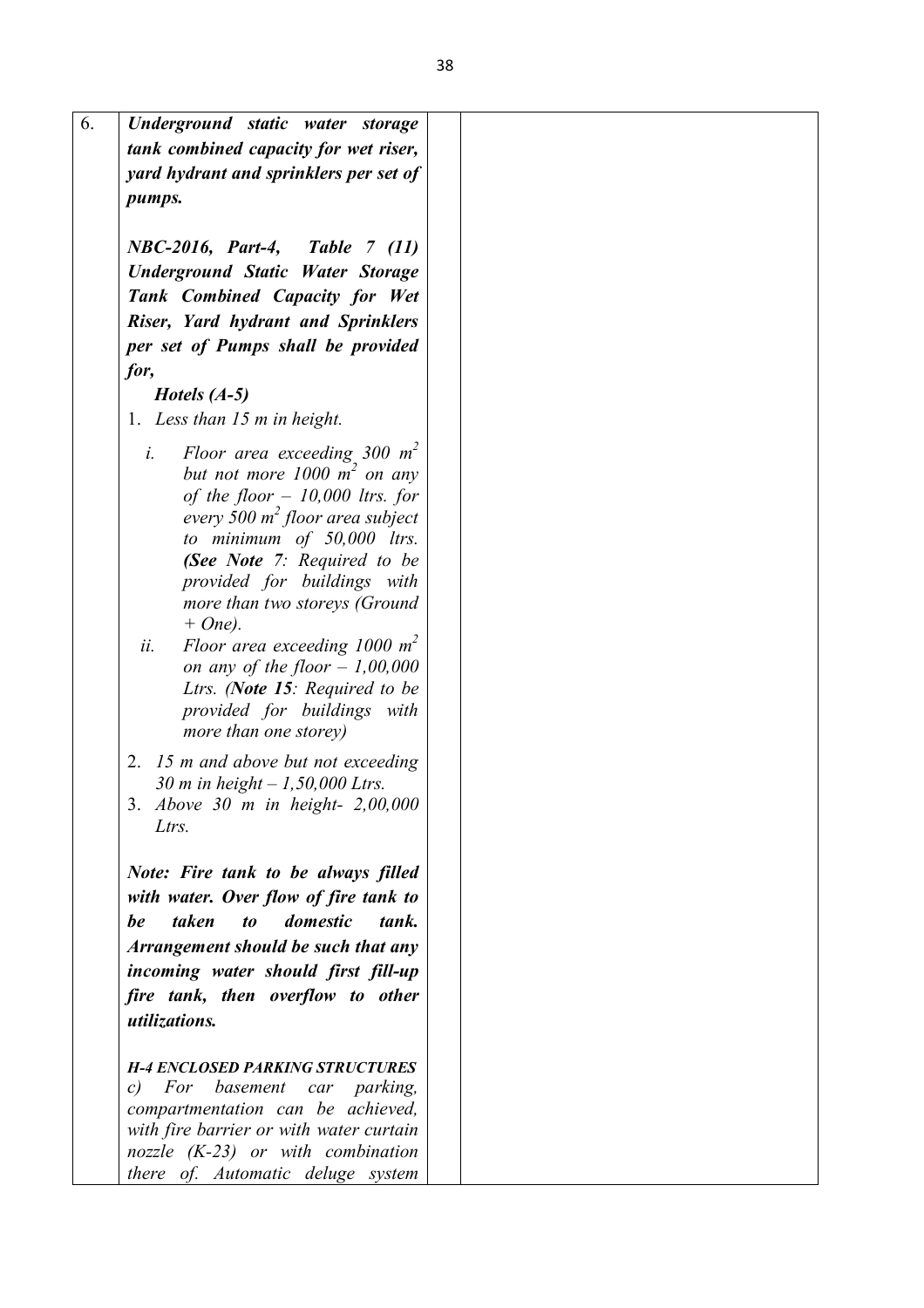|    | comprising deluge valve, piping,             |  |
|----|----------------------------------------------|--|
|    | nozzles, etc shall be used to zone the       |  |
|    | compartment in case of water curtain         |  |
|    | system. In case of water curtain,            |  |
|    | existing water storage shall<br>be           |  |
|    | supplemented by water demand for             |  |
|    | water curtain nozzles for 60 min             |  |
|    | considering the largest compartment.         |  |
|    | perimeter out of all compartments of         |  |
|    | car parking in any of the basements.         |  |
|    | d) The water supply for the water            |  |
|    | curtain nozzles shall be through             |  |
|    | independent electric pump of adequate        |  |
|    | capacity (flow and head)<br>with             |  |
|    | piping/riser for the water supply to the     |  |
|    | nozzles.                                     |  |
|    | e) The water curtain shall be operated       |  |
|    | by the actuation of flow switch              |  |
|    | actuating sprinkler system.                  |  |
|    | f) For smoke ventilation requirement         |  |
|    | of car parking, see 4.6.2.                   |  |
|    | g) All fire exit doors from the car          |  |
|    | parking to exits shall be painted green      |  |
|    | and shall display exit signage.              |  |
| 7. | <b>Terrace tank</b>                          |  |
|    |                                              |  |
|    | $NBC-2016$ , Part-4<br><b>Table</b><br>7(12) |  |
|    | <b>Terrace Tank Over Respective Tower</b>    |  |
|    | <b>Terrace shall be provided for</b>         |  |
|    |                                              |  |
|    | <i>Hotels</i> $(A-5)$                        |  |
|    | 1. Less than 15 m in height.                 |  |
|    |                                              |  |
|    | $\dot{i}$ .<br>Floor area not exceeding 300  |  |
|    | $m2$ on any of the floor - 5000              |  |
|    | Ltrs. $(5000$ lts) (Note<br>6:               |  |
|    | Additional value given<br>in                 |  |
|    | parenthesis shall be added if                |  |
|    | basement area exceeds 200                    |  |
|    | $m^2$ ).                                     |  |
|    | Floor area exceeding 300 $m^2$<br>ii.        |  |
|    | but not more 1000 $m^2$ on any               |  |
|    | of the floor $-10,000$ ltrs. (5000           |  |
|    | lts.) (Note 6: Additional value              |  |
|    | given in parenthesis shall be                |  |
|    | added<br>if<br>basement<br>area              |  |
|    | exceeds $200 \text{ m}^2$ ).                 |  |
|    | Floor area exceeding 1000 $m^2$<br>iii.      |  |
|    | on any of the floor $-10,000$                |  |
|    | Ltrs. (Note 4: Required to be                |  |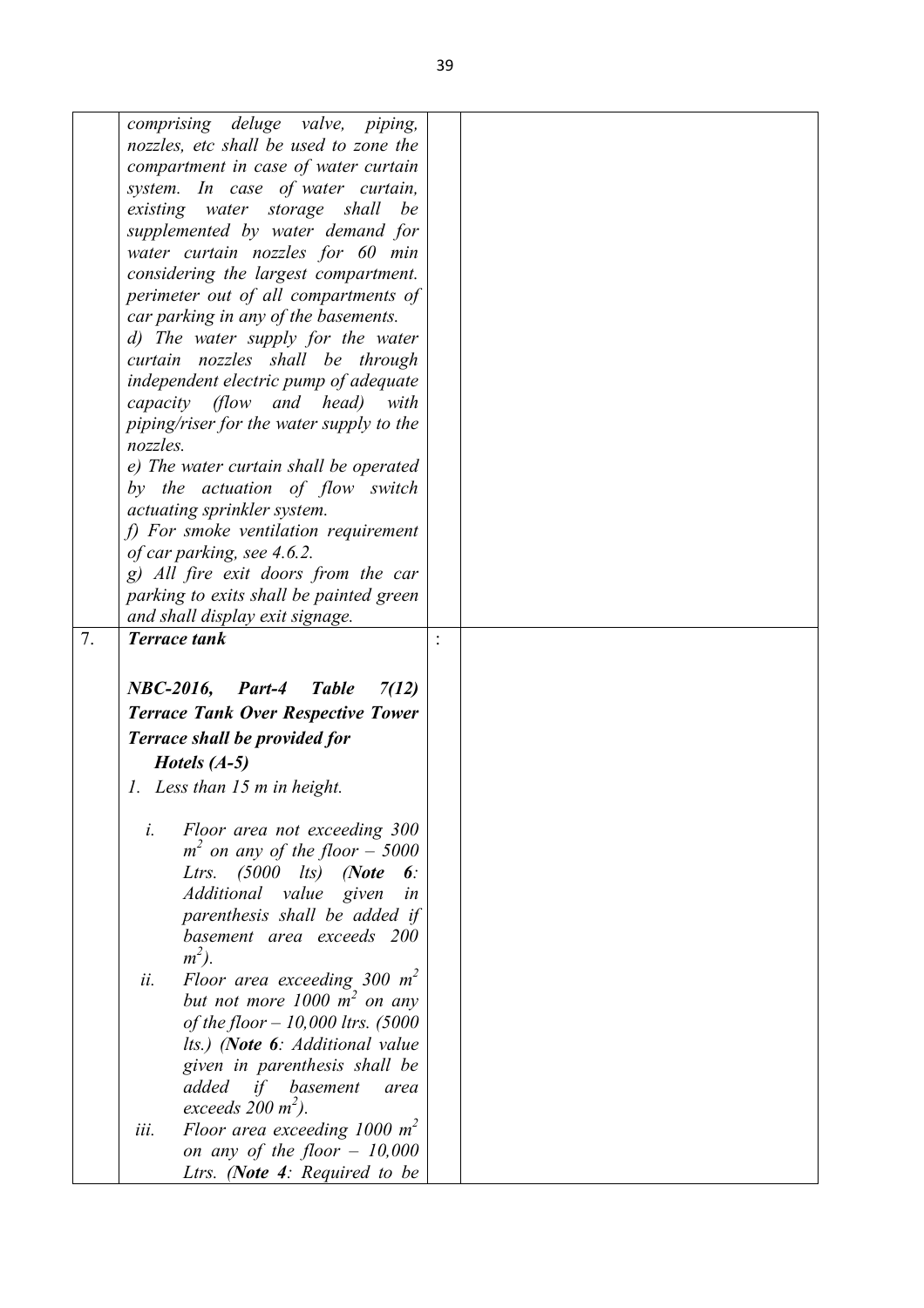|    | installed in basement, if area<br>of basement exceeds 200 $m^2$ )                |  |
|----|----------------------------------------------------------------------------------|--|
|    | 2. 15 m and above $-20,000$ Ltrs.                                                |  |
|    |                                                                                  |  |
|    | Note: Over head tank to overflow to                                              |  |
|    | domestic tank. Arrangement should                                                |  |
|    | be such that any incoming water                                                  |  |
|    | should first fill-up fire tank, then                                             |  |
|    | overflow to other utilizations.                                                  |  |
| 8. | Pump near underground static water                                               |  |
|    | tank (fire pump)<br>storage<br>with                                              |  |
|    | minimum pressure of $3.5$ kg/cm2 at                                              |  |
|    | terrace level                                                                    |  |
|    |                                                                                  |  |
|    | NBC-2016, Part-4, Table 7 (13)                                                   |  |
|    | Pump near underground static water                                               |  |
|    | storage tank (Fire pump)<br>with                                                 |  |
|    | minimum pressure of 3.5 $kg/cm2$ at                                              |  |
|    | remotest location.                                                               |  |
|    |                                                                                  |  |
|    | Hotels $(A-5)$<br>$\mathcal{I}$ .                                                |  |
|    | Less than 15 m in height.<br>$i$ .<br>Floor area exceeding $300 \text{ m}^2$ but |  |
|    | not more $1000 \text{ m}^2$ on any of the                                        |  |
|    | floor. (Note 14: Provide required                                                |  |
|    | number of<br>sets of                                                             |  |
|    | pumps each consisting of one                                                     |  |
|    | electric and one diesel pump                                                     |  |
|    | (stand by)<br>of capacity 1620                                                   |  |
|    | litre/min and one<br>electric                                                    |  |
|    | pump of capacity 180 litre/min                                                   |  |
|    | (see also Notes 22 and 23)                                                       |  |
|    | (Note 22: One set of pumps shall                                                 |  |
|    | be provided for each<br>100                                                      |  |
|    | hydrants or part thereof, with a                                                 |  |
|    | maximum of two sets. In case of                                                  |  |
|    | more than one pump<br>set                                                        |  |
|    | installation, both pump sets shall                                               |  |
|    | <i>interconnected</i> at<br>their<br>be                                          |  |
|    | delivery headers.                                                                |  |
|    | 23: Alternative<br>(Note<br>to                                                   |  |
|    | provisions of additional set of                                                  |  |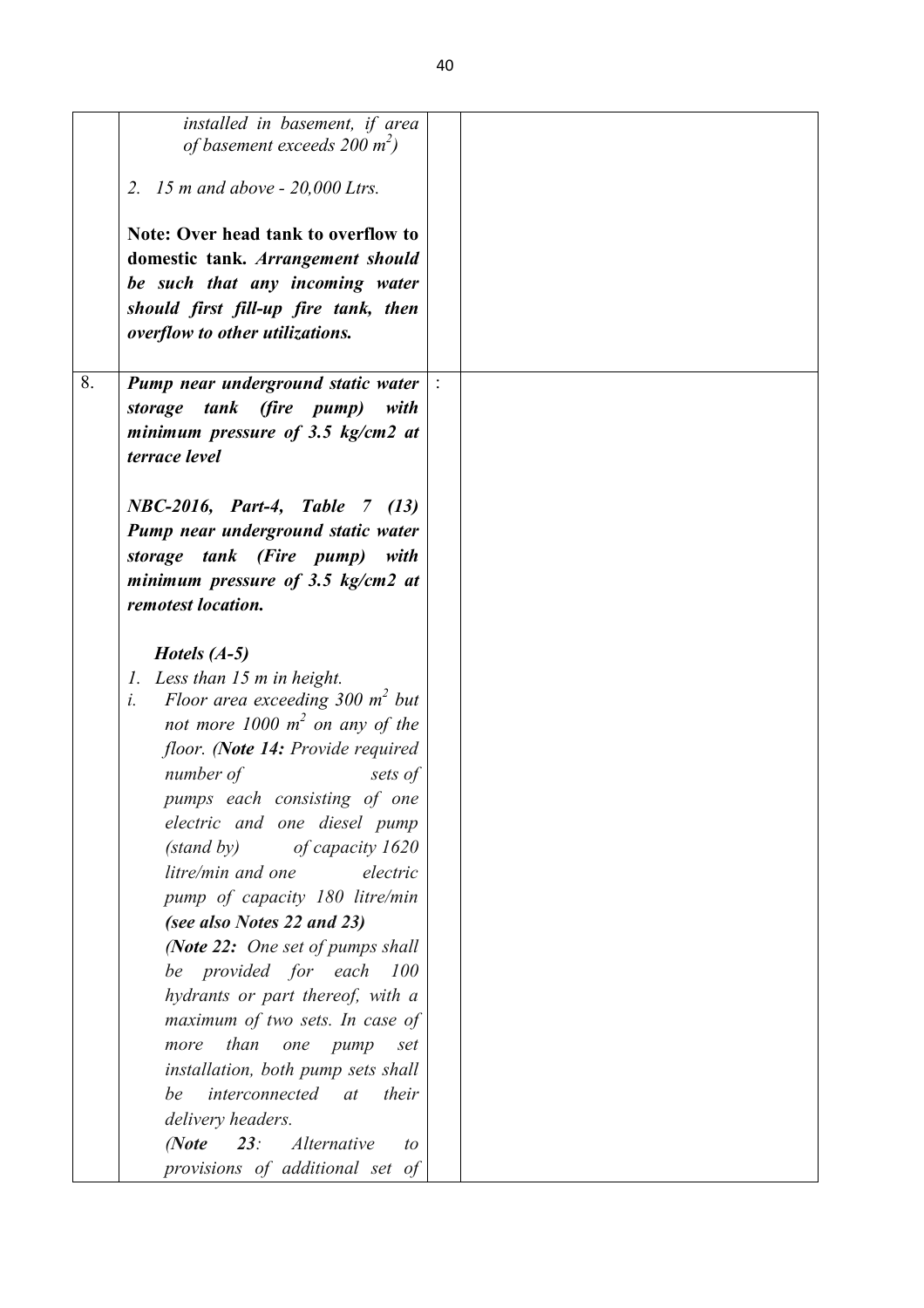*pumps, the objective can be met by providing additional diesel pump of the same capacity and doubling the water tank capacity as required for one set of pumps.) ii. Floor area exceeding 1000 m<sup>2</sup> on any of the floor (Note 15: Required to be provided for buildings with more than one storey (Note 14: Provide required number of sets of pumps each consisting of one electric and one diesel pump (stand by) of capacity 1620 litre/min and one electric pump of capacity 180 litre/min (see also Notes 22 and 23). (Note 22: One set of pumps shall be provided for each 100 hydrants or part thereof, with a maximum of two sets. In case of more than one pump set installation, both pump sets shall be interconnected at their delivery headers. (Note 23: Alternative to provisions of additional set of pumps, the objective can be met by providing additional diesel* 

*pump of the same capacity and doubling the water tank capacity as required for one set of pumps.) 2. 15 m and above in height (Note 11: Provide required number of sets of pumps each consisting of two electric and one diesel pump (stand by) of capacity 2 280 litre/min and two electric pump of capacity 180 litre/min (see ealso Notes 22 and 23). (Note 22: One set of pumps shall be provided for each 100 hydrants* 

*or part thereof, with a maximum of*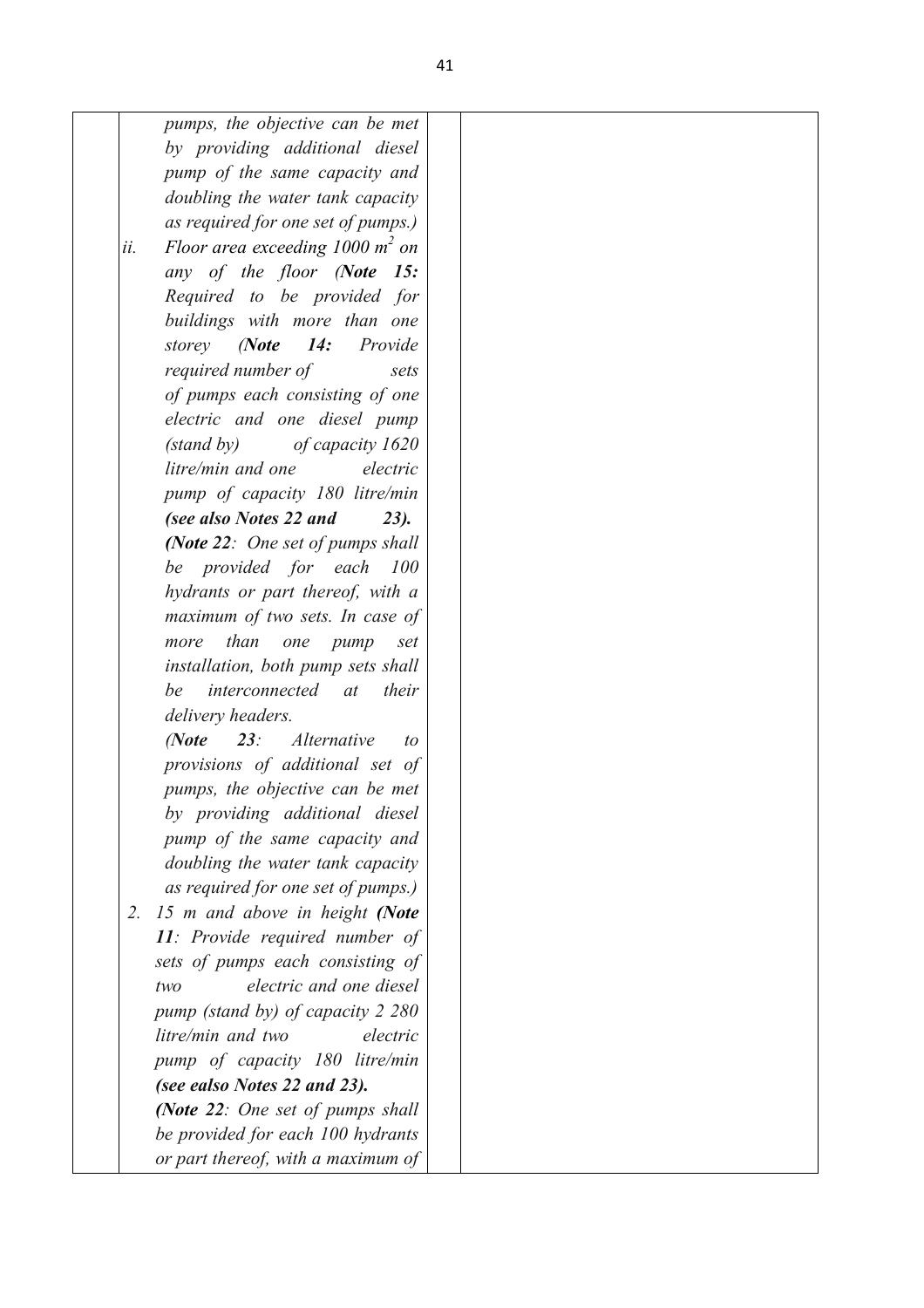| two sets. In case of more than one<br>pump set installation, both pump<br>sets shall be interconnected at<br>their delivery headers.<br>(Note 23: Alternative to provisions<br>of additional set of pumps, the<br>objective can be met by providing<br>additional diesel pump of the same<br>capacity and doubling the water                                                                                                                                                                                                                                                           |    |
|----------------------------------------------------------------------------------------------------------------------------------------------------------------------------------------------------------------------------------------------------------------------------------------------------------------------------------------------------------------------------------------------------------------------------------------------------------------------------------------------------------------------------------------------------------------------------------------|----|
| tank capacity as required for one<br>set of pumps.)                                                                                                                                                                                                                                                                                                                                                                                                                                                                                                                                    |    |
| If Basement is compartmented using<br>water curtains additional pump as<br>per clause H-4 d) The water supply<br>for the water curtain nozzles shall be<br>through independent electric pump of<br><i>adequate capacity (flow and head)</i><br>with piping/riser for the water supply<br>to the nozzles to be provided.                                                                                                                                                                                                                                                                |    |
| 9.<br><b>Pumps at the Terrace Tank level with</b><br>Minimum Pressure of 2.0 kg/cm <sup>2</sup> .<br>NBC-2016, Part-4, Table 7 (14)                                                                                                                                                                                                                                                                                                                                                                                                                                                    |    |
| pumps at the Terrace tank level with<br>Minimum Pressure of 3.5 kg/cm2<br>shall be provided for,                                                                                                                                                                                                                                                                                                                                                                                                                                                                                       |    |
| Hotels $(A-5)$<br>1. Less than 15 m in height<br><i>i.</i> Floor area not exceeding 300 $m^2$<br>on any of the floor & Floor area<br>exceeding $300 \text{ m}^2$ but not more<br>1000 $m^2$ on any of the floor - 450<br>$LPM$ (450 $LPM$ ) (Note 6:<br>Additional<br>value<br>given<br>parenthesis shall be added if<br>basement area exceeds $200 \text{ m}^2$ .)<br>ii. Floor area exceeding 300 m2 but<br>not more 1000 m2 on any of the<br>$floor-450$ LPM (450 LPM) (Note<br>6: Additional value given in<br>parenthesis shall be added if<br>basement area exceeds 200 $m^2$ .) | in |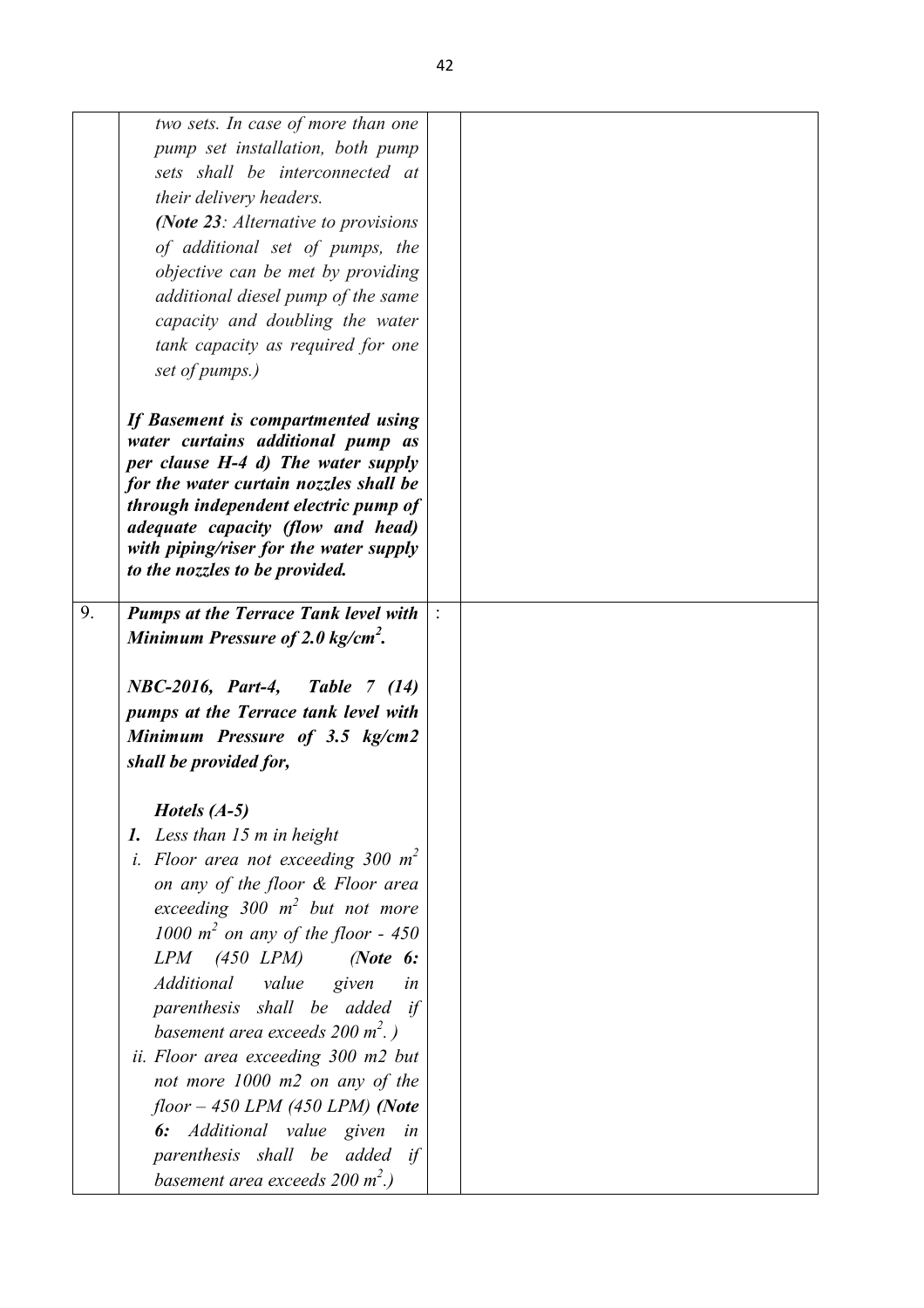| 10. | Manually operated fire alarm system.                                                                                                                                                                                                                                                                                                                                                                                                                                                                                                                                                                                           |  |
|-----|--------------------------------------------------------------------------------------------------------------------------------------------------------------------------------------------------------------------------------------------------------------------------------------------------------------------------------------------------------------------------------------------------------------------------------------------------------------------------------------------------------------------------------------------------------------------------------------------------------------------------------|--|
|     | NBC-2016, Part-4, Clause 2.1 Alarm<br>$System$ — Fire alarm<br>system<br>comprising components<br>for<br>detecting<br>automatically<br>fire,<br>a a<br>initiating an alarm of fire and initiating<br>other actions as appropriate.<br>NOTE $-$ The system may also<br>include manual fire alarm call points.                                                                                                                                                                                                                                                                                                                   |  |
|     | NBC-2016, Part-4, Table<br>7 (9)<br><b>Manually operated Electric Fire</b><br>alarm system is required                                                                                                                                                                                                                                                                                                                                                                                                                                                                                                                         |  |
|     | Hotels $(A-5)$<br>1. Should be provided in all the<br>buildings irrespective of height<br>and irrespective of occupancy.                                                                                                                                                                                                                                                                                                                                                                                                                                                                                                       |  |
|     | Manually operated electrical fire alarm<br>system should be installed with call<br>boxes located near each staircase<br>landing of each building. The call<br>boxes should be of 'break glass' type,<br>call<br>is<br>transmitted<br>where<br>the<br>automatically to the control room<br>when the glass of the system is<br>broken. This system should also be<br>connected to an alternative source of<br>power supply (diesel generator).<br>The call boxes should be so installed<br>that their location can be easily<br>noticed from either direction and<br>should be at a height of one meter<br>from the floor level. |  |
| 11. | Automatic fire detection system and<br>alarm system.<br><b>NBC -2016, Part-4, Clause 2.1</b><br><b>Automatic Fire Detection system</b><br>with<br>smoke<br>detectors<br>&<br>heat                                                                                                                                                                                                                                                                                                                                                                                                                                              |  |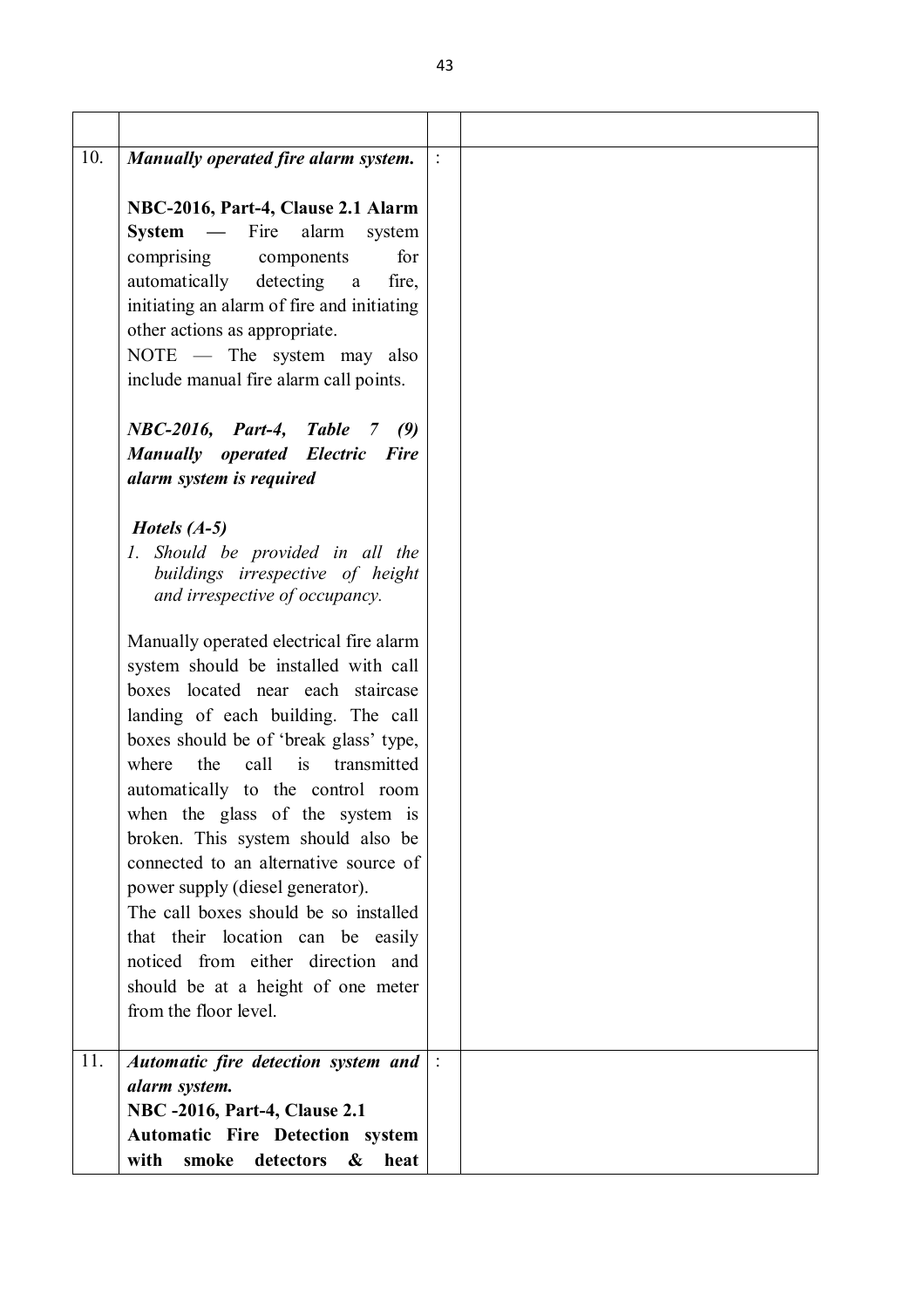|     | detectors is required. - Fire alarm                             |  |
|-----|-----------------------------------------------------------------|--|
|     | system comprising components for                                |  |
|     | automatically detecting<br>fire,<br>$\mathbf{a}$                |  |
|     | initiating an alarm of fire and initiating                      |  |
|     | other actions as appropriate.                                   |  |
|     | As per Table 7(10) Automatic                                    |  |
|     | <b>Detection and Alarm System.</b>                              |  |
|     | Hotels $(A-5)$                                                  |  |
|     | 1. Less than 15 m in height.                                    |  |
|     | i. Floor area exceeding 300 $m2$                                |  |
|     | but not more 1000 $m^2$ on any of                               |  |
|     | the floor                                                       |  |
|     | Floor area exceeding 1000 $m^2$<br>ii.<br>on any of the floor.  |  |
|     |                                                                 |  |
|     | 2. 15 m and above in height.                                    |  |
|     |                                                                 |  |
| 12. | <b>Public Address System:</b>                                   |  |
|     | A system of two way talk back speaker                           |  |
|     | with push to talk speakers to be                                |  |
|     | provided at every staircase or firemen                          |  |
|     | telephone to be provided at every                               |  |
|     | Necessary console<br>staircase.<br>$\mathcal{\mathcal{C}}$      |  |
|     | amplifier with micro phone to be                                |  |
|     | provided at ground floor in fire                                |  |
|     | command center.                                                 |  |
| 13. | <b>Automatic</b><br>sprinkler<br>system.                        |  |
|     | Automatic Sprinkler System - A                                  |  |
|     | system of water pipes fitted with                               |  |
|     | sprinkler heads at suitable intervals                           |  |
|     | and heights and designed to actuate                             |  |
|     | automatically, control and extinguish a                         |  |
|     | fire by the discharge of water.                                 |  |
|     |                                                                 |  |
|     | NBC-2016,<br>Part-4,<br><b>Table</b><br>(8)<br>7 <sup>7</sup>   |  |
|     | <b>Automatic Sprinkler system.</b>                              |  |
|     |                                                                 |  |
|     | <i>Hotels <math>(A-5)</math>.</i><br>$\mathcal{I}$ .            |  |
|     | Less than 15 m in height.<br>Floor area not exceeding 300<br>i. |  |
|     | $m2$ on any of the floor (See                                   |  |
|     | <b>Note 4</b> : Required to be                                  |  |
|     | installed in basement if area of                                |  |
|     | basement exceeds 200 $m2$ )                                     |  |
|     | Floor area exceeding $300 \text{ m}^2$<br>ii.                   |  |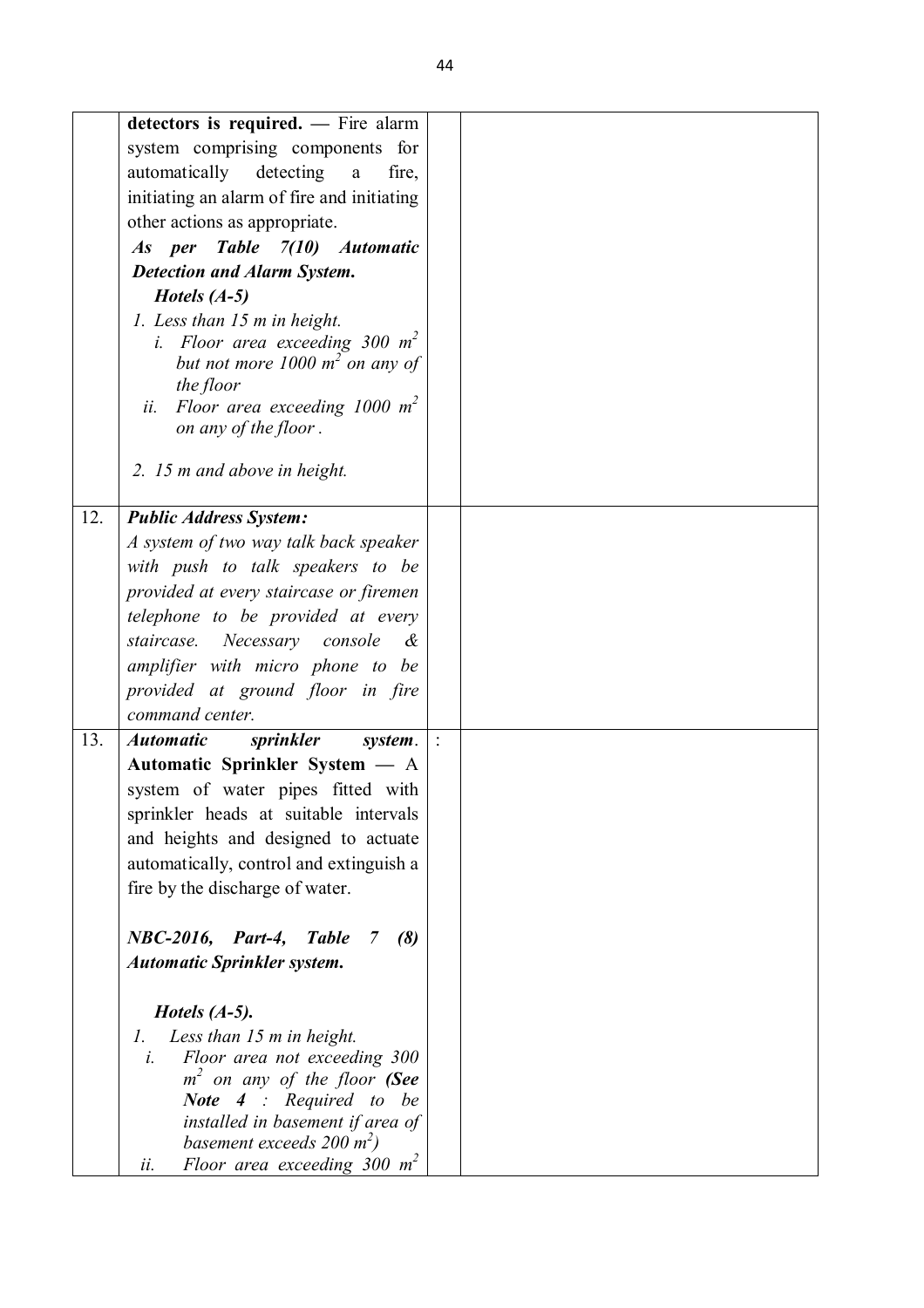|     | but not more $1000 \text{ m}^2$ on any                          |  |
|-----|-----------------------------------------------------------------|--|
|     | of the floor (Note 4: Required                                  |  |
|     | to be installed in basement if                                  |  |
|     | area of basement exceeds 200                                    |  |
|     | $m^2$ ).                                                        |  |
|     | Floor area exceeding 1000 $m^2$<br>iii.<br>on any of the floor. |  |
|     | 15 m and above.<br>2.                                           |  |
|     |                                                                 |  |
| 14. | <b>NBC-2016,</b><br>$Annex-E-4$<br>Part-4,                      |  |
|     | <b>EXITS/REFUGE</b><br><b>HORIZONTAL</b>                        |  |
|     | <b>AREA</b>                                                     |  |
|     | a) A horizontal exit shall be through a                         |  |
|     | fire door of 120 min rating in a fire                           |  |
|     | resistant wall. Horizontal exit require                         |  |
|     | separation with the refuge area or                              |  |
|     | adjoining compartment through 120                               |  |
|     | min<br>fire<br>barrier.<br>The adjoining                        |  |
|     | compartment of the horizontal exit                              |  |
|     | should allow unlocked and ease of                               |  |
|     | egress and exits for the occupants                              |  |
|     | using defend in place strategy.                                 |  |
|     | Requirements of horizontal exits are                            |  |
|     | as under: a) Width of horizontal exit                           |  |
|     | doorway shall be suitable to meet the                           |  |
|     | occupant load factor for egress.                                |  |
|     | b) Doors in horizontal exits shall be                           |  |
|     | openable at all times from both sides.                          |  |
|     | c) All doors shall swing in the                                 |  |
|     | direction of exit travel. For horizontal                        |  |
|     | exits, if a double leaf door is used, the                       |  |
|     | right hand door leaf shall swing in the                         |  |
|     | direction of exit travel.                                       |  |
|     | 1) The refuge area shall be provided                            |  |
|     | on the periphery of the floor and open                          |  |
|     | to air at least on one side protected                           |  |
|     | with suitable railings.                                         |  |
|     | 2) A prominent sign bearing the words                           |  |
|     | .REFUGE AREA. shall be installed at                             |  |
|     | the entry of the refuge area, having                            |  |
|     | height of letters of minimum 75                                 |  |
|     | mm and also containing information                              |  |
|     | about the location of refuge areas on                           |  |
|     | the floors above and below this floor.                          |  |
|     | same signage shall also be<br>The                               |  |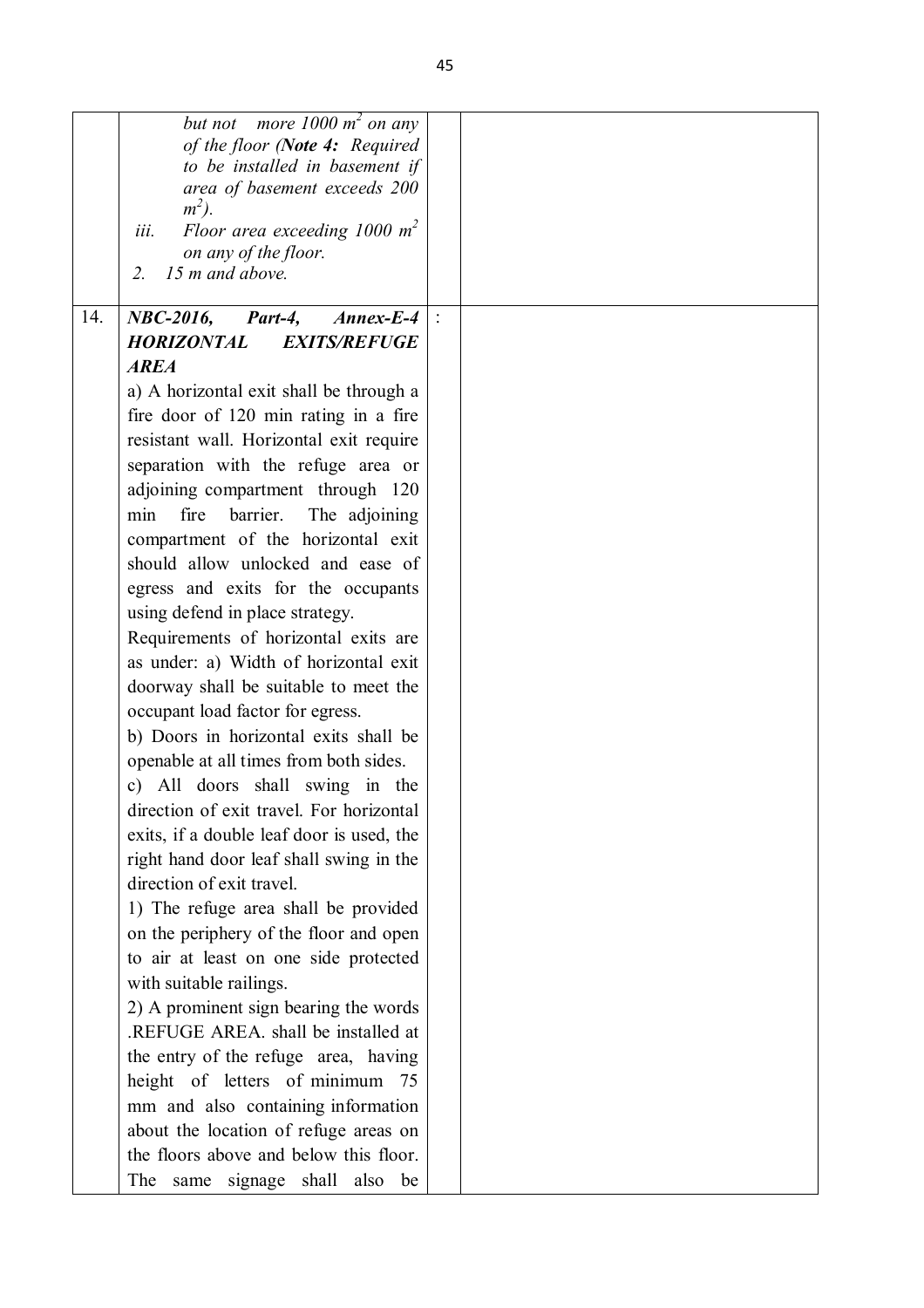|     | conspicuously located within               |                |  |
|-----|--------------------------------------------|----------------|--|
|     | the                                        |                |  |
|     | refuge area.                               |                |  |
|     | f) Each<br>refuge<br>shall<br>area<br>be   |                |  |
|     | ventilated and provided with first aid     |                |  |
|     | box, fire extinguishers, public address    |                |  |
|     | speaker, fire man talk back, and           |                |  |
|     | adequate emergency lighting as well        |                |  |
|     | as drinking water facility.                |                |  |
|     | g) Refuge areas shall be approachable      |                |  |
|     | from the space they serve by an            |                |  |
|     | accessible means of egress.                |                |  |
|     | h) Refuge areas shall connect to fire      |                |  |
|     | fighting shaft (comprising fireman.s       |                |  |
|     | lift, lobby and staircase) without         |                |  |
|     | having the occupants requiring to          |                |  |
|     | return to the building spaces through      |                |  |
|     | which travel to the area of refuge         |                |  |
|     | occurred.                                  |                |  |
|     | j) The refuge area shall always be kept    |                |  |
|     | clear.                                     |                |  |
|     | No storage of combustible products         |                |  |
|     | electrical<br>materials,<br>and<br>and     |                |  |
|     | mechanical equipment, etc shall be         |                |  |
|     | allowed in such areas.                     |                |  |
|     | k) Refuge area shall be provided with      |                |  |
|     | adequate drainage facility to maintain     |                |  |
|     | efficient storm water disposal.            |                |  |
|     | Entire refuge<br>area<br>shall<br>be<br>m) |                |  |
|     | provided with sprinklers.                  |                |  |
|     | n) Where there is a difference in level    |                |  |
|     | between<br>connected<br>for<br>areas       |                |  |
|     | horizontal exits, ramps of slope not       |                |  |
|     | steeper than 1 in 12 shall be provided     |                |  |
|     | (and steps should be avoided).             |                |  |
|     | <b>NOTE</b> . Refuge area provided<br>in   |                |  |
|     | excess of the requirements shall be        |                |  |
|     | counted towards FAR.                       |                |  |
|     |                                            |                |  |
| 15. | <b>Fire Command Centre.</b>                | $\ddot{\cdot}$ |  |
|     | NBC-2016, Part-4 Clause 3.4.12 Fire        |                |  |
|     | <b>Command Centre (FCC)</b>                |                |  |
|     | a) Fire command centre shall be on the     |                |  |
|     |                                            |                |  |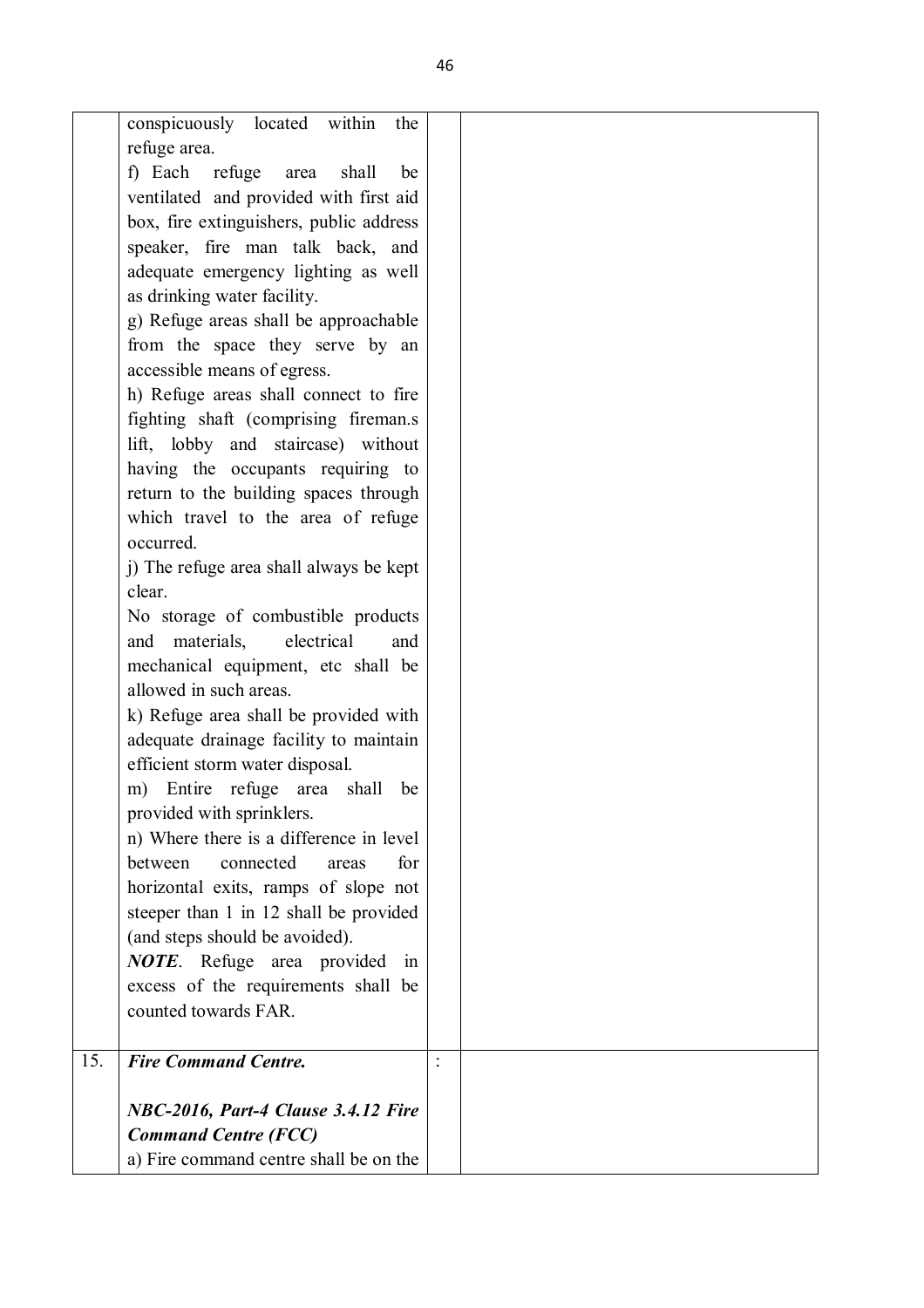| entrance floor of the building having<br>direct access. The control room shall<br>have the main fire alarm panel with<br>communication<br>system<br>(suitable)<br>public address system) to aid floors<br>and facilities<br>for<br>receiving<br>the<br>message from different floors.<br>b) Fire command centre shall be<br>constructed with 120 min rating walls<br>with a fire door and shall be provided<br>with emergency lighting. Interior<br>finishes shall not use any flammable<br>materials. All controls and monitoring<br>of fire alarm systems, pressurization<br>systems, smoke management systems<br>from this<br>shall<br>happen<br>room.<br>Monitoring of integrated building<br>management systems, CCTVs or any<br>other critical parameters in building<br>may also be from the same room.<br>c) Details of all floor plans along with<br>the details of fire fighting equipment<br>and installations (2 sets laminated<br>and bound) shall be maintained in<br>fire command centre.<br>d) The fire staff in charge of the fire<br>command centre shall be responsible<br>for the maintenance of the various<br>services and fire fighting equipment<br>and installations in coordination with |  |
|--------------------------------------------------------------------------------------------------------------------------------------------------------------------------------------------------------------------------------------------------------------------------------------------------------------------------------------------------------------------------------------------------------------------------------------------------------------------------------------------------------------------------------------------------------------------------------------------------------------------------------------------------------------------------------------------------------------------------------------------------------------------------------------------------------------------------------------------------------------------------------------------------------------------------------------------------------------------------------------------------------------------------------------------------------------------------------------------------------------------------------------------------------------------------------------------------------------------|--|
| security, electrical and civil staff of<br>the building.                                                                                                                                                                                                                                                                                                                                                                                                                                                                                                                                                                                                                                                                                                                                                                                                                                                                                                                                                                                                                                                                                                                                                           |  |
| 16.<br>NBC-2016, Part-4, Annex-D, Clause<br><b>4.11 D-5 FIRE SAFETY PLAN</b><br><b>D-5.1</b> A format for the Fire Safety<br>Plan shall be as given in D-9.10.                                                                                                                                                                                                                                                                                                                                                                                                                                                                                                                                                                                                                                                                                                                                                                                                                                                                                                                                                                                                                                                     |  |
| $D-5.2$ The applicable parts of the<br>approved Fire Safety Plan shall be<br>distributed to all tenants of the<br>building by the building management                                                                                                                                                                                                                                                                                                                                                                                                                                                                                                                                                                                                                                                                                                                                                                                                                                                                                                                                                                                                                                                              |  |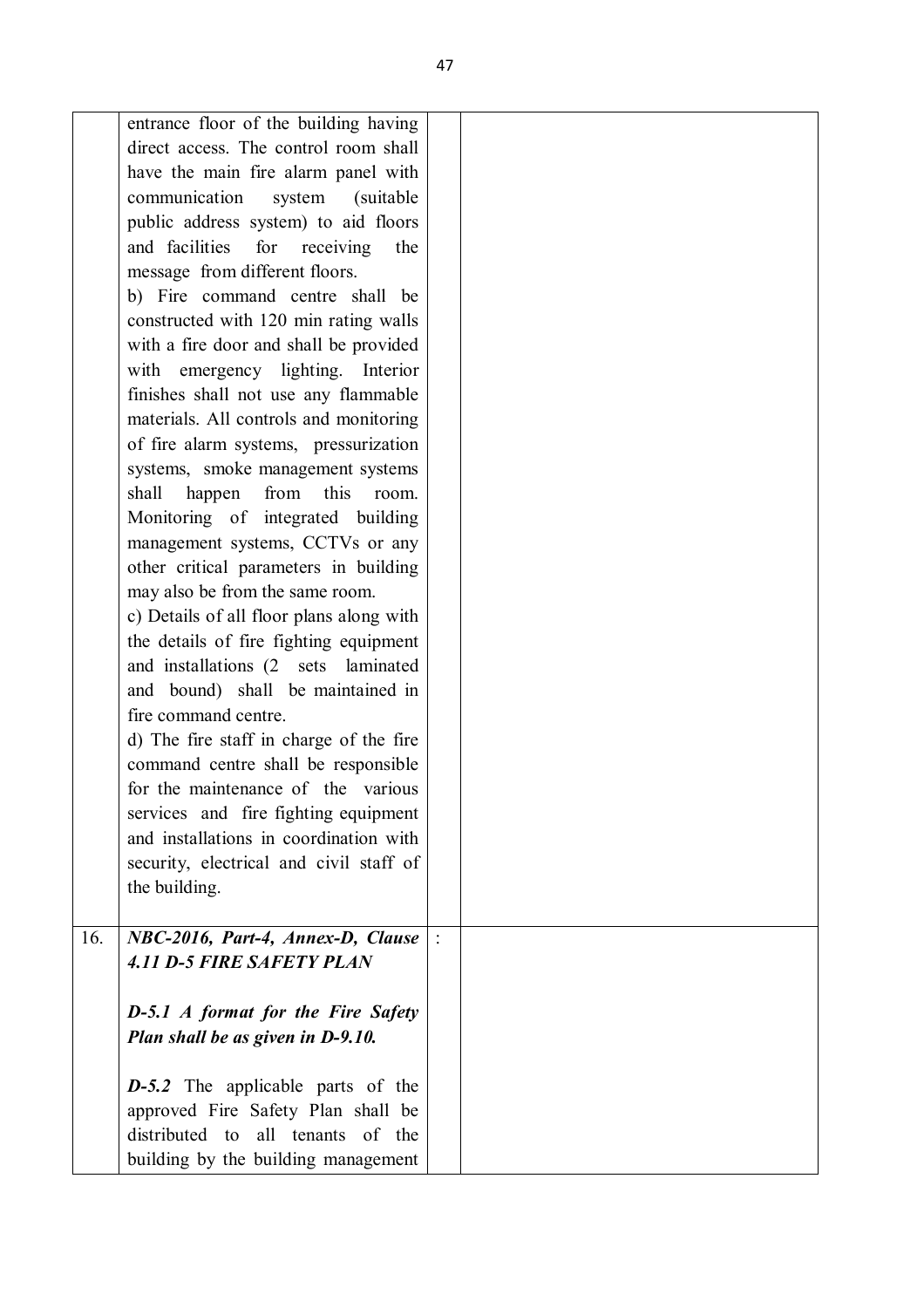|     | when the Fire Safety Plan has been                                             |  |
|-----|--------------------------------------------------------------------------------|--|
|     | approved by the Fire Authority.                                                |  |
|     | D-5.3 The applicable parts of the                                              |  |
|     | approved Fire Safety Plan shall then                                           |  |
|     | be distributed by the tenants to all                                           |  |
|     | their employees and by the building                                            |  |
|     | management to all their building                                               |  |
|     | employees.                                                                     |  |
|     | D-5.4 In the event there are changes                                           |  |
|     | from conditions existing at the time                                           |  |
|     | the Fire Safety Plan for the building                                          |  |
|     | was approved, and the changes are                                              |  |
|     | such so as to require amending the                                             |  |
|     |                                                                                |  |
|     | Fire Safety Plan, within 30 days after<br>such changes, an amended Fire Safety |  |
|     | Plan shall be submitted to the fire                                            |  |
|     |                                                                                |  |
|     | brigade for approval.                                                          |  |
| 17. | <b>Fire Officer</b>                                                            |  |
|     |                                                                                |  |
|     | As per clause 4.10 of Part 4 Fire and                                          |  |
|     | Life Safety of NBC 2016:                                                       |  |
|     | 4.10 Fire Officer                                                              |  |
|     | 4.10.1 A qualified Fire Officer with                                           |  |
|     | experience of not less than 3 years                                            |  |
|     | shall be appointed who will be                                                 |  |
|     | available on the premises, for starred                                         |  |
|     | hotels.                                                                        |  |
|     | 4.10.2 The Fire Officer shall,                                                 |  |
|     | a) maintain the fire fighting equipment                                        |  |
|     | in good working condition at all times.                                        |  |
|     | b) prepare fire orders<br>and fire                                             |  |
|     | operational plans and get<br>them<br>promulgated.                              |  |
|     | c)impart regular training to<br>the                                            |  |
|     | occupants of the buildings in the use                                          |  |
|     |                                                                                |  |
|     |                                                                                |  |
|     | of fire fighting equipment provided on<br>the premises and keep them informed  |  |
|     | about the fire emergency evacuation                                            |  |
|     | plan.                                                                          |  |
|     | d) keep proper liaison with the city fire                                      |  |
|     | brigade.                                                                       |  |
|     | e)ensure that all fire precautionary                                           |  |
|     | measures are observed at the times.                                            |  |
|     |                                                                                |  |
|     | NOTE - Competent authority having<br>jurisdiction may insist on compliance     |  |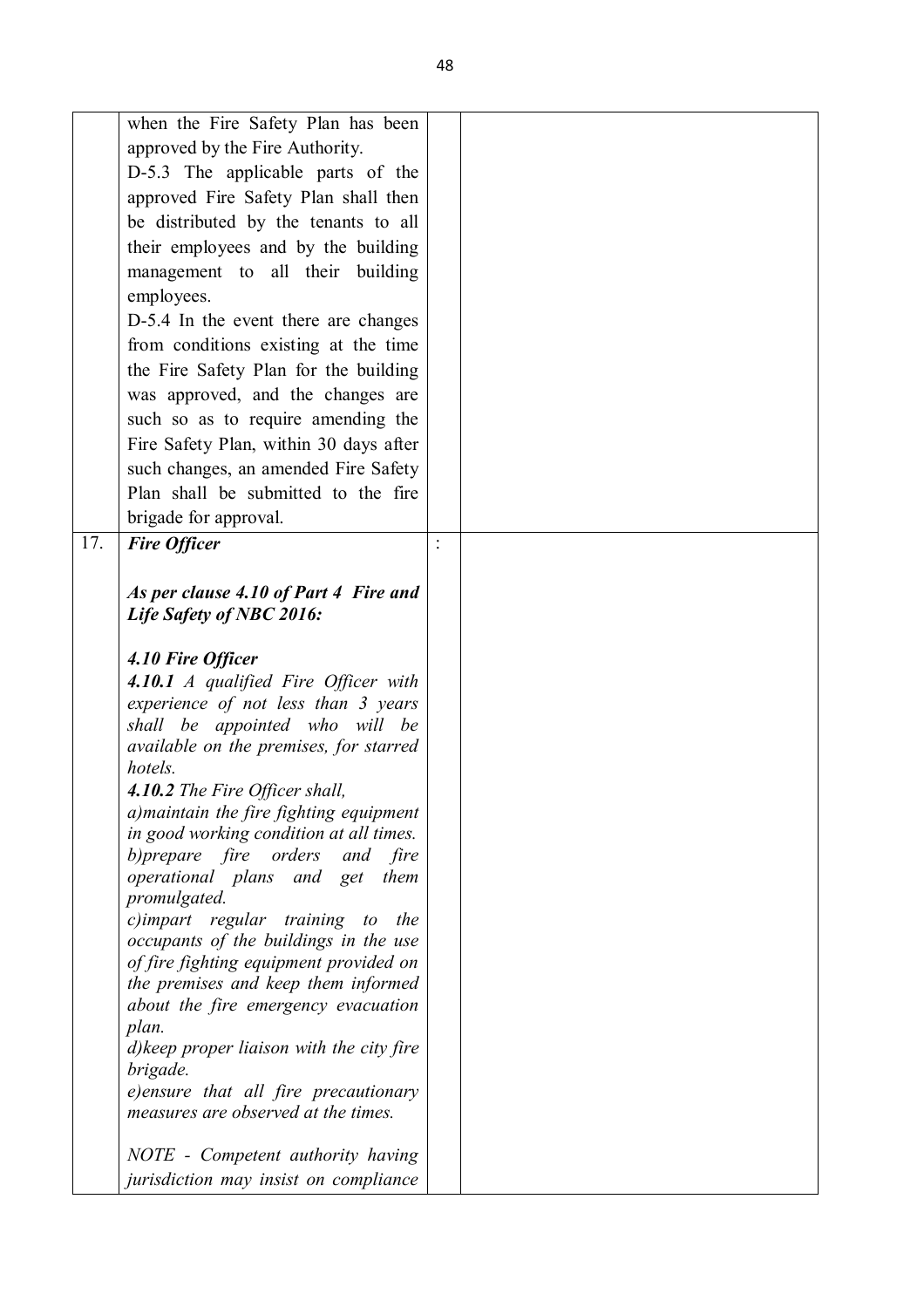|     | of the above rules in case of buildings                                       |                |  |
|-----|-------------------------------------------------------------------------------|----------------|--|
|     | having very large areas even if the                                           |                |  |
|     | height is less than 30 m.                                                     |                |  |
| 18. | Fire extinguishers.                                                           | $\ddot{\cdot}$ |  |
|     | NBC-2016, Part-4, Table 7 (3) Fire                                            |                |  |
|     | extinguishers shall be provided for,                                          |                |  |
|     | <b>Residential Hotel Building (A-4)</b>                                       |                |  |
|     | 1. One ABC powder extinguishers of                                            |                |  |
|     | 6 kgs. Capacity for every 8 cars at                                           |                |  |
|     | parking areas should be provided.                                             |                |  |
|     | 2. One $CO2$ extinguishers of 4.5 kgs.                                        |                |  |
|     | Capacity should be provided near                                              |                |  |
|     | the entrance to the electrical room.                                          |                |  |
|     | Mechanical<br>3.<br>One<br>Foam                                               |                |  |
|     | extinguishers of 9 litres capacity $\&$                                       |                |  |
|     | one ABC powder extinguishers of                                               |                |  |
|     | 6 kgs. Capacity should be provided                                            |                |  |
|     | near the transformer.                                                         |                |  |
|     | Mechanical<br>One<br>foam<br>4.                                               |                |  |
|     | extinguishers of 9 litres capacity                                            |                |  |
|     | and<br><b>ABC</b><br>powder<br>one                                            |                |  |
|     | extinguishers of 6 kgs. Capacity                                              |                |  |
|     | should be provided near the diesel                                            |                |  |
|     | generator.                                                                    |                |  |
|     | One $CO2$ extinguishers of 2 kgs.<br>5.<br>Capacity should be provided inside |                |  |
|     | each lift machine room.                                                       |                |  |
|     | 6. One $CO2$ extinguishers of 2 kgs.                                          |                |  |
|     | Capacity should be provided inside                                            |                |  |
|     | each kitchen.                                                                 |                |  |
|     | 7. One Water Mist type extinguishers                                          |                |  |
|     | of 4 litres $\&$ 9 litres capacity                                            |                |  |
|     | should be kept near each staircase                                            |                |  |
|     | landing at each floor.                                                        |                |  |
|     | All the extinguishers suggested above                                         |                |  |
|     | should be with B.I.S. markings and                                            |                |  |
|     | should be located at an easily                                                |                |  |
|     | accessible position without obstructing                                       |                |  |
|     | the normal passage and maintained                                             |                |  |
|     | periodically.                                                                 |                |  |